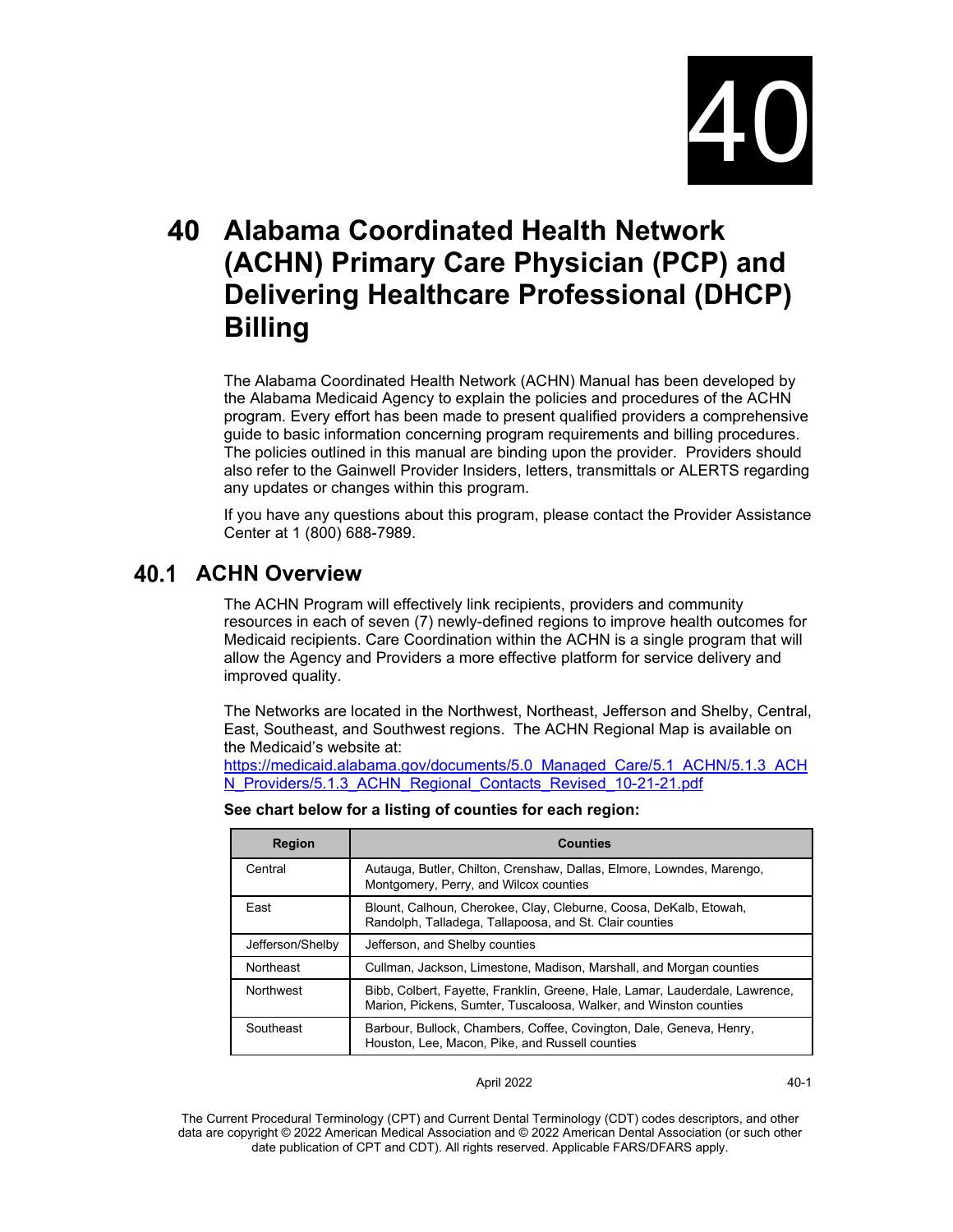| <b>Region</b> | <b>Counties</b>                                                                         |
|---------------|-----------------------------------------------------------------------------------------|
| Southwest     | Baldwin, Choctaw, Clarke, Conecuh, Escambia, Mobile, Monroe, and<br>Washington counties |

## **See below for ACHN Entities and their contact information:**

| <b>Region</b>        | <b>ACHN</b>                                 | <b>Phone Number</b><br>(Recipients) | <b>Phone</b><br><b>Number</b><br>(Providers) | Contact<br><b>Name</b>     | <b>Email Address</b>                   |
|----------------------|---------------------------------------------|-------------------------------------|----------------------------------------------|----------------------------|----------------------------------------|
| Central              | My Care Alabama<br>Central                  | 1-855-288-8360                      | 1-855-288-<br>8361                           | Casey Wylie                | casey.wylie@MyCareAlabama.org          |
| East                 | My Care Alabama<br>East                     | 1-855-288-8364                      | 1-855-288-<br>8366                           | Megan<br>Schrimsher        | megan.schrimsher@mycarealabam<br>a.org |
| Jefferson/<br>Shelby | Alabama Care<br>Network Mid-State           | 1-833-296-5245                      | 1-833-296-<br>5245                           | Whitney<br><b>Krutulis</b> | wlkrutulis@uabmc.edu                   |
| <b>Northeast</b>     | North Alabama<br><b>Community Care</b>      | 1-855-640-8827                      | 1-855-640-<br>8827                           | Dana Garrard<br>Stout      | dana.garrad@northalcc.org              |
| <b>Northwest</b>     | My Care Alabama<br><b>Northwest</b>         | 1-855-200-9471                      | 1-855-500-<br>9470                           | Stacey<br>Copeland         | stacy.copeland@MyCareAlabam<br>a.org   |
| Southeast            | Alabama Care<br><b>Network</b><br>Southeast | 1-833-296-5246                      | 1-833-296-<br>5246                           | Kim Eason                  | keason@uabmc.edu                       |
| Southwest            | <b>Gulf Coast Total</b><br>Care             | 1-833-296-5247                      | 1-833-296-<br>5247                           | Sylvia Brown               | sbrown@uabmc.edu                       |

#### 40.2 **ACHN Care Coordination Services**

PCP Groups will partner with licensed social workers and nurses from the ACHN who

will provide Care Coordination services. Care Coordination referrals may be requested by providers, recipients, or community sources.

The ACHN care coordinators can, among other things:

- Provide services in a setting of the recipient's choice, including provider offices, hospitals, ACHN entity office, public location, or in the recipient's home
- Help manage complex or non-compliant patients
- Perform a screening and assessment of the recipient's needs
- Assist recipients in obtaining transportation or applying for Medicaid
- Help recipients with appointments or appointment reminders
- Coordinate and facilitate referrals
- Educate or assist recipients with medication or treatment plans
- Help recipients seek care in the most appropriate setting (e.g., provider's office versus emergency room)
- Facilitate communication between the patient and care providers
- Help recipients locate needed community services

April 2022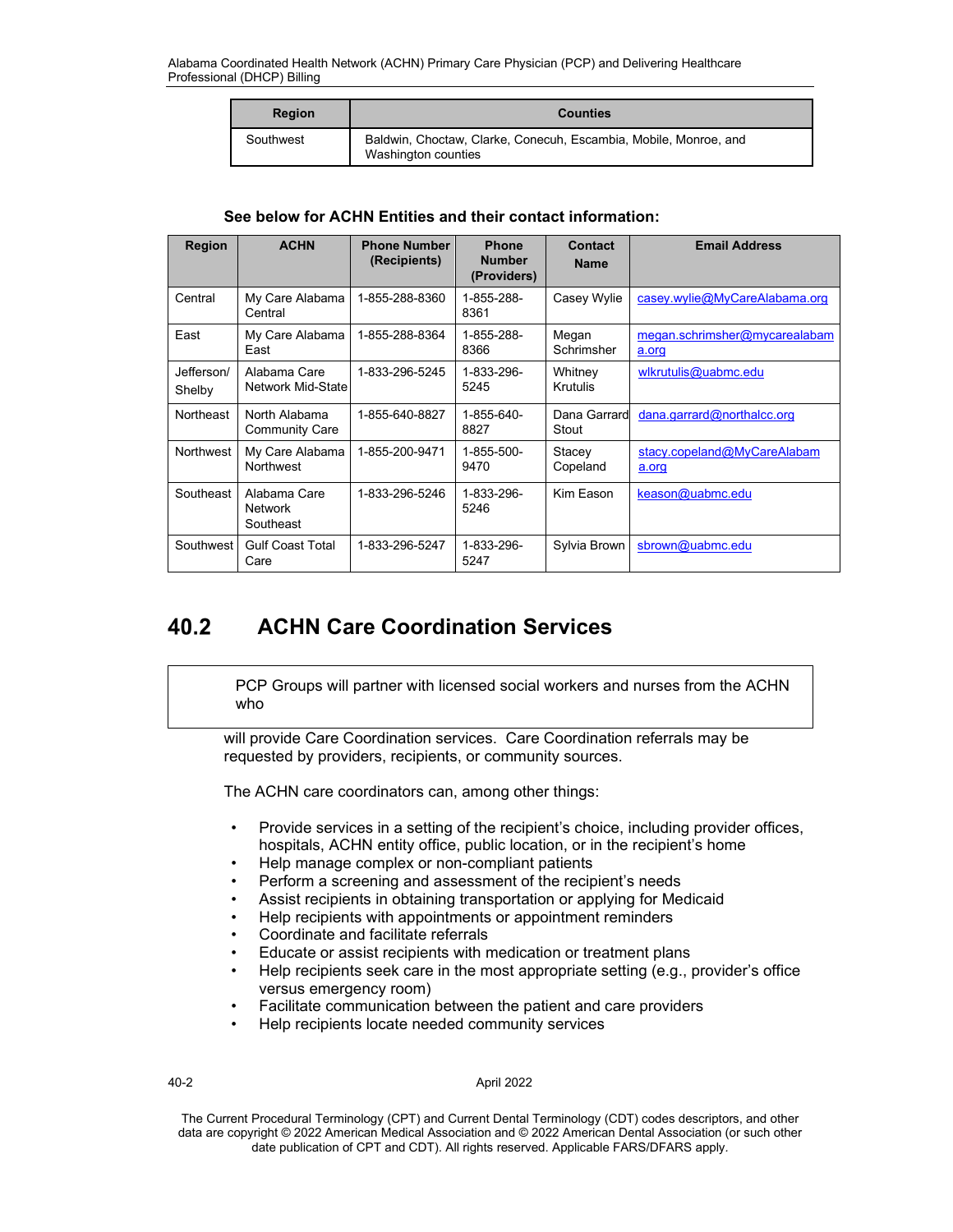Recipients with abnormal lead levels, newborn metabolic screenings, and newborn hearing screenings will continue to receive Care Coordination from the Alabama Department of Public Health.

# **Agreements for Primary Care Physicians (PCPs)**

# **40.3.1** *Enrollment*

**Primary Care Physicians (PCPs)** who want to receive Bonus Payments and ACHN Participation Rates in conjunction with the state's ACHN Program must sign **two** agreements beyond their Medicaid Enrollment. A PCP Group Enrollment Agreement with Medicaid and one agreement with an ACHN is required. The PCP must be enrolled with Medicaid as a Medicaid provider. The provider's enrollment with Medicaid and the ACHN must be fully processed as defined below to ensure bonus payments are made timely. The enrollment agreement must be on file by March 1st, June 1st, September 1st, or December 1st to ensure timely payment. Below are the guidelines for timely processing of agreements:

**Medicaid PCP Group Agreement:** Providers must complete and submit the agreement directly to Gainwell. The enrollment effective date for the ACHN PCP Group Agreement will the first day of the following month, if the agreement is received and contains no errors prior to the 15th of the month. For agreements received on or after the 15th of the month, the effective date of the enrollment will be the month following the next month.

- **Example 1:** If an agreement is received by Gainwell on December 14th and contains no errors will have an enrollment effective date of January 1st.
- **Example 2:** If an agreement is received by Gainwell on December 19th and contains no errors will have an enrollment effective date of February 1st.
- **Example 3:** If an agreement is received by Gainwell on December 5th but is returned for errors and the returned agreement is sent back to Gainwell, contains no errors, and received on December 16th, the enrollment effective date will be February 1st.

**ACHN PCP Network Participation Agreement:** In addition to the Medicaid PCP Group Agreement, providers must complete and submit an ACHN PCP Network Participation Agreement to an ACHN to qualify for participation rates and bonus payments. Providers must sign the agreement with the ACHN. On a monthly basis, the ACHNs will notify the Agency of all executed participation agreements. The PCPs and the ACHNs must ensure that the Medicaid Group Billing ID, NPI, Medicaid ID, and name listed on the ACHN PCP Network Participation Agreement is correct and consistent with what the Agency has on the provider's Medicaid file. The provider's file must also be in an active status with the Medicaid Agency. All information submitted must be based on the group level unless the provider is set up as an individual practice. If the information is not correct or consistent, the agreement will not be added to the provider's Medicaid file. In the absence of this agreement, PCPs will not be eligible for participation rates and will not receive bonus payments. If all information communicated to the Agency is correct, the enrollment effective date for the ACHN PCP Network Participation Agreement will be the first day of the following month. Contact the ACHN you intend to participate with to inquire about submission deadlines for the PCP Network Participation Agreement.

The following provider types are eligible to participate in the ACHN program:

- Family Practitioners
- General Practitioners

April 2022 40-3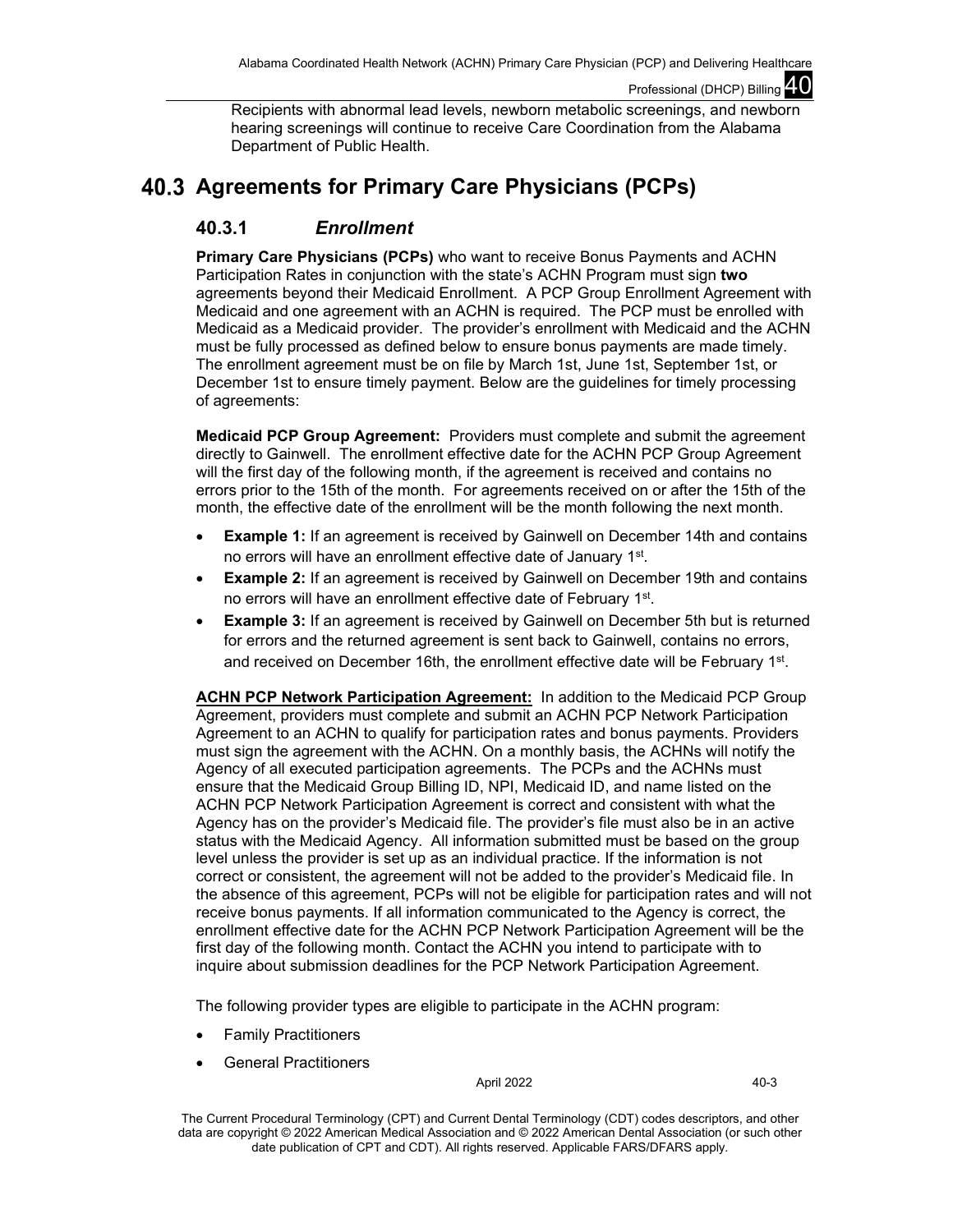- Pediatricians
- Internists
- OB/GYN
- FQHCs and RHCs are eligible to participate with ACHN as a PCP

## **NOTE:**

When in the best interest of a patient, a nontraditional PCP may choose to enroll as a PCP with Medicaid. Other physician types may be considered for PCP participation if willing to meet all contractual and participation requirements.

Alabama Medicaid providers who are interested in participating in the ACHN program must complete and submit an **Application Package** (application and agreement) to:

## **NOTE:**

Out-of-state Providers who are interested in participating in the ACHN program, must be within 30 miles of the Alabama state border.

1. A copy of the PCP Group Enrollment Agreement may be obtained by contacting the Provider Assistance Unit at 1-800-688-7989 or by downloading a copy by visiting www.medicaid.alabama.gov, click ACHN tab, and then click on the Provider section. Please mail completed agreements to:

> **Gainwell Provider Enrollment Unit 301 Technacenter Drive Montgomery, AL 36117 or**

## **P.O. Box 241685 Montgomery, AL 36124**

### **AND**

2. To obtain the PCP Group Agreement with the ACHN, email the ACHN Regional contact that is listed in the table in section 40.1.

### NOTE:

If you are completing the Medicaid PCP Group Agreement for a new enrollment that resulted in being issued a new Medicaid Billing Group ID from a previous enrollment, you must contact the Managed Care Operations (MCO) Division at Medicaid for additional processing. Failure to contact MCO may result in omitted attribution for the new Medicaid Billing Group ID. You may contact MCO at ACHN@medicaid.alabama.gov.

40-4 April 2022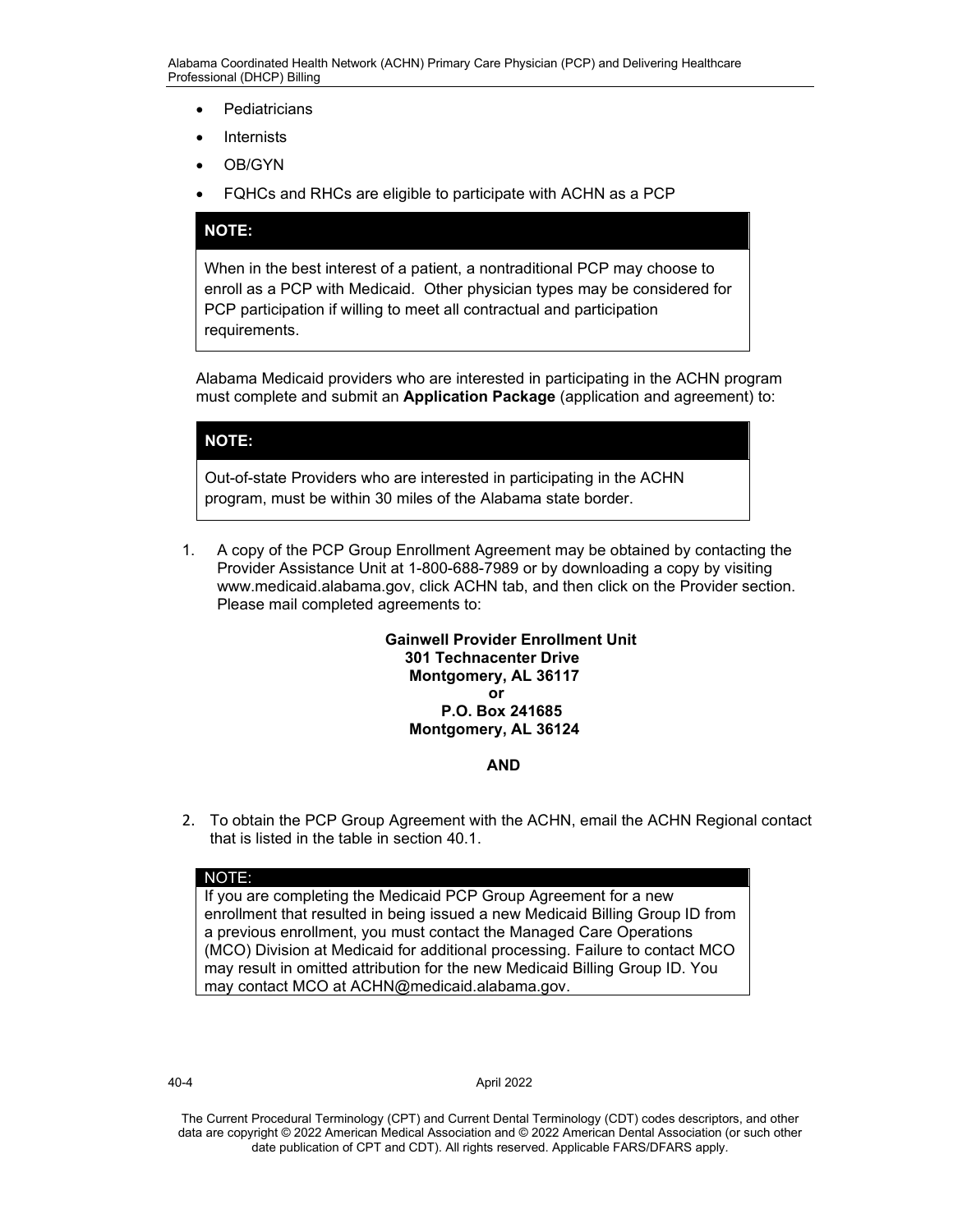# **40.3.2** *Adding a Provider to an Existing ACHN PCP Group Agreement*

For providers who wish to be added to an existing ACHN PCP Group Enrollment, the provider must complete an "Individual within a Group" application. Completing this application will enroll the provider within the group that currently has a PCP Group Agreement on file. The application is submitted electronically via the application portal. This application is also the initial enrollment application for AL Medicaid. The application portal may be found at [www.medicaid.alabama.gov.](http://www.medicaid.alabama.gov./) Go to the Providers tab, select Provider Enrollment, and click the hyperlink titled *Electronic Provider Enrollment Application Portal*. For assistance with adding the new provider to your ACHN enrollment, you may contact Provider Enrollment at 1-888-223-3630 or Provider Assistance at 1-800-688-7989.

| <b>Providers Home</b>                                                 | <b>News &amp; Notices</b>                    |
|-----------------------------------------------------------------------|----------------------------------------------|
| <b>AVRS</b>                                                           | <b>Manuals</b>                               |
| <b>Benefit Coordination/Third Party</b>                               | Current Manual                               |
| Benefit Recovery / Subrogation Claims                                 | <b>Secure Provider Portal</b>                |
| Estate Recovery                                                       | <b>Prior Authorization</b>                   |
| Property Liens                                                        | <b>Provider Electronic Solutions (PES)</b>   |
| Health Insurance Premium Payment Program<br>Medicare-Related Programs | Software                                     |
| Release of Information                                                | <b>Provider Enrollment</b>                   |
| Update Health Insurance Information                                   | <b>Information for Patient 1st Providers</b> |
| <b>Billing Forms</b>                                                  | <b>Vendor Companion Guides</b>               |
| <b>CAQH Core Operating Rules</b>                                      |                                              |
| <b>Checkwrite Schedules</b>                                           | Promoting Interoperability (PI)<br>Program   |
| <b>Provider Contact Information</b>                                   | <b>Info for ACHN Providers</b>               |
| <b>DEA Number Registration</b>                                        |                                              |
| <b>Fee Schedules</b>                                                  |                                              |
| <b>Frequently Asked Questions</b>                                     |                                              |
| <b>ICD-10 Resources</b>                                               |                                              |

April 2022 40-5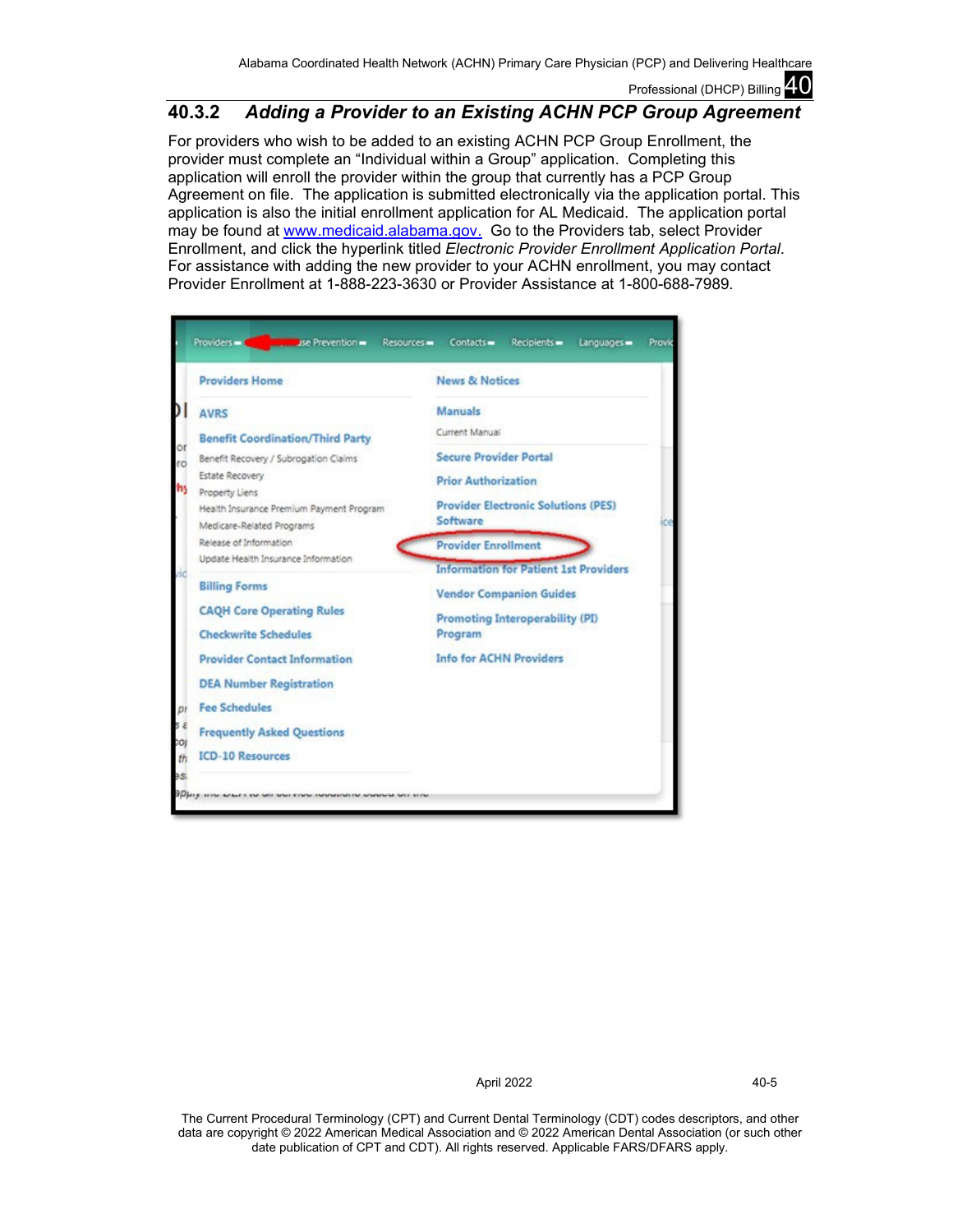

# **40.3.3** *Adding/Updating a Nurse Practitioner's or Physician Assistant's Collaborating Physician*

Nurse practitioners (NPs) and physician assistants (PAs) must be collaborating with an active Medicaid enrolled physician to participate in the Medicaid program. The NP's and PA's collaborating physician must align with records from the Alabama Board of Medical Examiners (ALBME). In addition, the NP or PA, the group, and the collaborating physician must all be linked under the same group enrollment NPI. Inconsistent or incorrect collaborating physician information on the NP's or PA's Medicaid file may cause claims to deny. To add or update the collaborating physician on the NP's or PA's Medicaid file, a request must be submitted on letterhead requesting the addition or update. The letter must include the NP's name, NPI, Medicaid ID (for each location), the collaborating physician's name, collaborating physician's NPI, collaborating physician's Medicaid ID, and signature. A copy of the current collaborating license must be attached to the letter. The letter and license must be submitted through the secure web portal. For assistance with updating the NP's or PA's collaborating physician, contact Provider Enrollment at 1-888-223-3630.

#### 40.4 **PCP Determination**

To be identified as a PCP a provider must be one of the following:

- A Teaching Facility
- A County Health Department
- A PCP group or individual participating with an ACHN
- An OB/GYN
- An FQHC
- An RHC

### 40-6 April 2022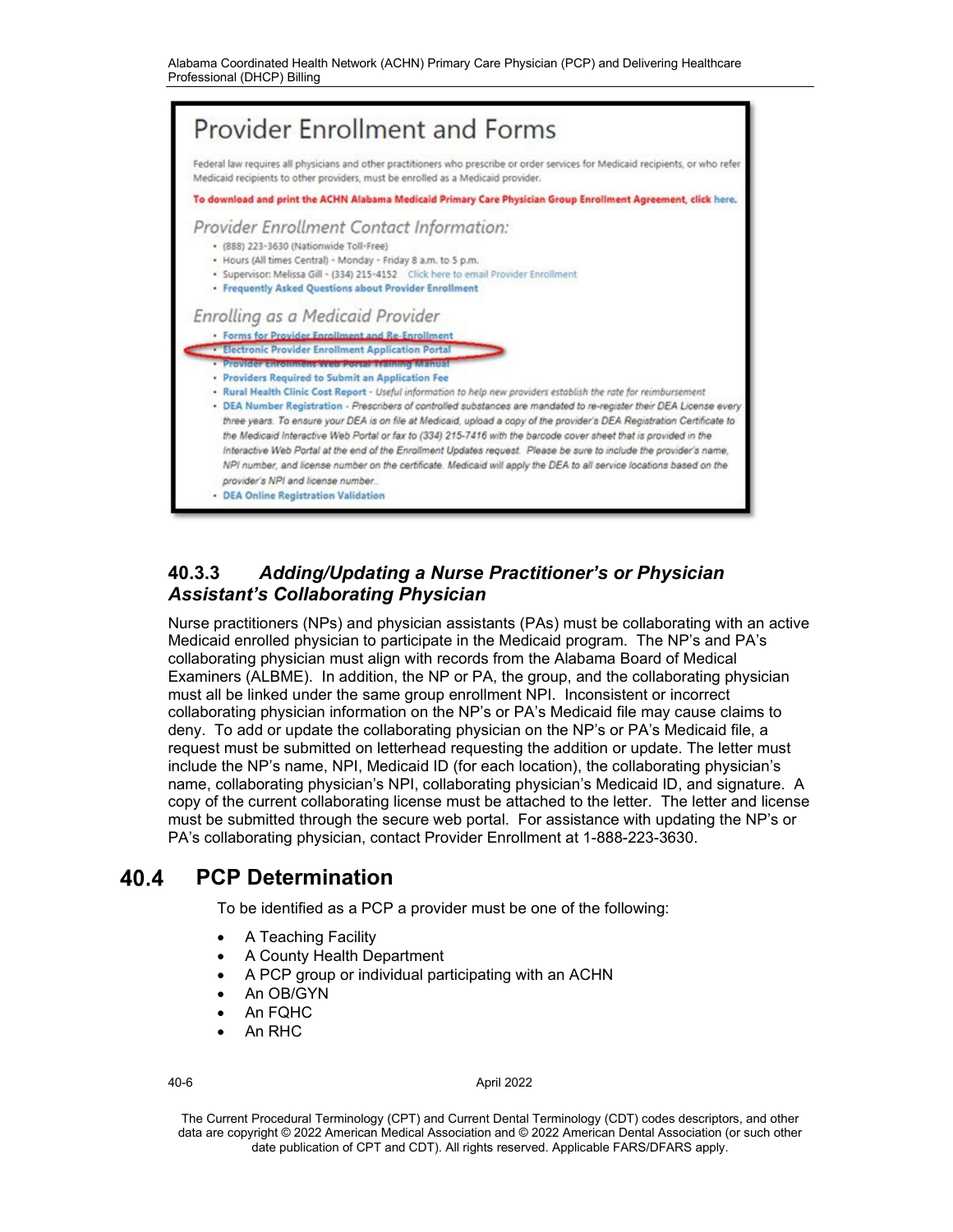### **Requirements for PCP Active Participation with the**  40.5 **ACHN**

PCP requirements for "active participation" with one of the seven ACHNs are described below:

- In person attendance over a 12-month period to at least two quarterly medical management meetings and one webinar/facilitation exercise with the ACHN's medical director (one PCP or nurse practitioner/physician assistant from the group may attend to meet attendance requirements)
- Engagement in ACHN initiatives centered around Quality Measures
- Data review with the ACHN to help achieve Agency and ACHN Quality goals
- Engagement as appropriate in the ACHN's multidisciplinary care team and the development of an individualized and comprehensive care plan

If a PCP stops actively participating or terminates their agreement with the ACHN they signed the original agreement with, then the PCP Group must sign another agreement to actively participate with a different ACHN to continue receiving Participation Rates and Bonus payments.

In the absence of these agreements, PCP Groups will not be eligible to receive enhanced Participation Rates or Bonus Payments for Quality, Cost Effectiveness, and Patient Centered Medical Home (PCMH) recognition. If a provider chooses not to engage in active participation, they will receive regular fee-for-service rates and, if eligible, current BUMP rates.

# **40.6 Provider Directory**

A Provider Directory is available via the Medicaid Web site to all providers and recipients to assist in selecting physicians/clinics in their regions. The Provider Directory can be used by recipients to help locate a doctor. The Provider Directory can also be used by providers to obtain contact information. Providers and recipients can filter to search by name, city, county, specialty or a combination of all. The Provider Directory is mobile and print friendly.

# **PCP Group/ PCP Disenrollment**

The Agreement to participate in the ACHN program may be terminated by either the PCP Group or Agency, with cause or by mutual consent; upon at least 30 days written notice and will be effective on the first day of the month, pursuant to processing deadlines.

If a PCP dies, moves out of the service area, or loses Medicaid and/or **ACHN** provider status, the Agency must be notified by submitting a Disenrollment Form within 30 days of the PCP's departure.

# **NOTE:**

For all Disenrollment situations listed above, a Disenrollment Request Form must be completed. You may obtain the form at:

[http://medicaid.alabama.gov/content/9.0\\_Resources/9.4\\_Forms\\_Library/9.4.16\\_Provi](http://medicaid.alabama.gov/content/9.0_Resources/9.4_Forms_Library/9.4.16_Provider_Enrollment_Forms.aspx) [der\\_Enrollment\\_Forms.aspx](http://medicaid.alabama.gov/content/9.0_Resources/9.4_Forms_Library/9.4.16_Provider_Enrollment_Forms.aspx)

April 2022 40-7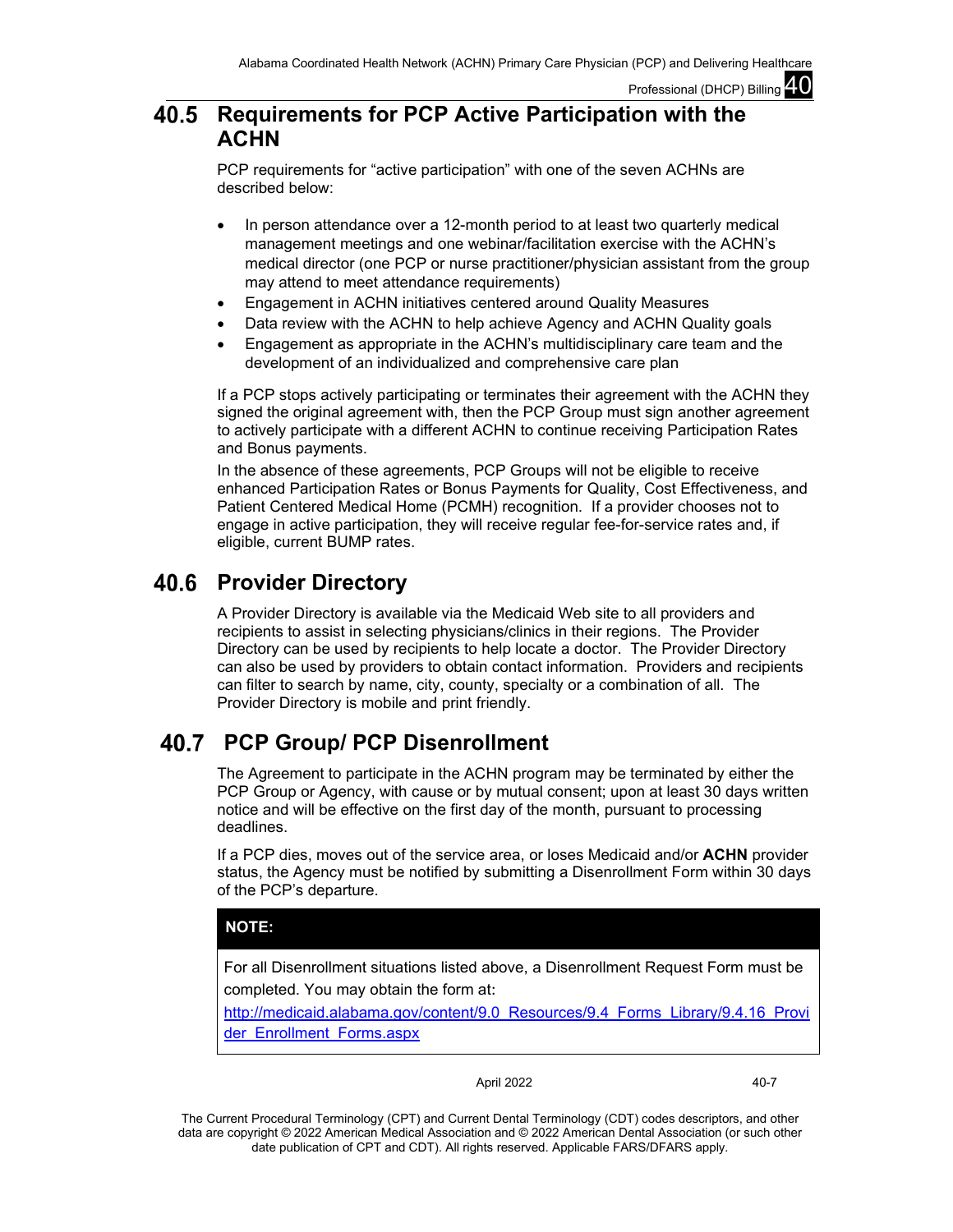Disenrollment forms must be electronically uploaded to the Web Portal in PDF format. Failure to provide a 30-day notice may preclude future participation opportunities.

# **PCP Group Responsibilities, Functions, and Duties**

In order to participate as a PCP Group, the following requirements must be met. Detailed information is provided on specific requirements in subsequent sections.

The PCP Group shall comply with all applicable federal and state statutes and regulations, and all amendments thereto, that are in effect when the ACHN Agreement became into effect during the term of the ACHN Agreement. This includes, but is not limited to, the Alabama State Plan and Title 42 of the Code of Federal Regulations (CFR).

## **The PCP Group agrees to the following:**

- Enter a Participation Agreement with an Entity;
- Actively Participates (refer to section 40.5) with an Entity;
- Each PCP Group physician must be a licensed physician enrolled in the Alabama Medicaid Program who has not been sanctioned.
- Be listed as a Group in the ACHN Directory for the purpose of providing care to recipients and managing their health care needs as agreed in the ACHN agreement.
- Provide services to recipients pursuant to the terms of the ACHN Agreement.
- Provide or arrange for primary care coverage, twenty-four (24) hours per day and seven (7) days per week as defined in Attachment A of the PCP Group Agreement, for services, consultation, management or referral, and treatment for emergency medical conditions. Automatic referral to the hospital emergency department for services does not satisfy this requirement. The PCP Group must have at least one telephone line that is answered by the office staff during regular office hours.
- Provide EPSDT preventive care screenings to Medicaid eligible children age birth through 20. PCP Groups serving this population who do not provide EPSDT services are required to sign an agreement with another provider to provide EPSDT services. PCP Groups must retain a copy of this agreement in their files and must ensure that their records include information regarding the extent of these services.
	- Provide hospital admissions. (Refer to section 40.8.1: Hospital Admitting Privileges Requirement)
	- Maintain a unified patient medical record for each recipient following the medical record documentation guideline as defined by Medicaid Policy in Rule No. 560-X-1-.21 of the Alabama Medicaid Administrative Code and policy.
	- Promptly arrange referrals for medically necessary health care services that are not provided directly and document referral for specialty care in the medical record. Provide the NPI to the consulting provider.

40-8 April 2022

The Current Procedural Terminology (CPT) and Current Dental Terminology (CDT) codes descriptors, and other data are copyright © 2022 American Medical Association and © 2022 American Dental Association (or such other date publication of CPT and CDT). All rights reserved. Applicable FARS/DFARS apply*.*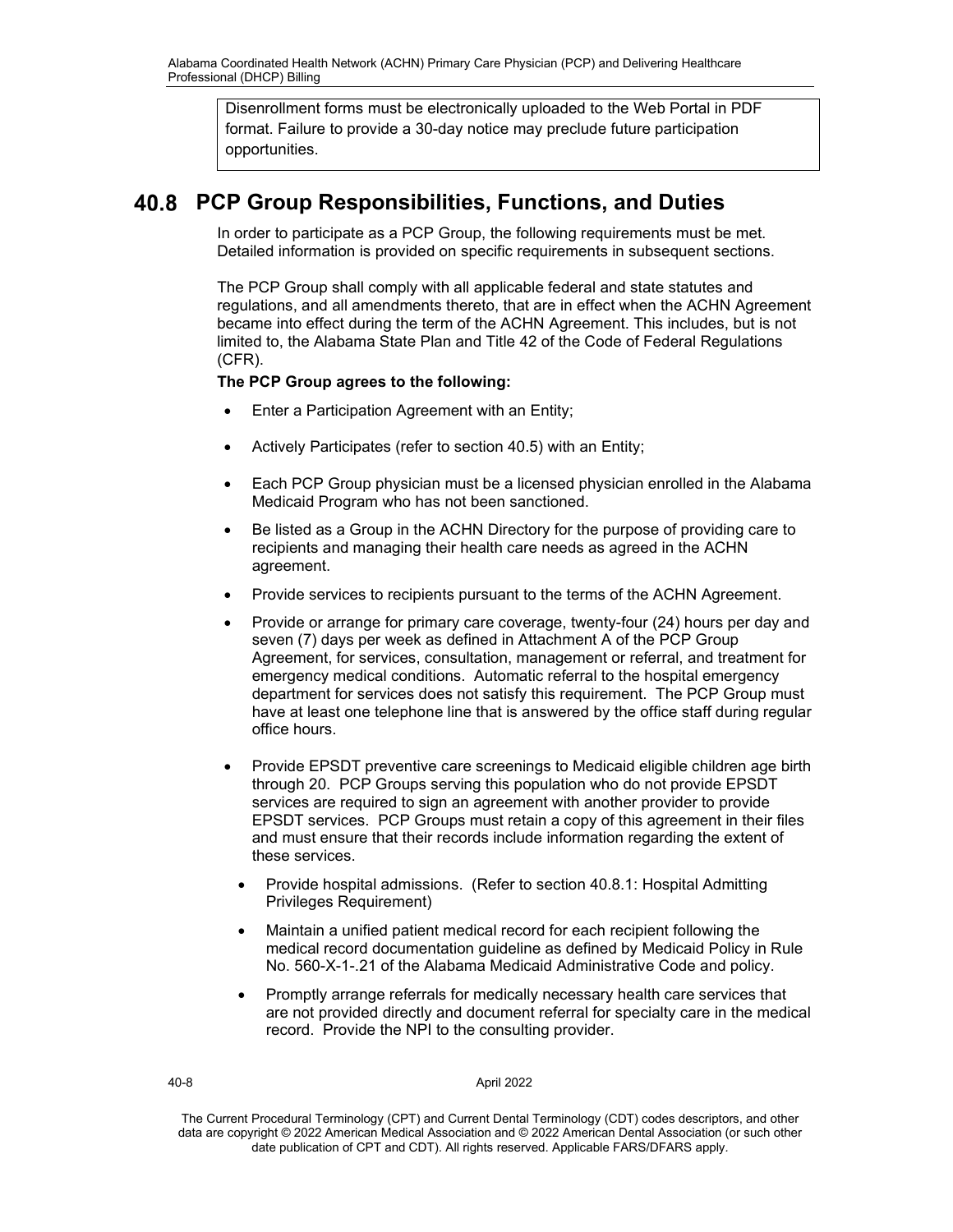• Transfer the recipient medical record to the receiving PCP Group at the request of the new PCP Group and as authorized by the recipient within thirty (30) days of the date of the request. Recipients cannot be charged for copies of medical records.

## **NOTE:**

Patients must request their records be transferred to the new PCP Group and must not be charged a fee for this service.

- Authorize care for the recipient or see the recipient based on the standards of appointment availability as defined by policy.
- Refer for a second opinion as defined by policy.
- Review and use all recipient utilization, quality improvement, and other reports provided by the Agency and/or Entity for the purpose of practice level utilization management, quality of care improvement, and advise the Agency of errors, omissions, or discrepancies.
- Participate with Agency utilization management, quality assessment, complaint and grievance, and administrative programs.
- Provide the Agency or its duly authorized representatives and appropriate Federal Agency representatives unlimited access (including onsite inspections and review) to all records relating to the provision of services under the PCP Group agreement as required by Medicaid policy in Rule No. 560-X-1-.21 of the Alabama Medicaid Administrative Code and 42 C.F.R. § 431.107.
- Maintain reasonable standards of professional conduct and provide care in conformity with generally accepted medical practice following national and regional clinical practice guidelines.
- Notify the Agency of all changes to information provided on the initial application for participation in the ACHN Program. If such changes are not reported within thirty (30) days of change, future participation may be limited.
- Give written notice of termination of ACHN Agreement to each recipient who received his or her primary care from, or was seen on a regular basis, by the PCP Group within thirty (30) days after receipt of the termination notice or within thirty (30) days of notice of termination.
- Retain records in accordance with requirements of Rule No. 560-X-1-.21 of the Alabama Medicaid Administrative Code after the final payment is made and all pending matters closed, plus additional time if an audit, litigation, or other legal action involving the records is started before the original retention period ends.
- Comply with all Federal and State laws and regulations including Title VI of the Civil Rights Act of 1964, Title IX of the Education of Amendments of 1972 (regarding education programs and activities), the Age Discrimination Act of 1975, the Rehabilitation Act of 1973, and the Americans with Disabilities Act.
- Receive prior approval from the Agency of any ACHN specific, or education materials prior to distribution.

### April 2022 40-9

The Current Procedural Terminology (CPT) and Current Dental Terminology (CDT) codes descriptors, and other data are copyright © 2022 American Medical Association and © 2022 American Dental Association (or such other date publication of CPT and CDT). All rights reserved. Applicable FARS/DFARS apply*.*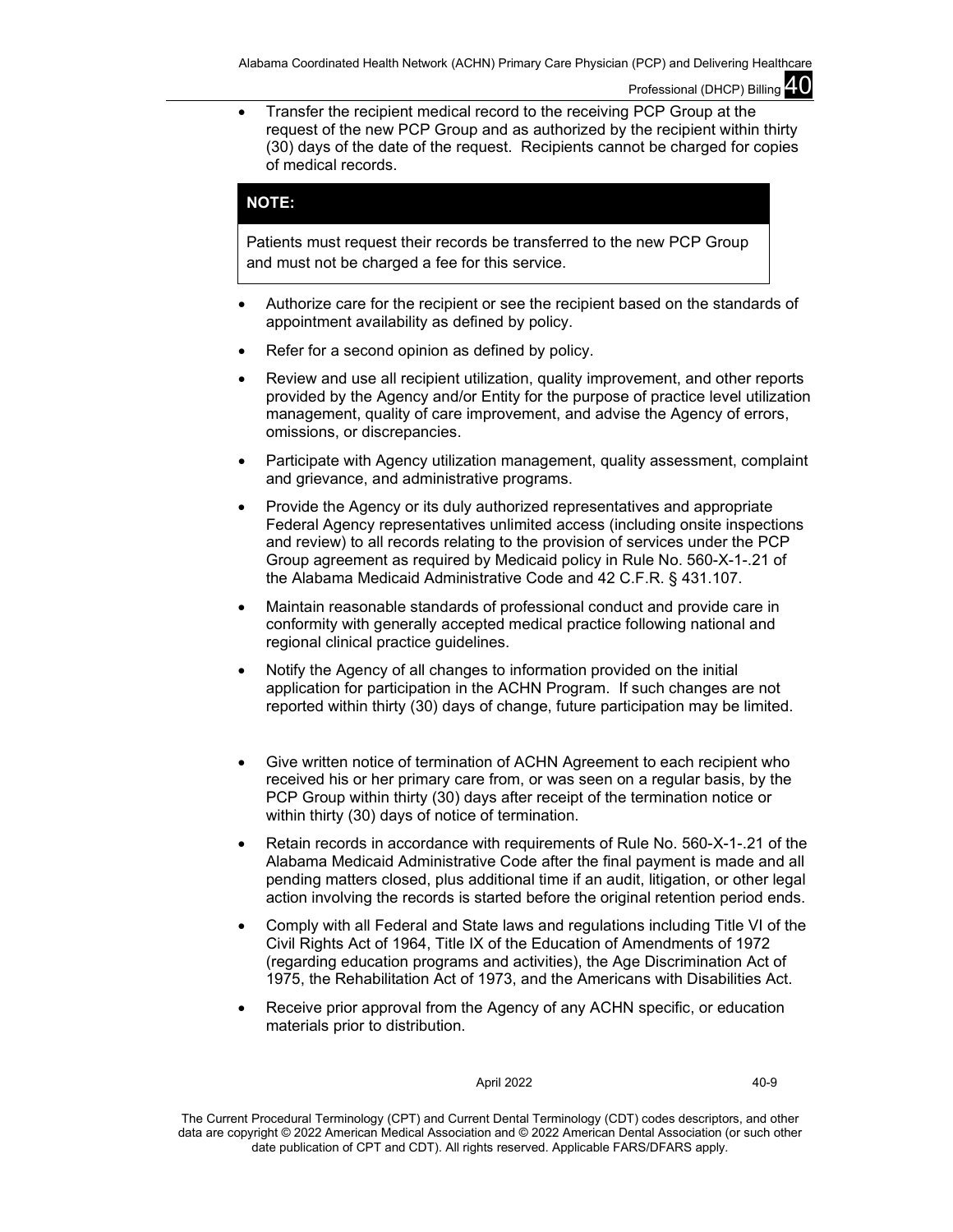• Make oral interpretation services available free of charge to each potential enrollee and enrollee. This applies to all non-English languages.

## **NOTE:**

Recipients can obtain assistance with language interpretation by calling the Recipient Call Center at 1(800) 362-1504.

- Provide the Agency with at least thirty (30) days prior notice of PCP Group disenrollment, change in practice site, Medicaid Group Billing ID, or NPI changes to allow for notification to recipients. Failure to provide thirty (30) day notice may preclude future participation.
- Have the ability to provide comprehensive whole-person care that includes a comprehensive health care assessment (including mental health and substance use), coordination and access to preventive and health promotion services, including prevention of mental illness and substance use disorders, medical and health care services informed by evidence-based clinical practice guidelines, mental health, substance abuse, and developmental services, and chronic disease management, including self-management support to individuals and their families, and interventions.
- Have the ability to provide continuity of personal clinician assignment and clinician care, organization of clinical information, clinical information exchange, and specialized care settings.
- Have the capacity to provide culturally appropriate, and person- and familycentered services, coordinate and provide access to individual and family supports, including referral to community, social support, and recovery services, and provide a positive experience of care.
- Upon termination of the Agreement, the PCP Group must supply all information necessary for reimbursement of outstanding Medicaid claims.

## **The PCP Group is prohibited from the following:**

- Discriminating against Recipients on the basis of health status or the need for health care services.
	- Discriminating against Recipients on the basis of race, color, or national origin and will refrain from using any policy or practice that has the effect of discriminating on the basis of race, color, or national origin.
	- Refrain from knowingly engaging in a relationship with the following:
		- 1. An individual who is debarred, suspended or otherwise excluded from participating in procurement activities under the Federal Acquisition Regulation or from participating in non-procurement activities under regulations issued under Executive Order No. 12549 or under guidelines implementing Executive Order No. 12549; or
		- 2. An individual who is an affiliate, as defined in the Federal Acquisition Regulation.

Note: The relationship is described as follows:

a. As a director, officer, partner of the PCP Group; or

40-10 April 2022

The Current Procedural Terminology (CPT) and Current Dental Terminology (CDT) codes descriptors, and other data are copyright © 2022 American Medical Association and © 2022 American Dental Association (or such other date publication of CPT and CDT). All rights reserved. Applicable FARS/DFARS apply*.*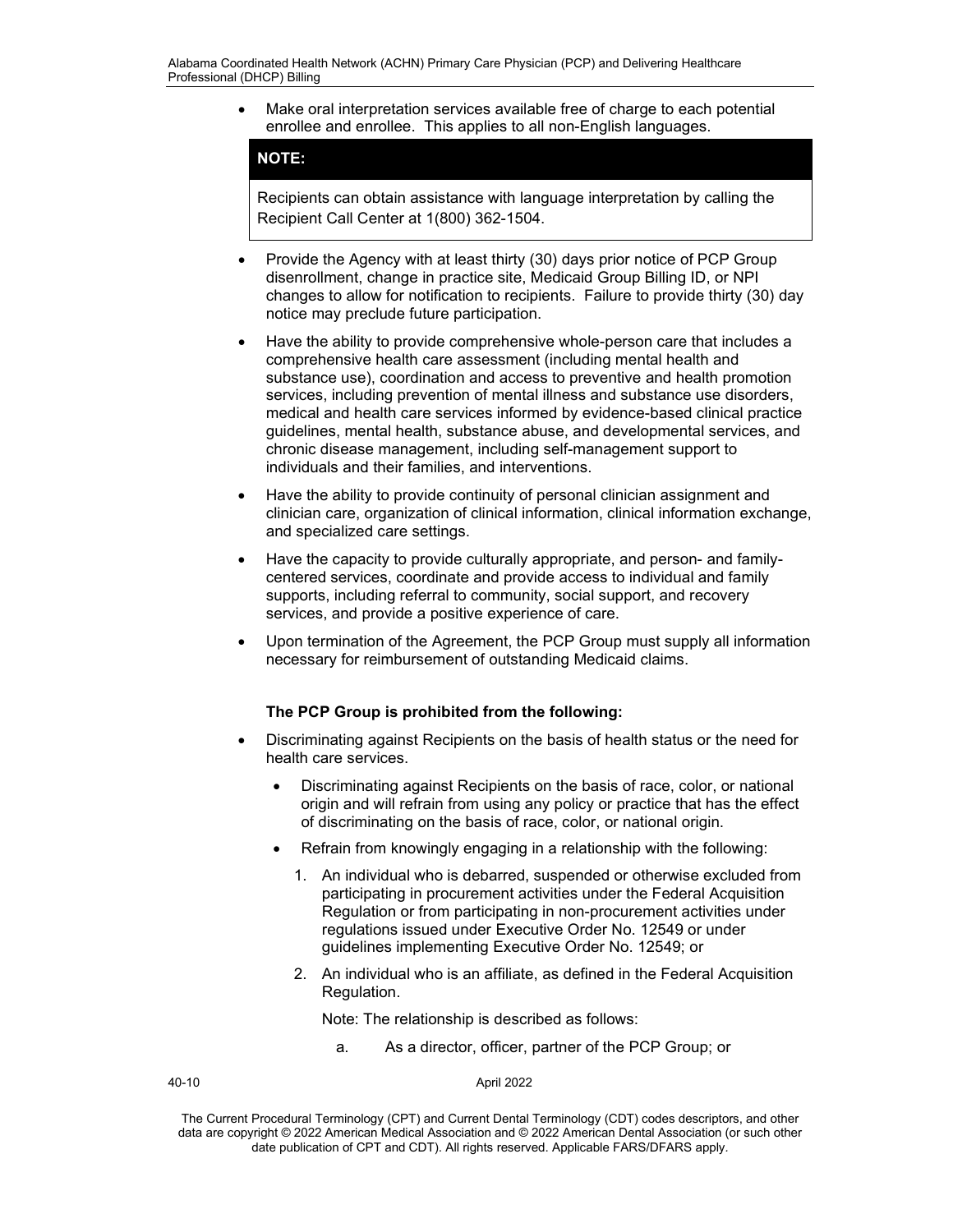- b. A person with beneficial ownership of more than five percent (5%) or more of the PCP Group's equity; or
- c. A person with an employment, consulting or other arrangement with the PCP Group for the provision of items and services which are significant and material to the PCP Group's contractual obligation with the Agency.

# **40.8.1** *Hospital Admitting Privileges Requirement*

- PCP Group is required to establish and maintain hospital admitting privileges or have a formal arrangement with a hospitalist group or another physician or group for the management of inpatient hospital admissions that addresses the needs of all recipients. If a Group does not admit recipients, then the Hospital Admitting Agreement must be submitted to the Agency to address this requirement for participation. If the PCP Group has entered a formal arrangement for inpatient services, this form must be completed by both parties, and the applicant must submit the original form with the Application for enrollment or resubmit within ten (10) days of when a change occurs regarding the PCP Group's management of inpatient hospital admissions.
- A formal arrangement is defined as a voluntary agreement between the PCP Group and the agreeable physician/group. The agreeable party is committing in writing to admit and coordinate medical care for the recipient throughout the inpatient stay. Admitting privileges or the formal arrangement for inpatient hospital care must be maintained at a hospital that is within a forty-five (45) minutes' drive time from the PCP Group's practice. If there is no hospital that meets the above geographical criteria, the hospital geographically closest to the PCP Group's practice will be accepted.
- Exception may be granted in cases where it is determined the benefits of a PCP Group's participation outweigh the PCP Group's inability to comply with this requirement.

See Attachment B of Alabama Medicaid Primary Care Physician Group Enrollment Agreement for more information on the Hospital Admitting Requirements.

# **40.8.2** *24/7 Coverage Requirement*

- The PCP Group must provide recipients with after-hours coverage. It is important that recipients be able to contact their PCP Group to receive instruction or care at all times, so that care will be provided in the most appropriate manner to the recipient's condition. After hours coverage must be available 24 hours a day every day of the year. The PCP Group can meet this requirement through a variety of methods. To qualify as an ACHN PCP Group, one of the following must be met:
	- The after-hours telephone number must connect the patient to the PCP Group's physician or an authorized medical practitioner.
	- The after-hours telephone number must connect the recipient to a live voice call center system or answering service who will either direct the recipient to the appropriate care site or contact the PCP Group's physician or PCP Group's authorized medical practitioner. If the PCP Group's physician or authorized medical

April 2022 40-11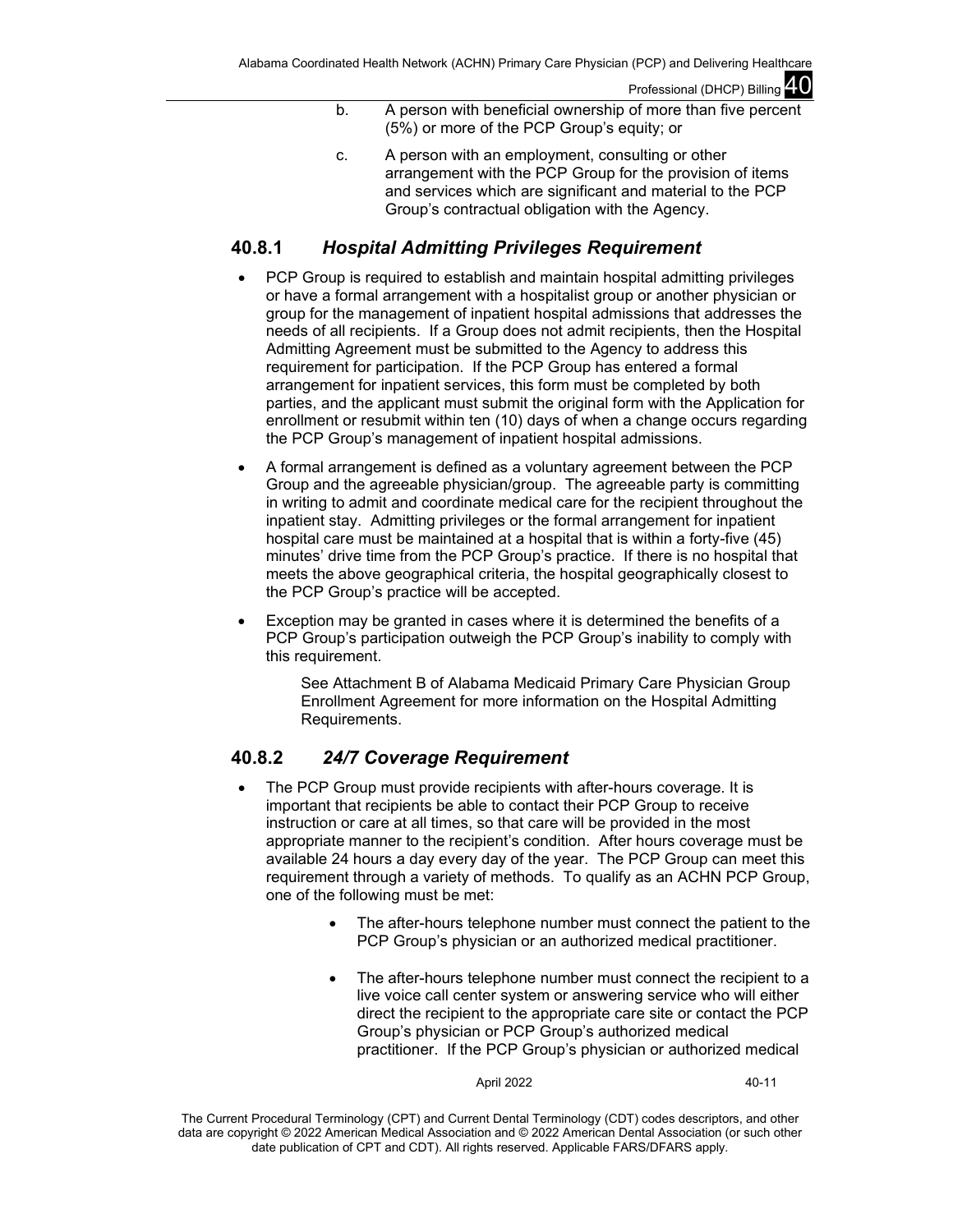practitioner is contacted, then the recipient should receive instructions within one (1) hour.

The after-hours telephone number can connect to a hospital if the PCP Group has standing orders with the hospital to direct recipients to the appropriate care site. (For example, if the recipient's symptoms are such that the recipient can be seen the next morning, the hospital should direct the recipient to contact the PCP Group in the morning to make an appointment).

An office telephone line that is not answered after hours or answered after hours by a recorded message instructing recipients to call back during office hours or to go to the emergency department for care is not acceptable. It is not acceptable to refer recipients to the PCP Group's home telephone if there is not a system in place as outlined above to respond to calls. Systems designed to refer all requests to go physically to the Emergency Room are not acceptable. Failure to comply with the 24/7 coverage requirements may affect future participation opportunities. See Attachment A of Alabama Medicaid Primary Care Physician Group Enrollment Agreement for more information on the 24/7 Coverage Requirements.

# **40.8.3** *EPSDT Requirement*

For recipients of Medicaid, birth to age 21, the EPSDT Screening is a comprehensive preventive service at an age appropriate recommended schedule. It is the only reimbursable preventive medical service for this age group. There are numerous components of the EPSDT, all of which are required in the Federal Early Periodic Screening Diagnosis Treatment (EPSDT) program. All age appropriate components must be performed at the time of a screening exam. These components are listed and described in Appendix A of the Alabama Medicaid Provider Manual.

PCP's are requested to either perform or make arrangements for EPSDT screenings. The PCP is responsible for ensuring that age appropriate EPSDT screenings are provided. If a PCP cannot or chooses not to perform the comprehensive EPSDT screenings, the PCP may authorize another provider to perform the screenings for enrollees in the birth to 21 age group.

If the PCP enters into an agreement with a screener in order to meet this ACHN requirement for participation, the agreement containing the original signatures of the PCP or the authorized representative and the screener or an authorized representative must be submitted within the enrollment application. The PCP must keep a copy of this agreement on file. If this agreement is executed after enrollment a copy must be submitted within ten (10) days of execution.

The agreement can be entered into or terminated at any time by the PCP or the screener. The Agency and Gainwell must be notified immediately of any change in the status of the agreement.

If there is an agreement between the PCP and a Screener to provide EPSDT services, the PCP agrees to:

40-12 April 2022

The Current Procedural Terminology (CPT) and Current Dental Terminology (CDT) codes descriptors, and other data are copyright © 2022 American Medical Association and © 2022 American Dental Association (or such other date publication of CPT and CDT). All rights reserved. Applicable FARS/DFARS apply*.*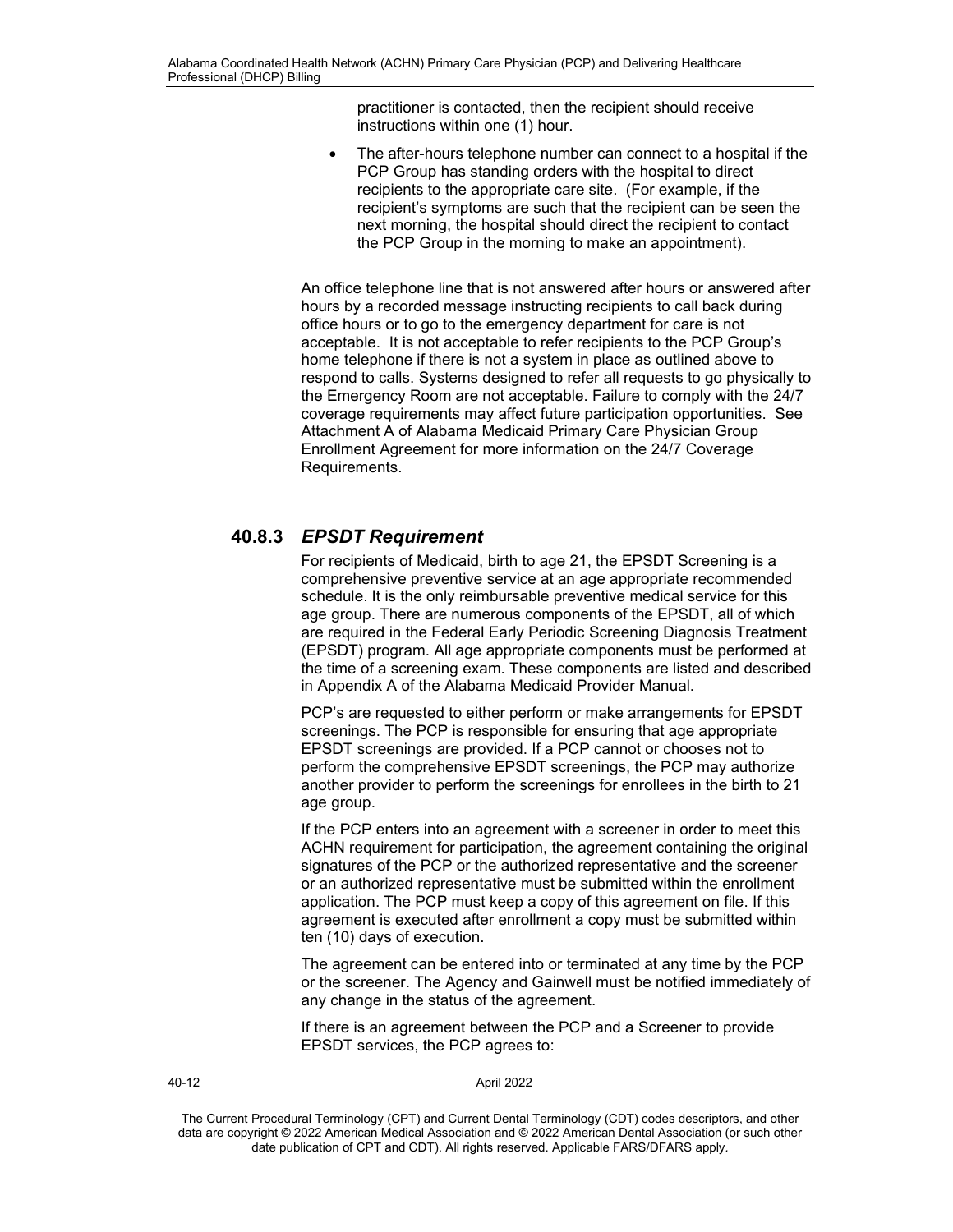- Refer patients for EPSDT screenings. If the patient is in the office, the physician/office staff will assist the patient in making a screening appointment with the Screener within ten (10) days.
- Maintain, in the office, a copy of the physical examination and immunization records as part of the patient's permanent record.
- Monitor the information provided by the Screener to assure that children in the ACHN program are receiving immunizations as scheduled and counsel patients appropriately if found in noncompliance with well child visits or immunizations.
- Review information provided by the Screener to coordinate any necessary treatment and/or follow-up care with patients as determined by the screening.
- Notify the Agency and Gainwell immediately of any changes to this agreement.

The Screener must agree to:

- Provide age appropriate EPSDT examinations and immunizations within sixty (60) days of the request for patients who are referred by the PCP or are self-referred.
- Send EPSDT physical examination and immunization records within 30 days to the PCP.
- Notify the PCP of significant findings on the EPSDT examination or the need for immediate follow-up care within 24 hours. Allow the PCP to direct further referrals for specialized testing or treatment.
- Notify the Agency and Gainwell immediately of any changes to this agreement.

### 40.9 **Standards of Appointment Availability and Office Wait Times**

The PCP Group must conform to the following standards for appointment availability:

- Emergency care immediately upon presentation or notification
- Urgent care within 24 hours of presentation or notification
- Routine sick care within 3 days of presentation or notification
- Routine well care within 90 days of presentation or notification (15 days if pregnant)

The PCP Group must conform to the following standards for office wait times:

- Walk-ins within two hours or schedule an appointment within the standards of appointment availability
- Scheduled appointment within one hour
- Life-threatening emergency must be managed immediately

If these standards cannot be met due to extenuating circumstances, then the recipient should be informed within a reasonable amount of time and given an opportunity to reschedule the appointment.

April 2022 40-13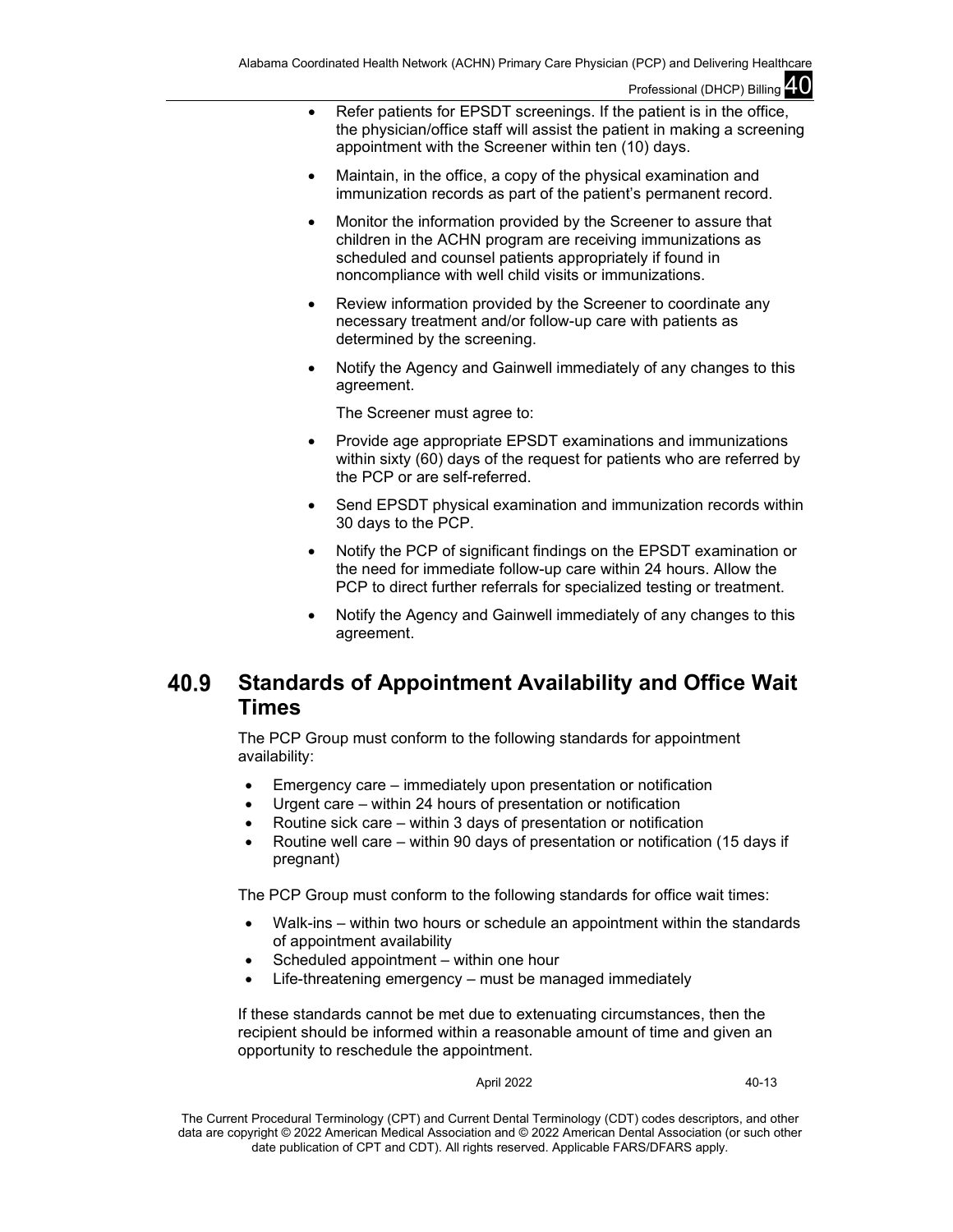# **PCP Medical Records Guidelines**

Medical records should reflect the quality of care received by the recipient. However, many times medical records documentation for the level of care provided varies from provider to provider. Therefore, in order to promote quality and continuity of care, a guideline for medical record keeping has been established. All ACHN PCP Groups must implement the following guidelines as the standards for medical record keeping:

- 1. Each page, or electronic file in the record, contains the recipient's name or recipient's Medicaid identification number.
- 2. All entries are dated.
- 3. All entries are identified as to the author.
- 4. The record is legible to someone other than the writer, including the author.
- 5. Medication allergies and adverse reactions are prominently noted and easily identifiable as well as the absence of allergies.
- 6. Personal and demographic data is recorded and includes age, sex, address, employer, home and work telephone numbers, and marital status.
- 7. Past medical history is easily identified including serious accidents, operations, and illnesses. For children, past medical history relates to prenatal care and birth.
- 8. There is a completed immunization record.
- 9. Diagnostic information, medication, medical conditions, significant illnesses, and health maintenance concerns are recorded in the medical record.
- 10. Notation concerning smoking, alcohol, and other substance abuse is present.
- 11. Notes from consultations are in the record. Consultation, lab, and X-ray reports filed in the chart have the ordering provider's initials or other documentation signifying review. Consultation and significantly abnormal lab and imaging results have an explicit notation in the record of the follow-up plans.
- 12. Emergency care is documented in the record.
- 13. Discharge summaries are included as part of the medical record for hospital admissions.
- 14. Documentation of individual encounters that provide adequate evidence of appropriate history, physical examination, diagnosis, diagnostic test, therapies, and other prescribed regimen, follow-up care, referrals and results thereof, and all other aspects of patient care, including ancillary services.

#### **Recipient Education** 40.11

Recipient education will be an integral part of the ACHN Program to help the recipients understand the program and their responsibilities. It is also imperative to stress the importance of contacting the ACHN and/or the Recipient Call Center (RCC) (1-800-362-1504) number anytime there is a question.

In addition, as the coordinator of care, it is important for PCP Groups to be actively involved in patient education. PCP Groups are encouraged to contact all new recipients by telephone or in writing.

Providers should address the following subjects with each new recipient:

40-14 April 2022

The Current Procedural Terminology (CPT) and Current Dental Terminology (CDT) codes descriptors, and other data are copyright © 2022 American Medical Association and © 2022 American Dental Association (or such other date publication of CPT and CDT). All rights reserved. Applicable FARS/DFARS apply*.*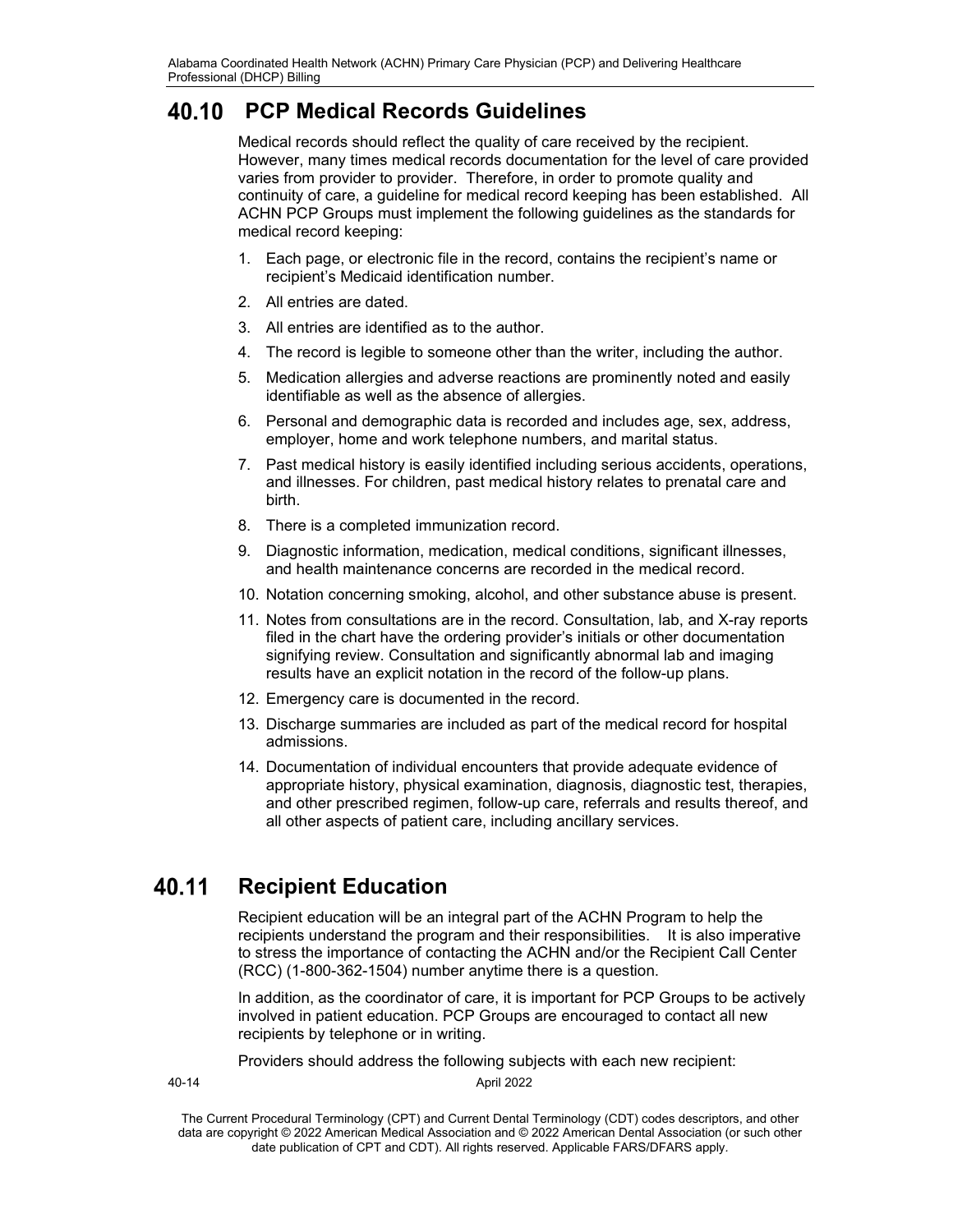- The PCP Group's requirement to provide medical advice and care 24 hours per day, 7 days per week and the preferred method for contacting the PCP Group
- The requirement that the recipient must contact the PCP Group before going to the emergency room unless the recipient feels that his/her life or health is in immediate danger
- The importance of regular preventive care visits such as Well Child Check-ups EPSDT screenings for children, immunizations, check-ups, mammography, cholesterol screenings, adult health assessments, and diabetic screenings
- The availability of additional information for recipients from the ACHN or the Agency's Recipient Call Center

#### 40.12 **Agreement Violation Provisions**

Failure to meet the terms outlined in the ACHN PCP Group Enrollment Agreement or other provisions of the Medicaid Program governed under Social Security Act Sections 1932, 1903(m) and 1905(t) may result in the following actions by the Agency:

- Referral to the Agency's Program Integrity for investigation of potential fraud
- Referral to the Board of Medical Examiners or other appropriate licensing board
- Termination of the PCP Group from the Alabama Medicaid Program

#### 40.13 **BMI Requirement**

Primary Care Physicians (PCPs), nurse practitioners and physician assistants collaborating with a PCP, a PCP group or individual participating with an ACHN, Federally Qualified Health Centers (FQHCs), Rural Health Centers (RHCs), Public Health Departments, and OB/GYNs that bill procedure codes 99201-99205, 99211- 99215, and 99241-99245 must include an annual BMI diagnosis on the claim or the claim will be denied. EPSDT procedure codes 99382-99385 and 99392-99395 must also include an annual BMI diagnosis on the claim or the claim will be denied. If a BMI has been reported on a recipient for the current calendar year (January 1 – December 31), the claim will pay without a new BMI. If the BMI has not been reported on the recipient for the current calendar year, a BMI will be required for the claim to pay. For additional information on changes to the BMI Requirement, see the *Changes to BMI Requirement* ALERT on the Alabama Medicaid Agency's website.

Medicaid ALERTs: <https://medicaid.alabama.gov/alerts.aspx>

## **BMI Requirement during Telemedicine/Telehealth Visits under Public Health Emergencies (PHE)**

The BMI will be required for all visits including the telemedicine visits. To be eligible for reimbursement for the telemedicine visits during the current PHE, the provider must file the claim with place of service '02' (telemedicine) and a modifier of 'CR' for catastrophic/disaster to assist with claims tracking. Providers should use subjective data to calculate the BMI which can include providers asking the recipient for his or her height and weight during the telemedicine visit. The BMI should be calculated, based on the information provided by the recipient, and appended to the claim for reimbursement. The BMI should also be documented in the recipient's medical record.

April 2022 40-15

The Current Procedural Terminology (CPT) and Current Dental Terminology (CDT) codes descriptors, and other data are copyright © 2022 American Medical Association and © 2022 American Dental Association (or such other date publication of CPT and CDT). All rights reserved. Applicable FARS/DFARS apply*.*

Added: BMI **Requirement** during...recipie nt's medical record.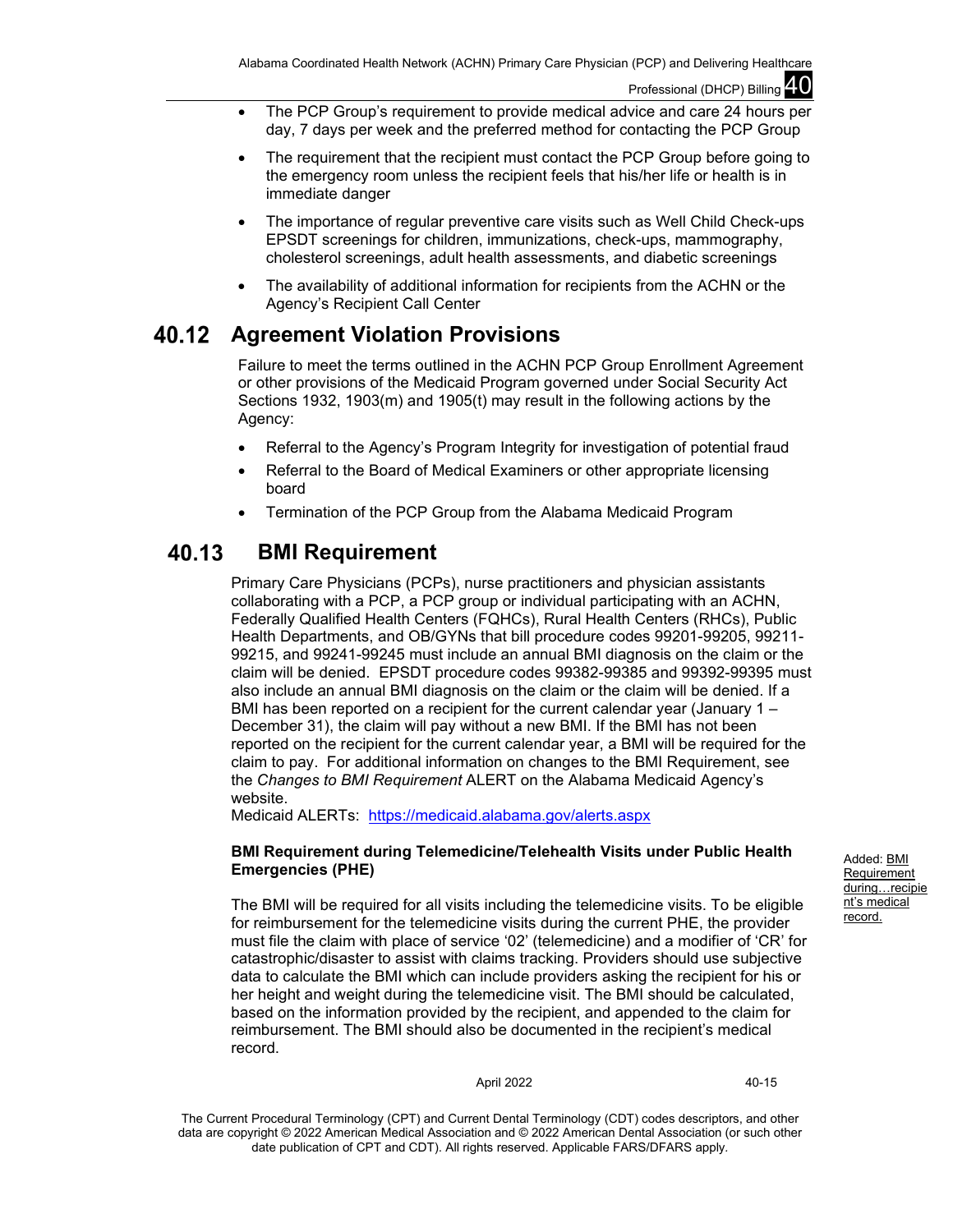In instances where a BMI cannot be determined (e.g., wheelchair bound recipients) a BMI override request may be submitted after the claim has been filed and denied. See section 40.15 for Override request procedures.

The table below provides a description of procedure codes and ICD-10 codes that require a percentile on the CMS 1500 claim form for **recipient's age 3-19 years**:

|                                           | <b>Procedure Code Description</b>                                                                                                                              | ICD-10 Diagnosis Code Description for Ages 3-19                     |  |
|-------------------------------------------|----------------------------------------------------------------------------------------------------------------------------------------------------------------|---------------------------------------------------------------------|--|
| 99201<br>99202                            | Office/Outpatient Visit New<br>Office/Outpatient Visit New                                                                                                     | Z6851<br>BMI Pediatric, Less Than 5th Percentile for<br>Age         |  |
| 99203<br>99204                            | <b>Office/Outpatient Visit New</b><br><b>Office/Outpatient Visit New</b>                                                                                       | Z6852<br>BMI Pediatric, 5th Percentile to Less Than 85%<br>for Age  |  |
| 99205                                     | Office/Outpatient Visit New                                                                                                                                    | Z6853<br>BMI Pediatric, 85% To Less Than 95th<br>Percentile for Age |  |
| 99211<br>99212<br>99213<br>99214<br>99215 | Office/Outpatient Visit Est<br>Office/Outpatient Visit Est<br>Office/Outpatient Visit Est<br>Office/Outpatient Visit Est<br><b>Office/Outpatient Visit Est</b> | Z6854<br>BMI Pediatric, Greater Than or Equal To 95%<br>for Age     |  |
| 99241<br>99242<br>99243<br>99244<br>99245 | <b>Office Consultation</b><br><b>Office Consultation</b><br><b>Office Consultation</b><br><b>Office Consultation</b><br><b>Office Consultation</b>             |                                                                     |  |
| 99382<br>99383<br>99384<br>99385          | <b>EPSDT New Patient</b><br><b>EPSDT New Patient</b><br><b>EPSDT New Patient</b><br><b>EPSDT New Patient</b>                                                   |                                                                     |  |
| 99392<br>99393<br>99394<br>99395          | <b>EPSDT Est Patient</b><br><b>EPSDT Est Patient</b><br><b>EPSDT Est Patient</b><br><b>EPSDT Est Patient</b>                                                   |                                                                     |  |

## **NOTE:**

**For Pediatric BMI reporting:** The same BMI code may be appended to the claim until the next well child check (where a BMI is typically determined) unless the physician considers the clinical need for a BMI redetermination sooner than the next well child check.

The table below provides a description of procedure codes and ICD-10 codes that require a BMI on the CMS 1500 claim form for **recipients age 20 and older**:

|           | <b>Procedure Code Description</b>    |                                    | ICD-10 Diagnosis Code Description For Ages 20 and<br>Older |                                   |  |  |
|-----------|--------------------------------------|------------------------------------|------------------------------------------------------------|-----------------------------------|--|--|
|           | Office/Outpatient Visit New<br>99201 |                                    | Z681                                                       | Body Mass Index (BMI) 19 Or Less, |  |  |
|           | 99202                                | Office/Outpatient Visit New        | Adult                                                      |                                   |  |  |
|           | 99203                                | <b>Office/Outpatient Visit New</b> | Z6820                                                      | Body Mass Index (BMI) 20.0-20.9,  |  |  |
|           | 99204                                | Office/Outpatient Visit New        | Adult                                                      |                                   |  |  |
|           | 99205                                | Office/Outpatient Visit New        |                                                            |                                   |  |  |
| $40 - 16$ |                                      |                                    | April 2022                                                 |                                   |  |  |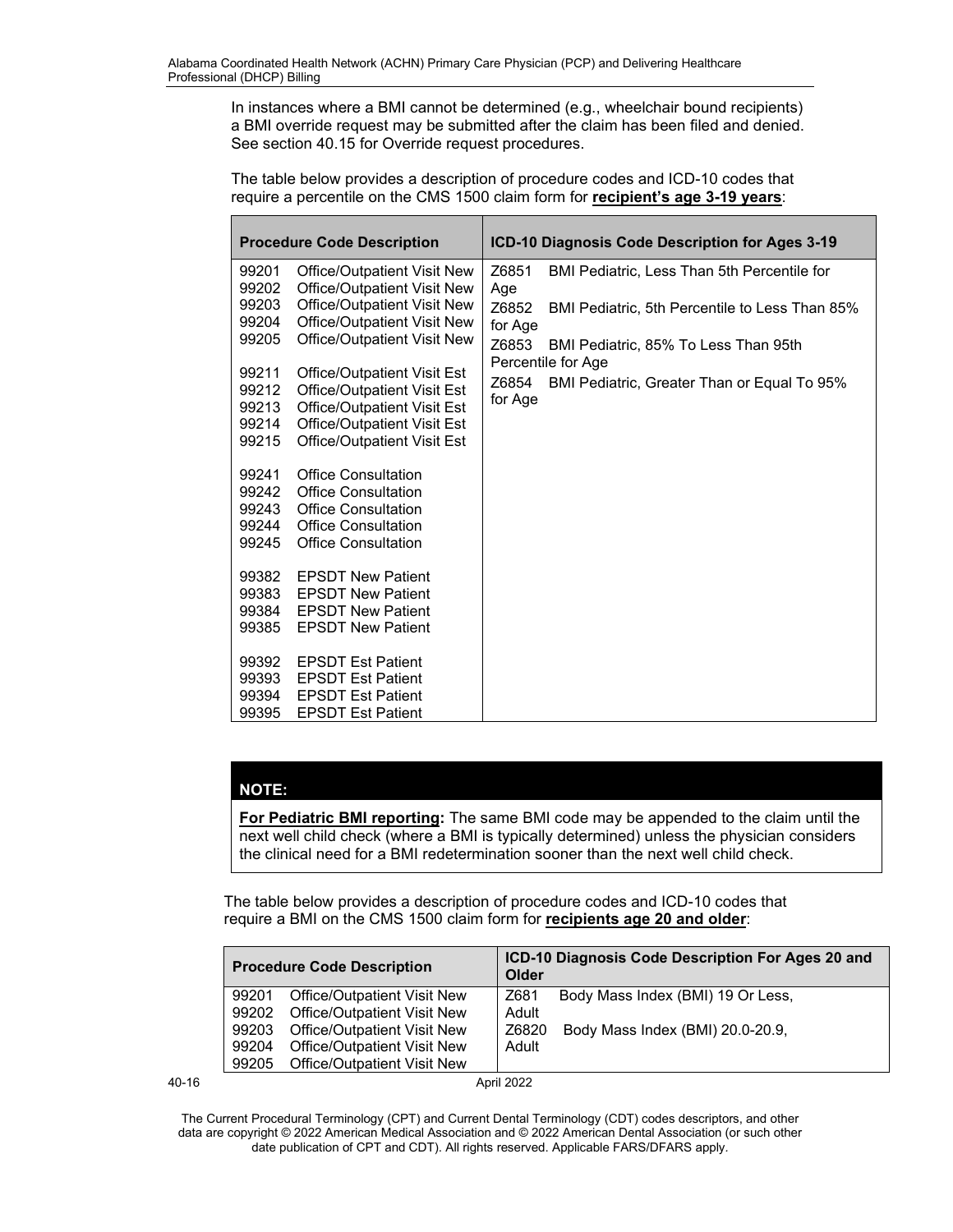|       |                                    |                | Professional (DHCP) Billing 40             |
|-------|------------------------------------|----------------|--------------------------------------------|
|       |                                    | Z6821          | Body Mass Index (BMI) 21.0-21.9,           |
| 99211 | <b>Office/Outpatient Visit Est</b> | Adult          |                                            |
| 99212 | Office/Outpatient Visit Est        | Z6822          | Body Mass Index (BMI) 22.0-22.9,           |
| 99213 | Office/Outpatient Visit Est        | Adult          |                                            |
| 99214 | Office/Outpatient Visit Est        | Z6823          | Body Mass Index (BMI) 23.0-23.9,           |
| 99215 | <b>Office/Outpatient Visit Est</b> | Adult          |                                            |
|       |                                    | Z6824          | Body Mass Index (BMI) 24.0-24.9, Adult     |
| 99241 | <b>Office Consultation</b>         | Z6825          | Body Mass Index (BMI) 25.0-25.9,           |
| 99242 | <b>Office Consultation</b>         | Adult          |                                            |
| 99243 | <b>Office Consultation</b>         | Z6826          | Body Mass Index (BMI) 26.0-26.9,           |
| 99244 | <b>Office Consultation</b>         | Adult          |                                            |
| 99245 | <b>Office Consultation</b>         | Z6827          | Body Mass Index (BMI) 27.0-27.9,           |
|       |                                    | Adult          |                                            |
|       |                                    | Z6828          | Body Mass Index (BMI) 28.0-28.9,           |
|       |                                    | Adult          |                                            |
|       |                                    | Z6829          | Body Mass Index (BMI) 29.0-29.9,           |
|       |                                    | Adult          |                                            |
|       |                                    | Z6830          | Body Mass Index (BMI) 30.0-30.9,           |
|       |                                    | Adult          |                                            |
|       |                                    | Z6831          | Body Mass Index (BMI) 31.0-31.9,           |
|       |                                    | Adult          |                                            |
|       |                                    | Z6832          | Body Mass Index (BMI) 32.0-32.9,           |
|       |                                    | Adult          |                                            |
|       |                                    | Z6833          | Body Mass Index (BMI) 33.0-33.9,           |
|       |                                    | Adult          |                                            |
|       |                                    | Z6834          | Body Mass Index (BMI) 34.0-34.9,           |
|       |                                    | Adult<br>Z6835 |                                            |
|       |                                    |                | Body Mass Index (BMI) 35.0-35.9,           |
|       |                                    | Adult<br>Z6836 |                                            |
|       |                                    | Adult          | Body Mass Index (BMI) 36.0-36.9,           |
|       |                                    | Z6837          | Body Mass Index (BMI) 37.0-37.9,           |
|       |                                    | Adult          |                                            |
|       |                                    | Z6838          | Body Mass Index (BMI) 38.0-38.9,           |
|       |                                    | Adult          |                                            |
|       |                                    | Z6839          | Body Mass Index (BMI) 39.0-39.9,           |
|       |                                    | Adult          |                                            |
|       |                                    | Z6841          | Body Mass Index (BMI) 40.0-44.9,           |
|       |                                    | Adult          |                                            |
|       |                                    | Z6842          | Body Mass Index (BMI) 45.0-49.9,           |
|       |                                    | Adult          |                                            |
|       |                                    | Z6843          | Body Mass Index (BMI) 50-59.9,             |
|       |                                    | Adult          |                                            |
|       |                                    | Z6844          | Body Mass Index (BMI) 60.0-69.9, Adult     |
|       |                                    | Z6845          | Body Mass Index (BMI) 70 or Greater, Adult |
|       |                                    |                |                                            |

Some specialties are exempt from the BMI requirement. The table below lists provider specialties that are excluded from the BMI requirement:

| <b>Spec</b> | <b>Description</b>        | <b>Spec</b> | <b>Description</b>                    |
|-------------|---------------------------|-------------|---------------------------------------|
| 021         | Cardiac Electrophysiology | 332         | Otologist, Laryngologist, Rhinologist |
| 023         | <b>Sports Medicine</b>    | 337         | <b>Plastic Surgeon</b>                |
| 180         | Optometrist               | 339         | Psychiatrist                          |
| 310         | Allergist                 | 340         | <b>Pulmonary Disease Specialist</b>   |
| 311         | Anesthesiologist          | 341         | Radiologist                           |
| 312         | Cardiologist              | 342         | Thoracic Surgeon                      |

April 2022 40-17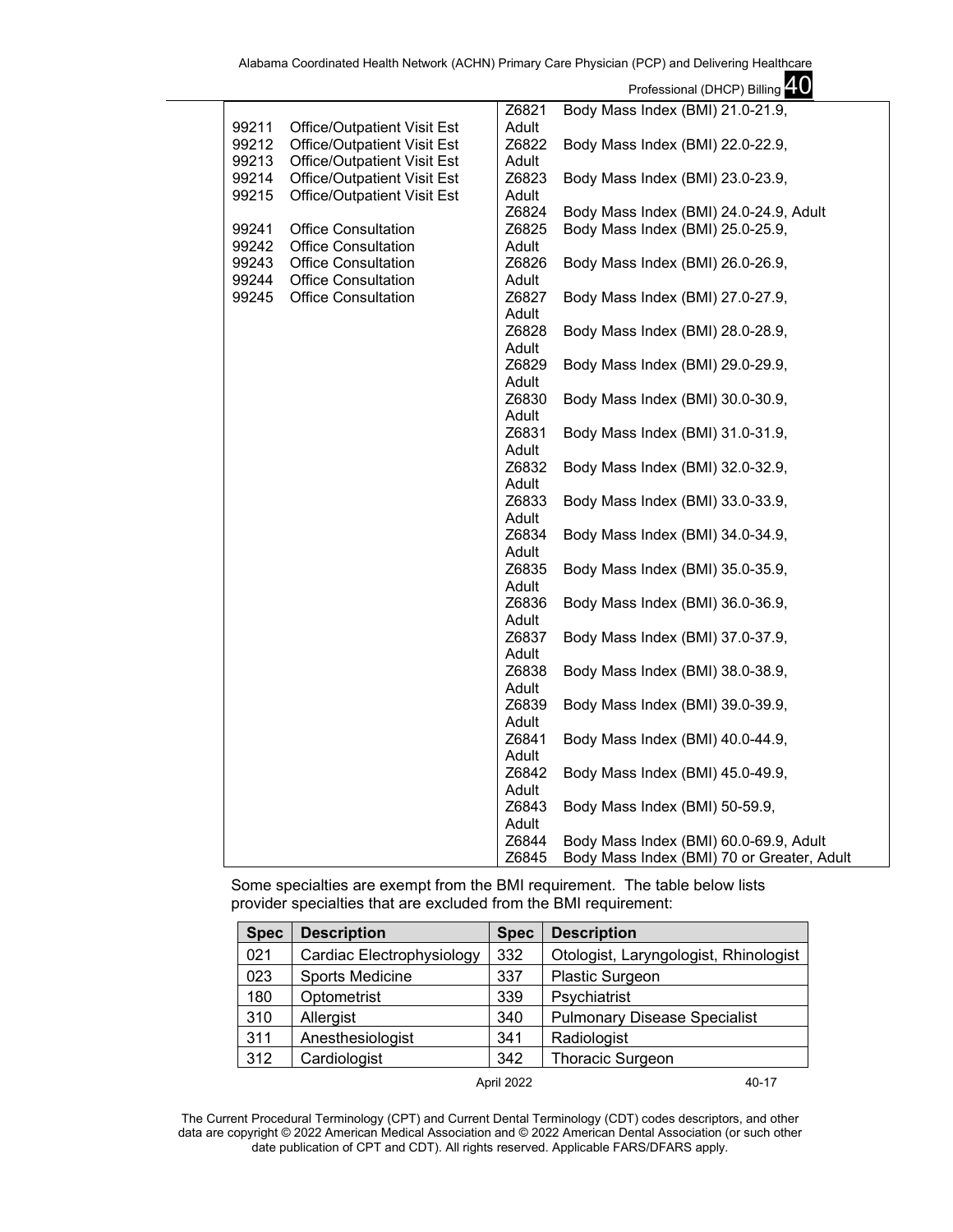| 313 | Cardiovascular Surgeon | 343 | Urologist                          |
|-----|------------------------|-----|------------------------------------|
| 314 | Dermatologist          | 750 | <b>Colon and Rectal Surgery</b>    |
| 317 | Gastroenterologist     | 760 | <b>EENT</b>                        |
| 319 | General Surgeon        | 770 | Endocrinologist                    |
| 321 | <b>Hand Surgeon</b>    | 780 | Hematology                         |
| 324 | Nephrologist           | 790 | Infectious Disease                 |
| 325 | Neurological Surgeon   | 810 | Orthopedic                         |
| 326 | Neurologist            | 830 | Rheumatology                       |
| 329 | Oncologist             | 922 | Perinatologist High-Risk Pregnancy |
| 331 | Orthopedic Surgeon     |     |                                    |

## **NOTE:**

Pregnant women with a pregnancy diagnosis code are excluded from the BMI requirement.

#### **Referral Requirements** 40.14

PCP to PCP referrals are not required. Effective August 1, 2021, under the ACHN program for specialty services, a referral from a PCP or an ACHN Network is no longer required (with the exception of Lock-in and EPSDT programs). EPSDT referrals will continue to be required. (Refer to Appendix A for EPSDT referral requirements.)

## **40.14.1** *Referrals for Specialty Providers Associated with Teaching Facilities*

Alabama Medicaid providers who are considered teaching specialty providers may provide services to Medicaid recipients without a Primary Care Physician (PCP) referral. Medicaid claims can be processed for payment without a referral, however, the absence of communication between PCPs and specialists may hinder optimal coordination of medical care. Therefore, communication is encouraged. The Early Periodic Screening, Diagnosis, and Treatment (EPSDT) referral remains in place to assist with managing the fourteen-office visit limit. For more information regarding referrals for Specialty Providers Associated with Teaching Facilities, you may access the Teaching Facility Referrals in the ACHN one-pager with the following link: [https://medicaid.alabama.gov/documents/5.0\\_Managed\\_Care/5.1\\_ACHN/5.1.3\\_ACH](https://medicaid.alabama.gov/documents/5.0_Managed_Care/5.1_ACHN/5.1.3_ACHN_Providers/5.1.3_Teaching_Facility_Referrals_ACHN_10-31-19.pdf) [N\\_Providers/5.1.3\\_Teaching\\_Facility\\_Referrals\\_ACHN\\_10-31-19.pdf.](https://medicaid.alabama.gov/documents/5.0_Managed_Care/5.1_ACHN/5.1.3_ACHN_Providers/5.1.3_Teaching_Facility_Referrals_ACHN_10-31-19.pdf)

## **40.14.2** *Referral Form*

All referrals must be documented on the *Alabama Medicaid Agency Referral Form (Form 362). (Applies to EPSDT and Lock-in programs)* Please refer to the Appendix A of the Medicaid Provider Manual for further information on EPSDT.

## **40.14.3** *EPSDT Screening Referrals*

Please refer to the Appendix A of the Medicaid Provider Manual for further information on EPSDT.

## 40-18 April 2022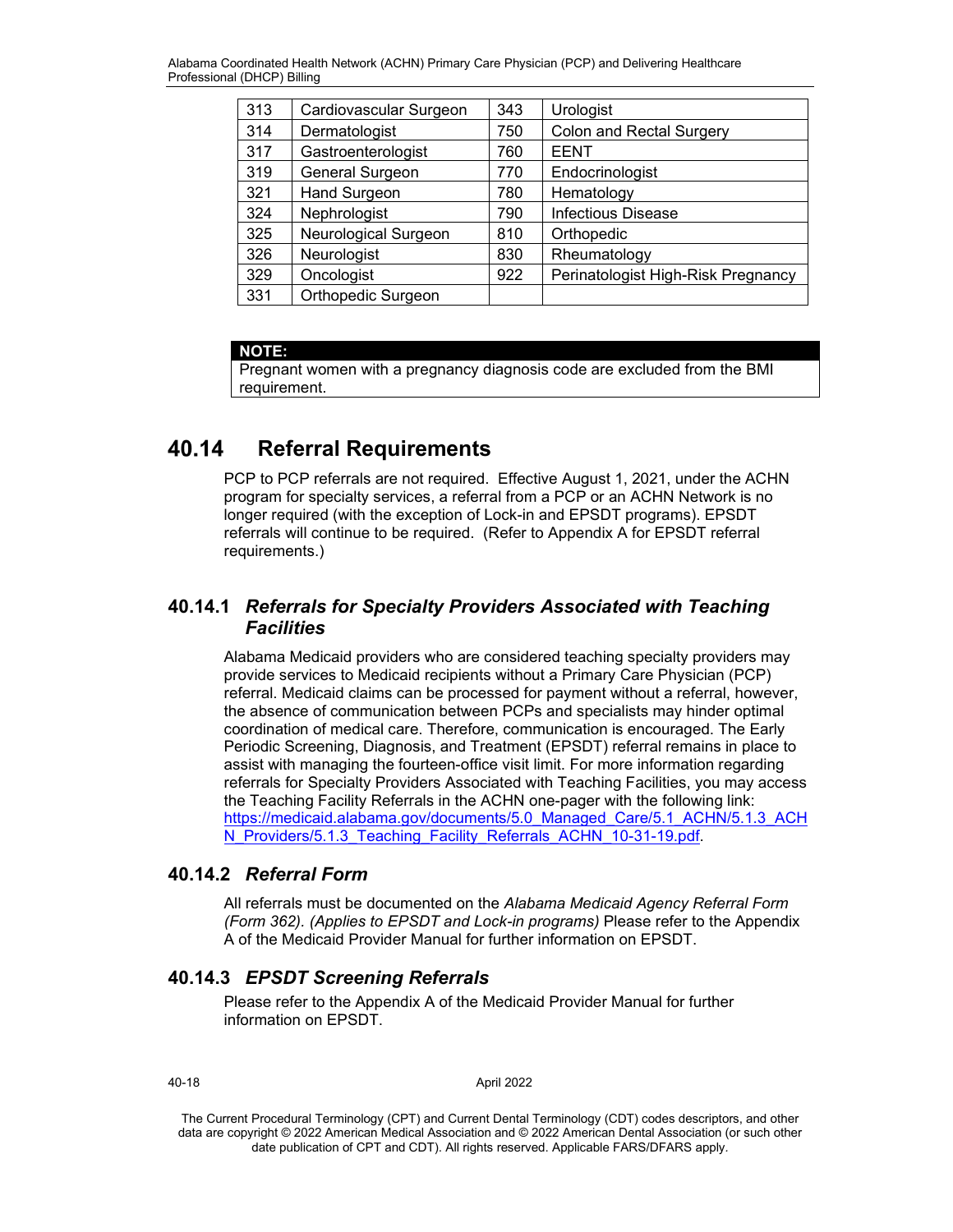#### 40.15 **Override Requests**

In extenuating circumstances, on a case-by-case basis, and after thorough review, Medicaid may determine that an override may be prudent in some situations. There may also be instances where a BMI cannot be determined (e.g. wheelchair bound recipients). In these cases, providers may request a BMI override using the **PCP Override Request form** to obtain payment. A copy of the **PCP Override Request form** is in Appendix E of the Medicaid Provider Manual. An Override Request Form and a clean Red Drop Ink claim form (CMS Form 1450 (UB-04) or CMS Form 1500) must be submitted to the Network Provider Assistance Unit by mail within 90 days of the date of service. CMS Form 1450 (UB-04) or CMS Form 1500 must be an original and must be signed or the override request will not be approved and returned to the provider. Requests will be evaluated within 60 days of receipt. Overrides will not be approved for well visits.

The override request must be mailed to:

**Alabama Medicaid Agency Network Provider Assistance Unit 501 Dexter Avenue P.O. Box 5624 Montgomery, AL 36103-5624**

#### **Reimbursements and Payments to PCP Groups** 40.16

**PCP Groups are eligible to earn higher payments for 15 Evaluation and Management (E&M) codes if they participate with the ACHNs. This higher payment is called the ACHN Participation Rate and includes the following E&M codes: 99201-99205, 99211-99215, and 99241-99245. Nurse Practitioners and Physician Assistants who are enrolled in the PCP Group will receive 80% of the physician rate for these E&M codes. FQHCs and RHCs are excluded from this payment as they receive encounter rates.** 

**All PCPs (including FQHCs and RHCs) participating with the ACHN will initially qualify to receive Bonus Payments for meeting Quality, Cost Effectiveness, and Patient Centered Medical Home (PCMH) recognition.**

## **Definitions for Different Rates PCPs may earn:**

**Fee-For-Service Rates:** This is the base fee-for-service rate a physician will receive for E&M codes if he/she chooses not to participate with the ACHN.

**BUMP Rates**: PCPs must qualify for the BUMP rates as described in the link below. Follow the same attestation process as currently exists. [https://medicaid.alabama.gov/alert\\_detail.aspx?ID=11793](https://medicaid.alabama.gov/alert_detail.aspx?ID=11793)

### April 2022 40-19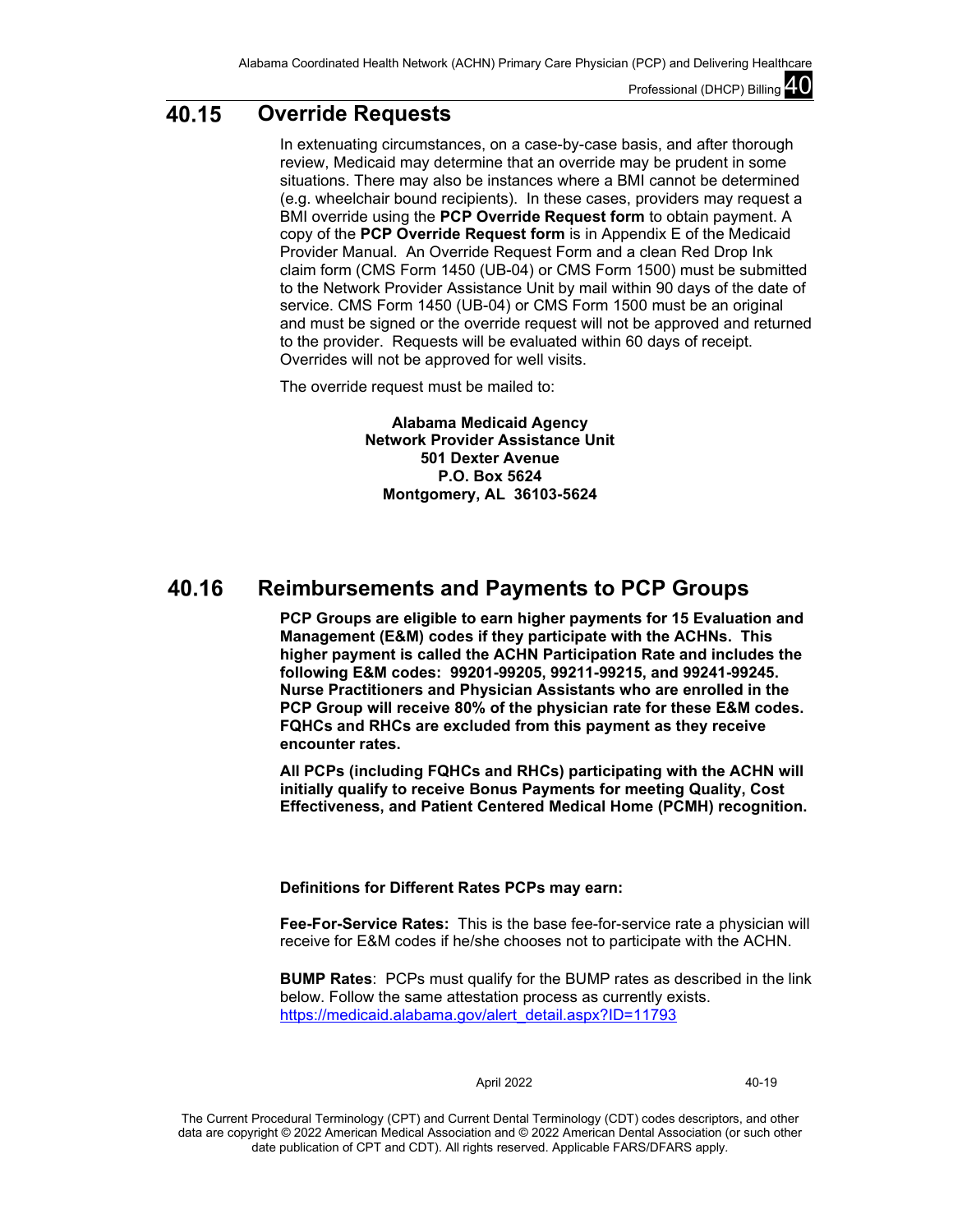**Participation Rates**: Participation Rates are higher than BUMP rates and will be paid to providers that actively participate with the ACHN (refer to section 40.5). FQHCs and RHCs will not receive these rates, however, but will continue to receive encounter rates.

**Bonus Payments**: These payments will be made to all participating providers (including FQHCs and RHCs) during the start-up phase of the program and will be based on the attribution of recipients to providers (refer to section 40.19). After the start-up phase, bonuses will be based on performance. Nurse Practitioners, Physician Assistants, and Nurse Midwives will receive 80% of the physician rate for these Bonus Payments. These Bonus Payments also apply to FQHCs and RHCs.

## **NOTE:**

Bonus payments will be made on the second checkwrite of the 1<sup>st</sup> month of the quarter (January, April, July, and October) unless otherwise noted.

**Payment Types and Payment Cycles are described in the table below:**

| <b>Type of Payment</b>         | <b>When Paid</b>                                         |
|--------------------------------|----------------------------------------------------------|
| Fee-For-Service                | Every checkwrite                                         |
| <b>ACHN Participation Rate</b> | Every checkwrite                                         |
| <b>Bonus Payment</b>           | The second checkwrite of the first month of the quarter. |
| <b>BUMP Payments</b>           | Every checkwrite                                         |

## **The table below shows four different scenarios for PCP Group Payments:**

| Alabama Medicaid Agency                                                                                                 |   |   |   |   |  |  |  |
|-------------------------------------------------------------------------------------------------------------------------|---|---|---|---|--|--|--|
| ACHN Primary Care Physician Payment Chart                                                                               |   |   |   |   |  |  |  |
| Primary Care Physician Scenarios<br><b>Participation Rates</b><br>Base FFS Rates<br>Bonus Payments<br><b>Bump Rates</b> |   |   |   |   |  |  |  |
| PCP Scenario 1: PCPs not eligible for Bump Rates & not participating with ACHN                                          |   | х | Χ | Χ |  |  |  |
| PCP Scenario 2: PCPs not eligible for Bump Rates & participating with ACHN                                              |   | X |   | √ |  |  |  |
| PCP Scenario 3: PCPs eligible for Bump Rates & not participating with ACHN                                              | X |   | X | X |  |  |  |
| PCP Scenario 4: PCPs eligible for Bump Rates & participating with ACHN                                                  |   |   |   |   |  |  |  |

40-20 April 2022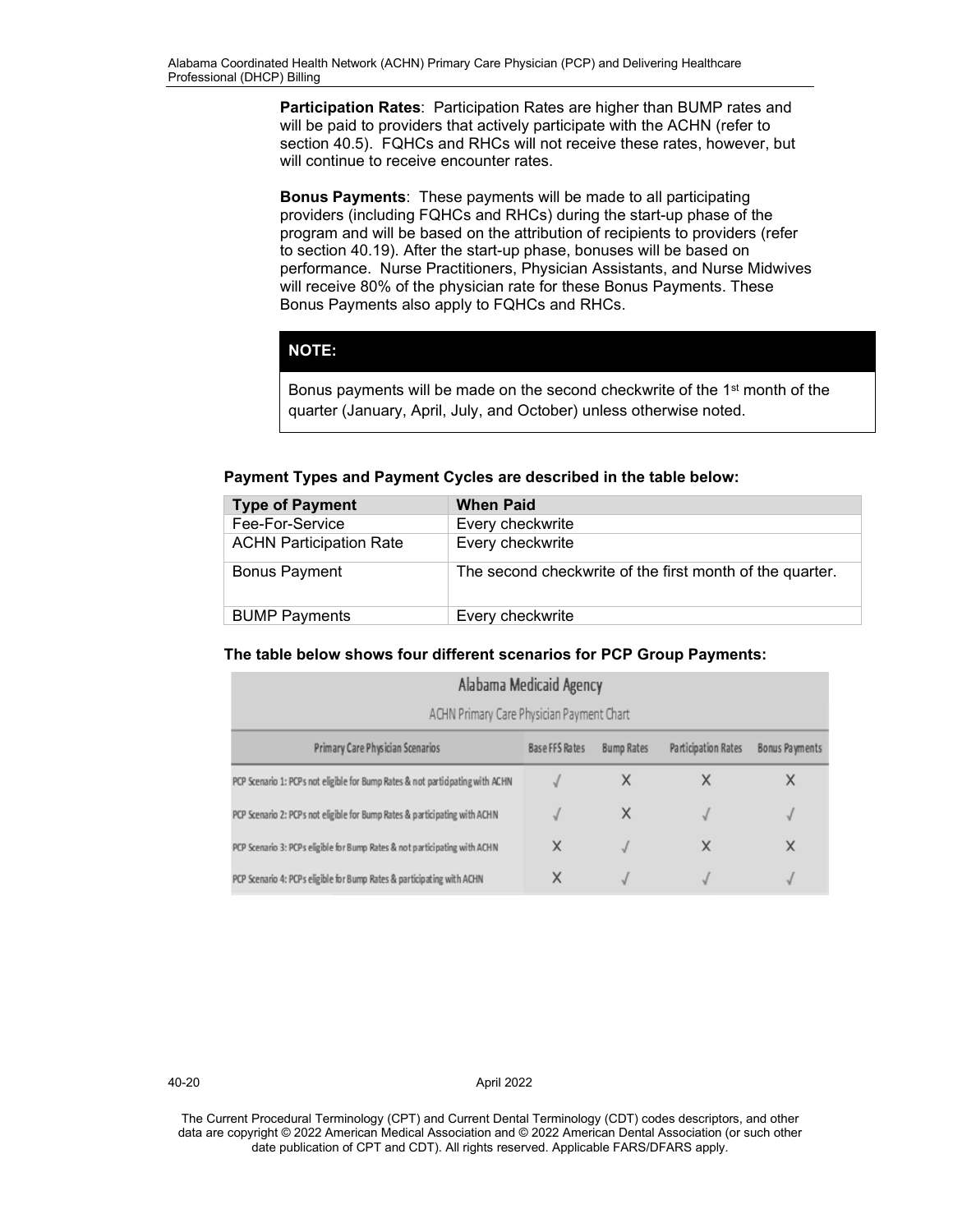### **The table below further describes the four different PCP Group payment scenarios listed above:**

### \*EXAMPLE\*

Participation Rate (PR) = Enhanced Rates for fifteen E & M codes

PCP Scenario 1 Example: Receive only Base FFS Rates for all codes, including the fifteen PR codes

PCP Scenario 2 Example: Receive PR for the fifteen E&M codes, FFS Rates for all other codes, and Bonus Payments

PCP Scenario 3 Example: Receive Bump Rates only (no Participation Rates or Bonus Payments)

PCP Scenario 4 Example: Receive PR for the fifteen E & M codes, Bump Rates for all other codes, and Bonus Payments

### **BUMP Rates vs. ACHN Participation Rates are described in the table below:**

| <b>BUMP Rates vs. Participation Rates</b> |                                        |                  |                                          |                           |  |  |  |  |  |
|-------------------------------------------|----------------------------------------|------------------|------------------------------------------|---------------------------|--|--|--|--|--|
|                                           | <b>Procedure Procedure Description</b> | <b>BUMP Rate</b> | <b>ACHN</b><br><b>Participation Rate</b> | Amount<br><b>Increase</b> |  |  |  |  |  |
| 99201                                     | <b>OFFICE/OUTPATIENT VISIT NEW</b>     | \$40.04          | \$42.00                                  | \$1.96                    |  |  |  |  |  |
| 99202                                     | OFFICE/OUTPATIENT VISIT NEW            | \$69.27          | \$73.00                                  | \$3.73                    |  |  |  |  |  |
| 99203                                     | <b>OFFICE/OUTPATIENT VISIT NEW</b>     | \$100.52         | \$107.00                                 | \$6.48                    |  |  |  |  |  |
| 99204                                     | <b>OFFICE/OUTPATIENT VISIT NEW</b>     | \$155.25         | \$166.00                                 | \$10.75                   |  |  |  |  |  |
| 99205                                     | <b>OFFICE/OUTPATIENT VISIT NEW</b>     | \$194.18         | \$210.00                                 | \$15.82                   |  |  |  |  |  |
| 99211                                     | <b>OFFICE/OUTPATIENT VISIT EST</b>     | \$18.46          | \$19.00                                  | \$0.54                    |  |  |  |  |  |
| 99212                                     | OFFICE/OUTPATIENT VISIT EST            | \$40.36          | \$41.00                                  | \$0.64                    |  |  |  |  |  |
| 99213                                     | <b>OFFICE/OUTPATIENT VISIT EST</b>     | \$68.17          | \$72.00                                  | \$3.83                    |  |  |  |  |  |
| 99214                                     | OFFICE/OUTPATIENT VISIT EST            | \$100.91         | \$108.00                                 | \$7.09                    |  |  |  |  |  |
| 99215                                     | <b>OFFICE/OUTPATIENT VISIT EST</b>     | \$135.59         | \$146.00                                 | \$10.41                   |  |  |  |  |  |
| 99241                                     | <b>OFFICE CONSULTATION</b>             | \$45.45          | \$46.00                                  | \$0.55                    |  |  |  |  |  |
| 99242                                     | <b>OFFICE CONSULTATION</b>             | \$85.87          | \$88.00                                  | \$2.13                    |  |  |  |  |  |
| 99243                                     | <b>OFFICE CONSULTATION</b>             | \$117.58         | \$122.00                                 | \$4.42                    |  |  |  |  |  |
| 99244                                     | <b>OFFICE CONSULTATION</b>             | \$175.38         | \$184.00                                 | \$8.62                    |  |  |  |  |  |
| 99245                                     | <b>OFFICE CONSULTATION</b>             | \$214.62         | \$226.00                                 | \$11.38                   |  |  |  |  |  |

#### 40.17 **Urban/Rural Counties (for Providers)**

A map showing urban and rural counties for providers may be accessed on the Medicaid website at: [www.medicaid.alabama.gov,](http://www.medicaid.alabama.gov/) then select the ACHN tab, ACHN Providers, Medicaid's Designated Urban and Rural Map.

#### April 2022 40-21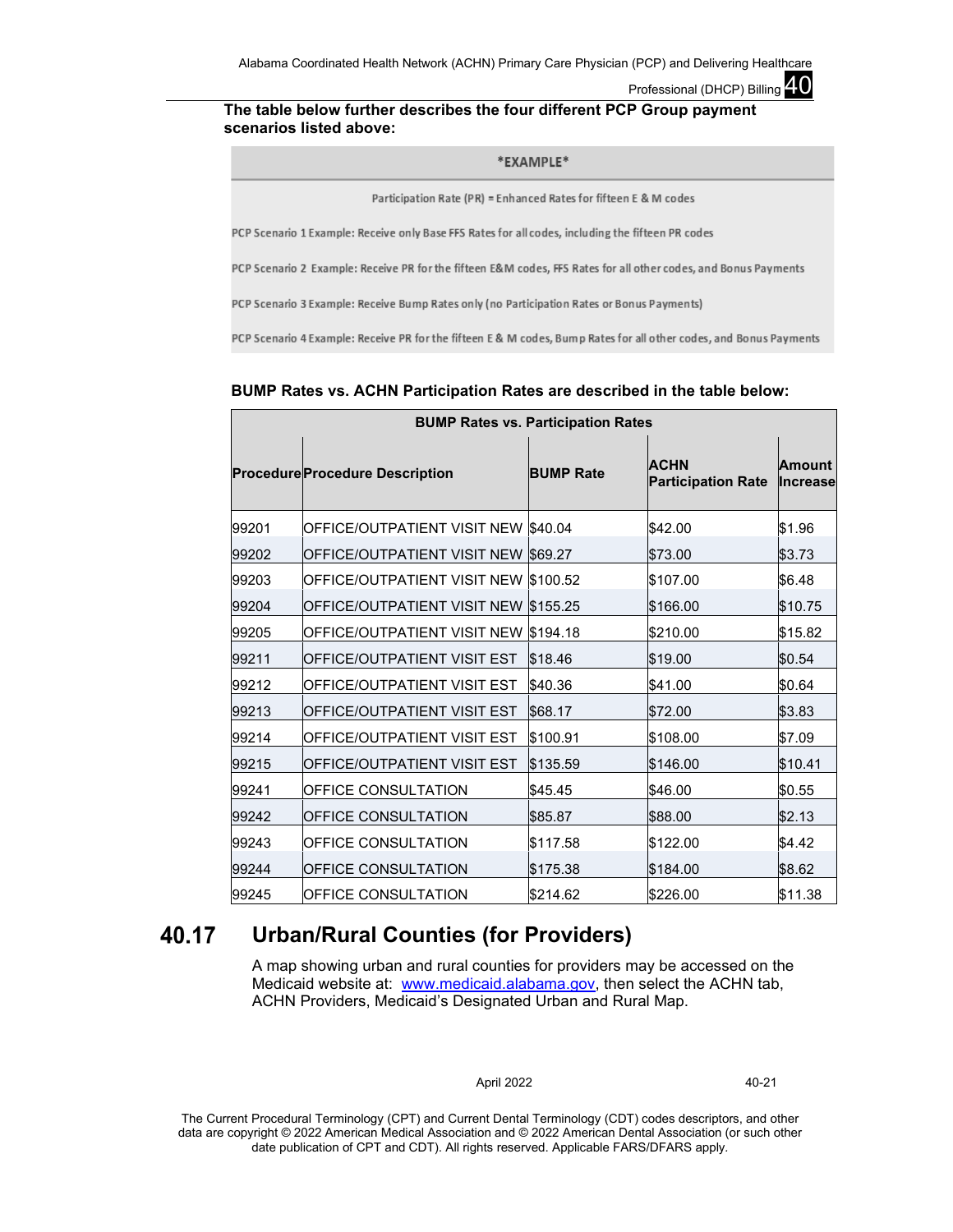#### 40.18 **Agency Monitoring**

Active Participation requirements will be monitored monthly by the Agency and the ACHN. The Agency will remove a PCP or PCP Group from the ACHN for not meeting requirements. Before a PCP Group is removed from ACHN participation, the Agency will confirm with the ACHN and the PCP Group that the Group did not meet the requirements.

#### 40.19 **Attribution**

Under the ACHN Program, Medicaid recipients will be attributed to physicians based on historical claims data utilization. *To determine the provider types that are identified as PCPs, refer to section 40.4: PCP Determination.*  Reference Rule No. 560-X-37-.09, "Attribution under the Alabama Coordinated Health Network Program." Attribution is the process that will be used to associate a Medicaid recipient to the PCP Group that provides primary care to that recipient. Attribution is a critical factor in determining distribution of Bonus Payments among eligible providers. On a quarterly basis, the Medicaid Agency will determine attribution for each Medicaid recipient under the ACHN Program in accordance with the following process:

- The Medicaid Agency will review the previous two-year history of face-toface provider visit utilization for each Medicaid recipient. Utilization will consider both preventive visits and regular office visits.
- Points will only be awarded for claims that are in a paid status before the end of the attribution run period.
- If a specialist group has the highest number of points, then the specialist group will be attributed the Medicaid recipient; however, a specialist group shall not be eligible to receive the bonus payments described above.
- The Medicaid Agency will review the previous 12-month history of filled prescriptions for chronic care conditions for each Medicaid recipient.
- The point values described below associated with the visits and prescriptions will be assigned to the individual doctor that performed the service. The individual PCP scores will be combined to form the PCP Group's total point score for each patient.
- PCP Groups will receive points based on the number of preventive visits (CPT 99381-99387, 99391-99397) and regular office visits (CPT 99201- 99205, 99211-99215) conducted by the PCP Group. Points will be awarded as follows:

|            | <b>Type of</b><br><b>Visit</b> | $0 - 6$<br><b>Months</b><br>Ago | $6 - 12$<br><b>Months</b><br>Ago | $12 - 18$<br><b>Months</b><br>Ago | $18 - 24$<br><b>Months</b><br>Ago |
|------------|--------------------------------|---------------------------------|----------------------------------|-----------------------------------|-----------------------------------|
| <b>PCP</b> | Standard                       |                                 |                                  |                                   |                                   |
|            | Preventative                   |                                 |                                  |                                   |                                   |
| Non-PCP    | Standard                       |                                 |                                  |                                   |                                   |
| Specialist | Preventative                   |                                 |                                  |                                   |                                   |

• PCP Groups will receive points based on the number of prescriptions filled for chronic care conditions. For the purposes of this rule, prescriptions for chronic care conditions shall mean more than one prescription filled for a chronic condition (e.g., asthma) and must correspond to an office visit from the prescribing provider within the previous two (2) years.

40-22 April 2022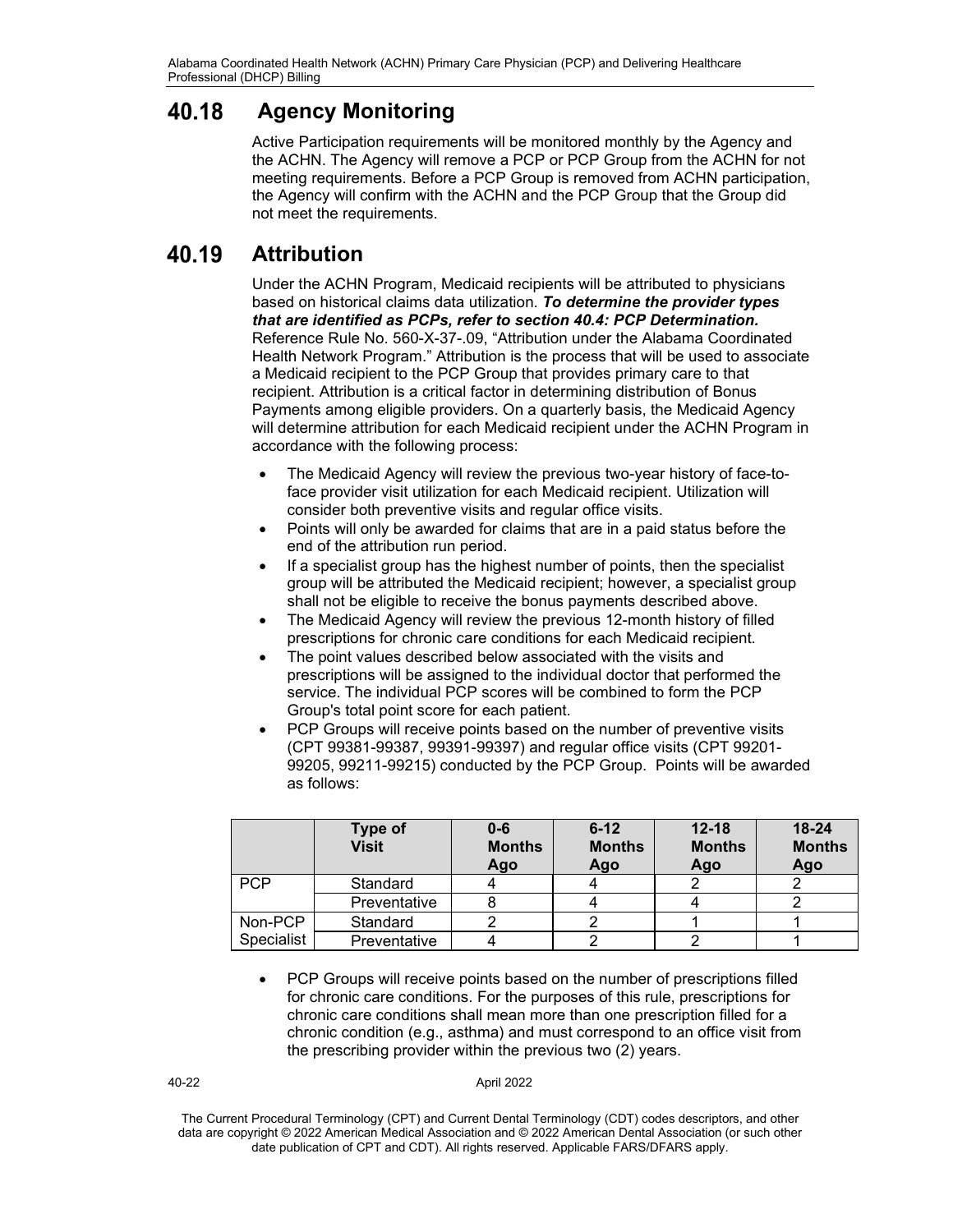• The PCP Group with the highest number of points will have the Medicaid recipient attributed to that PCP Group. The Medicaid recipient must have met criteria for the ACHN Program for three (3) out of the previous twentyfour (24) months to be attributed.

## **40.19.1** *Attribution Report*

The attribution report is a listing of attributed recipients issued to providers that have recipients attributed to their group. The report is produced quarterly after the attribution process is complete. The report will list new attributions, continuing attributions, and terminated attributions. The report is available to providers from the Alabama Medicaid Interactive Services Web Site (web portal).

The following table lists the timeframe in which attribution reports will be available via the secure web portal for fiscal year 2022:

| <b>Attribution Period</b>                                    | <b>Attribution Run Month</b> | <b>Attribution Reports</b><br><b>Available</b> |
|--------------------------------------------------------------|------------------------------|------------------------------------------------|
| October 1, 2021 -<br><b>December 31, 2021</b><br>(Quarter 1) | August 2021                  | First week of September<br>2021                |
| January 1, 2022 -<br>March 31, 2022<br>(Quarter 2)           | November 2021                | First week of December<br>2021                 |
| April 1, 2022 -<br>June 30, 2022<br>(Quarter 3)              | February 2022                | First week of March 2022                       |
| July 1, 2022 -<br><b>September 30, 2022</b><br>(Quarter 4)   | May 2022                     | First week of June 2022                        |

Each quarter, the provider group can obtain a listing of new recipients, continuing recipients, and terminated recipients. The listing will include the recipient's demographic information, Medicaid number, aid category, and county code. The recipient status will be noted at the top of each page as new, continuing or terminated.

- New Attributions– recipients that are new to your attribution.
- Continuing Attributions recipients that have been previously attributed and continue to be attributed to the PCP.
- Terminated Attributions recipients that have been deleted from the PCP's attribution. A termination code will be listed on the report indicating the reason the recipient was terminated from the provider's attribution list. Below is the code legend that will be listed on the last sheet of the attribution report explaining the recipient's reason for termination.

| Termination   | Description                                             |
|---------------|---------------------------------------------------------|
| Reason        |                                                         |
| Code          |                                                         |
|               | RECIPIENT HAS BEEN ATTRIBUTED TO A NEW PROVIDER         |
| $\mathfrak z$ | RECIPIENT NO LONGER ASSIGNED TO AN ACHN NETWORK         |
| 3             | RECIPIENT NOT MET MONTHS OF ELIGIBILITY REQUIRED        |
| 4             | RECIPIENT HAD NO CLAIMS IN THE EVALUATION PERIOD        |
| 5             | RECIPIENT HAS BEEN REKEYED. THIS ID IS NO LONGER ACTIVE |

April 2022 40-23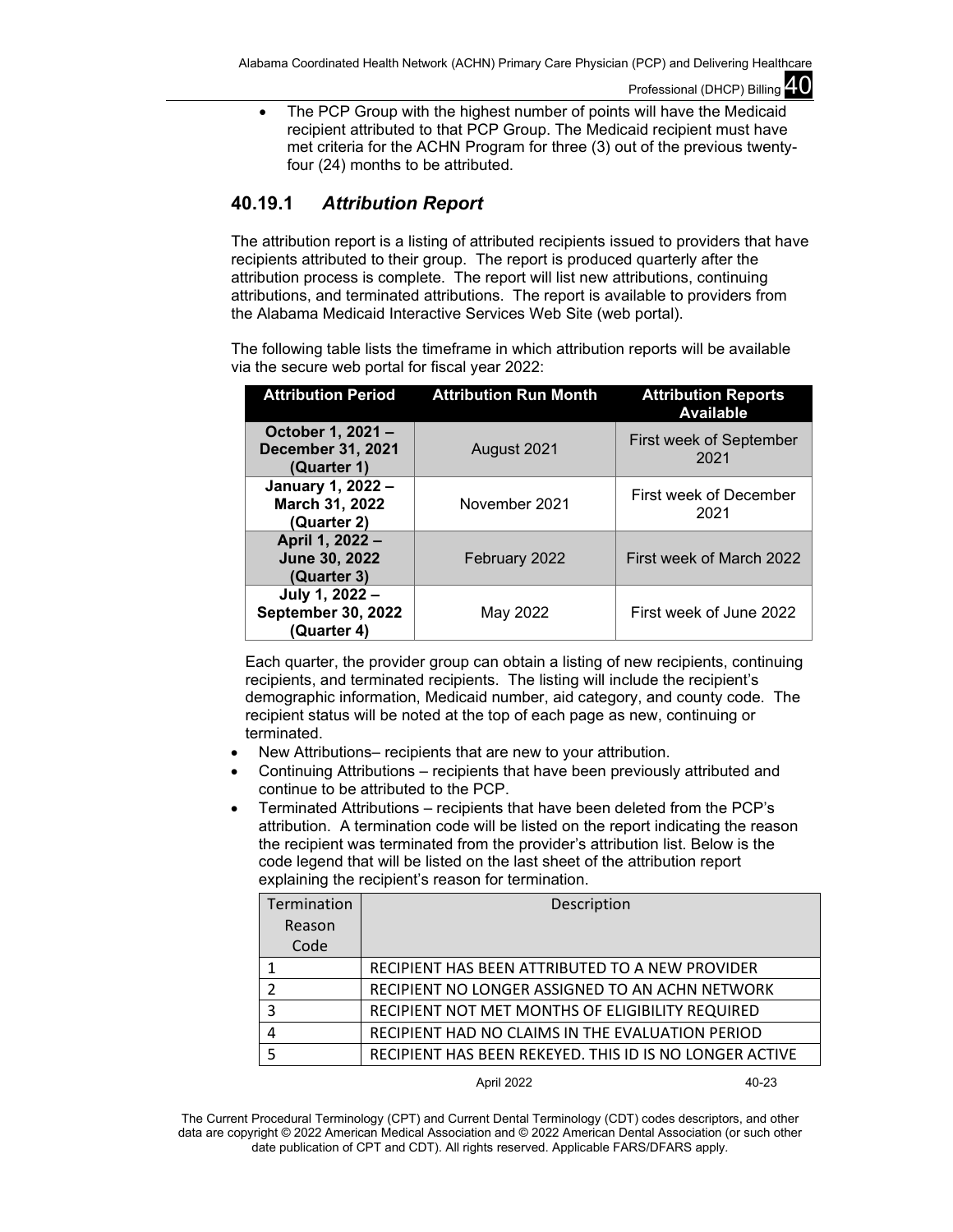# **40.19.2** *Reconsideration of Attribution*

A PCP Group may request the attribution calculation for any Medicaid recipient who has received care from the group. If a PCP Group believes the Medicaid Agency has not properly attributed one or more Medicaid recipients to the PCP Group, it may request the Medicaid Agency reconsider its attribution calculation.

- A request for reconsideration must be submitted to the Medicaid Agency in writing and within seven business days of the quarterly attribution notification. The written request for reconsideration must contain:
	- $\circ$  the period of attribution<br> $\circ$  the name(s) of the Med
	- the name(s) of the Medicaid recipient(s) that the PCP Group believes was/were not properly attributed
	- o supporting information and/or documentation demonstrating that the Medicaid Agency either failed to or improperly considered information which had a material impact on the result of the attribution
- The PCP Group that has been attributed the Medicaid recipient(s) subject to the request for reconsideration shall be notified by the Medicaid Agency of the request and be permitted to submit information for Medicaid Agency consideration within three business days of the notice. If the PCP Group that has been attributed the Medicaid recipients subject to the request for reconsideration does not respond to Medicaid within the three-day time frame—Medicaid will continue the review without additional information from the attributed group.
- The Medicaid Agency will review all relevant information and complete any adjustments to the PCP Group's Medicaid recipient attribution within seven business days of receipt of the request for reconsideration.

Reconsideration requests must be submitted to Travis Houser at [travis.houser@medicaid.alabama.gov.](mailto:travis.houser@medicaid.alabama.gov)

# **Quality Assurance Activities**

Quality assurance activities and program monitoring will be the responsibility of the Managed Care Operations Division. Monitoring efforts will look at all facets of the program including measuring the PCP against established program goals, determining contract compliance, and focusing on program outcomes – all of which involve both administrative and performance measures.

## **Bonus Payments for the PCP Group will be available if the PCP Group:**

- Enters into a Participation Agreement with an ACHN
- Actively participates with an ACHN
- Meets the criteria established by the Agency for quality
- Meets the criteria established by the Agency for cost effectiveness
- Achieves (or working towards) Patient Centered Medical Home (PCMH) Recognition.

## **Bonus Payments for Quality, Cost Effectiveness, and PCMH Recognition**

This is a Bonus pool in the amount of \$15 million annually to fund three (3) Bonus payments for eligible Participating PCP Groups. The Bonus Payment pool is allotted as follows:

- 50% for Quality
- 45% for Cost Effectiveness

40-24 April 2022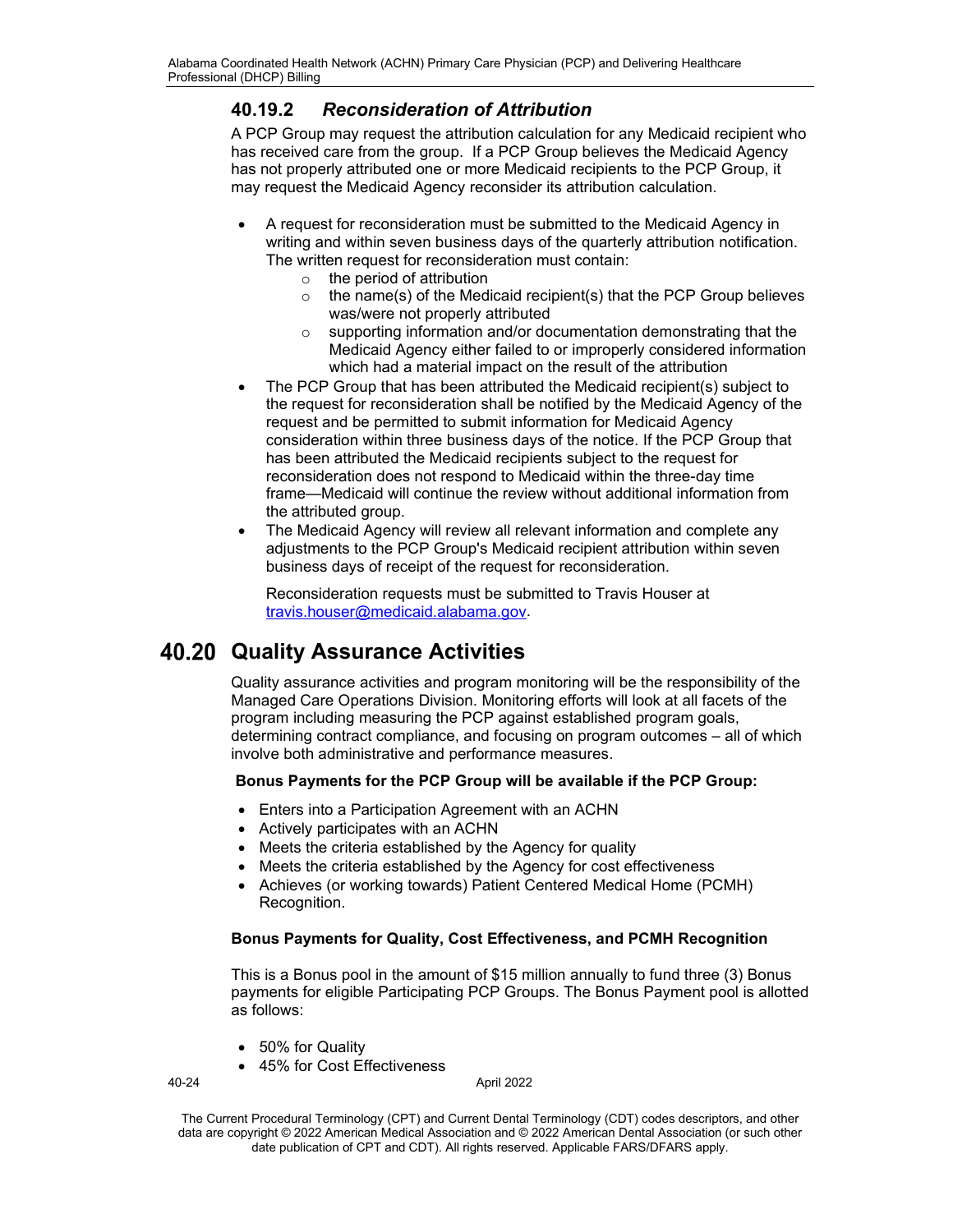• 5% for PCMH Recognition

The quarterly bonus payments will be made on the second checkwrite of the  $1<sup>st</sup>$ month of the quarter (January, April, July, October).

The Alabama Medicaid Agency will set aside funds from the annual Alabama Coordinated Health Network (ACHN) bonus payment pool. The reserved funds will help assist with unforeseen situations that would cause the Agency to recoup and redistribute the bonus pool. The Agency will reserve a total of \$400,000 from the annual \$15 million bonus pool. This is equivalent to a reserve of \$100,000 per quarter. If a primary care physician (PCP) group is inadvertently omitted from the bonus payment distribution, the Agency will use the reserve funds to pay the PCP group(s). In addition, if funds are recouped from a PCP group, the recouped amount will be added to the reserve funds. During the last quarter of the fiscal year, the Agency will distribute any remaining reserve funds to actively participating ACHN PCP groups.

For more information about the reserve funds, refer to the Changes to the Alabama Coordinated Health Network (ACHN) Bonus Payment Distribution ALERT on the Medicaid website.

Medicaid ALERTs:<https://medicaid.alabama.gov/alerts.aspx>

**Quality Bonus Payments:** PCP Groups will be eligible for a Quality Bonus Payment if the PCP Group meets the requirements described below:

- The Group must achieve at least half of the annual quality benchmarks determined by the Medicaid Agency
- Quality benchmarks are statewide, updated annually, and will be posted to the Agency's website at [www.medicaid.alabama.gov](http://www.medicaid.alabama.gov/) (Click the ACHN tab/Provider).

## **PCP Quality Measures are listed below:**

- Well-child visits for children, ages 3-6
- Adolescent well care visits
- Immunization status—Child
- Immunization status-Adolescent
- Antidepressant medication management
- HbA1c test for diabetic patients
- Follow-up after ER visit for alcohol or other drugs
- Chlamydia Screening in Women

## **Cost Effectiveness Bonus Payments:**

PCP Groups will be eligible for a Cost Effectiveness bonus payment if the PCP group meets or exceeds the Cost Effectiveness criteria established by the Agency. Payments will be distributed to each PCP group that has met criteria. The Cost Effectiveness bonus calculation payment is described below:

- Compares a 12-month per member per month (PMPM) to a risk-adjusted expected PMPM based on the costs of similar PCP groups that treat Medicaid recipients
- Groups ranked by an efficiency score that is derived from actual PMPM versus the expected PMPM

April 2022 40-25

The Current Procedural Terminology (CPT) and Current Dental Terminology (CDT) codes descriptors, and other data are copyright © 2022 American Medical Association and © 2022 American Dental Association (or such other date publication of CPT and CDT). All rights reserved. Applicable FARS/DFARS apply*.*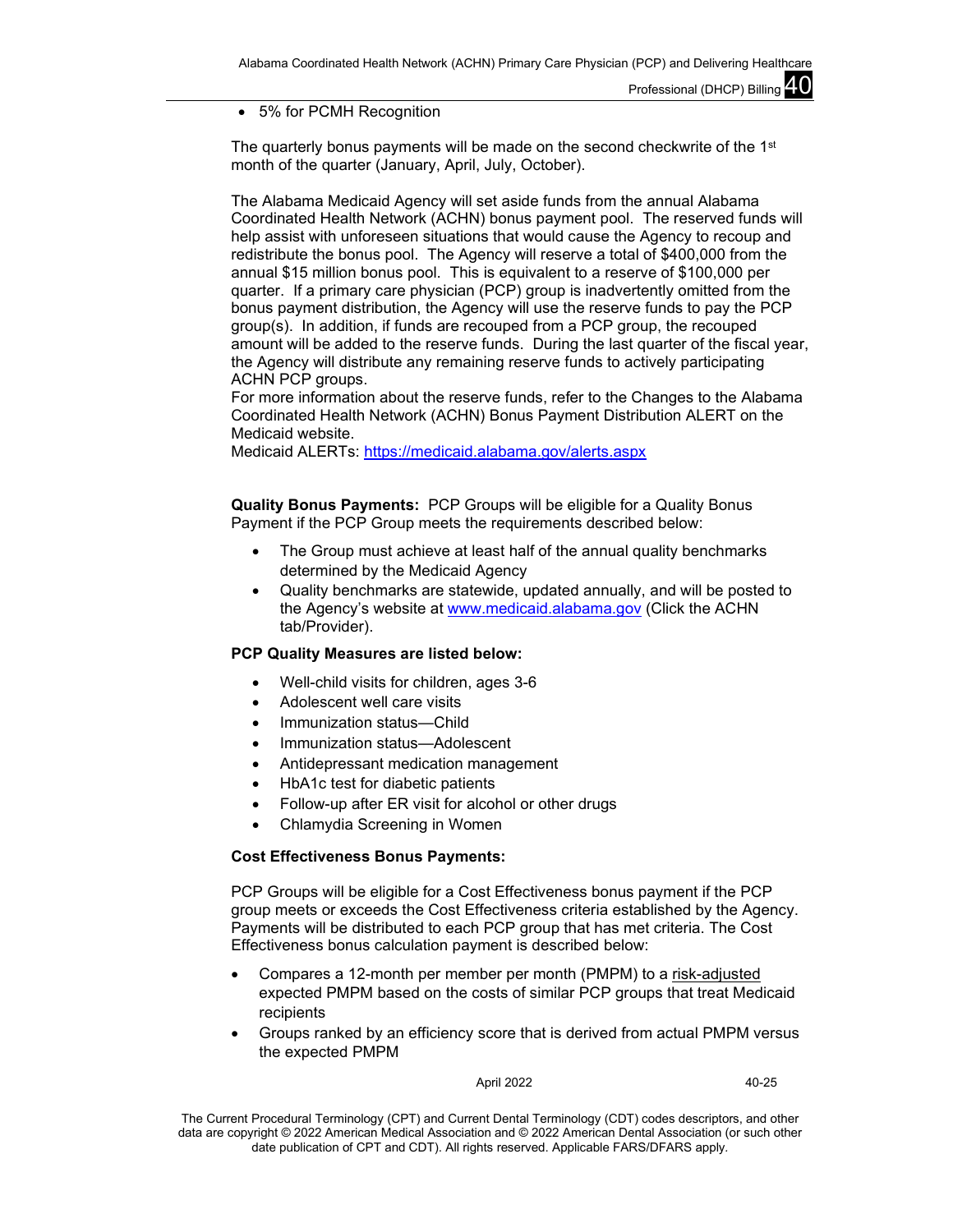Deleted: at or below…(i.e., more efficient) Added: with a cost…statewide PMPM calculations

Added: statewide

Added: Recipients with total…statewide PMPM calculations.

- Bonus payment is paid for PCP groups with a cost effectiveness score of less than  $1.0$ 
	- Recipients with total costs more than \$250,000 will be removed from the PCP group's PMPM calculations and the ACHN statewide PMPM calculations
- Calculation occurs three months after the previous twelve (12) month's performance has been derived. For example, the quarterly payments made in January 2021 will be based on the actual Cost Effectiveness calculated for the period between October 1, 2019, and September 30, 2020, providing three months of claims payment completion. Likewise, the quarterly payments made in April 2021, will be based on the actual cost effectiveness calculated for the period between January 1, 2020 and December 31, 2020, to allow for three months of claims payment completion.

The Cost Effectiveness calculation includes a statewide PMPM calculation for the ACHN population. The Cost Effectiveness calculation excludes the most recent three (3) months of data, hospital access payments, entity case management costs, other bonus payments in the waiver, and drug rebates.

Recipients with total costs more than \$250,000 will be removed from the PCP group's PMPM calculations and the ACHN statewide PMPM calculations.

A Cost Effectiveness Q&A document is available on the ACHN providers section of the Medicaid website, by visiting

https://medicaid.alabama.gov/content/5.0\_Managed\_Care/5.1\_ACHN/5.1.3\_ACHN [Providers.aspx.](https://medicaid.alabama.gov/content/5.0_Managed_Care/5.1_ACHN/5.1.3_ACHN_Providers.aspx) The Cost Effectiveness Q&A document is a great resource for commonly asked questions and formulas used for cost effectiveness calculations.

## **Patient Centered Medical Home (PCMH) Recognition Bonus Payments:**

The purpose of the PCMH Recognition Bonus payment is to incentivize providers to attain PCMH recognition ensuring Medicaid recipients are receiving care through a nationally recognized medical home model. Participating PCP groups can obtain PCMH recognition or certification through nationally recognized entities such as National Committee for Quality Assurance (NCQA), the Compliance Team, or the Joint Commission among others. The PCP group's PCMH Recognition certification of achievement and/or supporting documentation (proof) as adequate progress towards achievement must be in an active status on the last day in September of the (current) fiscal year in order to receive approval for the next fiscal year. For example, the quarterly payments made in October 2020, January 2021, April 2021, and July 2021 will be based on the PCP group's attestation of their achievement of recognition or certification as of the last business day in September 2020.

## Details from NCQA can be found at:

[https://www.ncqa.org/programs/health-care-providers-practices/patient-centered](https://www.ncqa.org/programs/health-care-providers-practices/patient-centered-medical-home-pcmh/?utm_source=ncqa&utm_medium=homepage-link&utm_campaign=pcmh&utm_content=left)[medical-home-pcmh/?utm\\_source=ncqa&utm\\_medium=homepage](https://www.ncqa.org/programs/health-care-providers-practices/patient-centered-medical-home-pcmh/?utm_source=ncqa&utm_medium=homepage-link&utm_campaign=pcmh&utm_content=left)[link&utm\\_campaign=pcmh&utm\\_content=left](https://www.ncqa.org/programs/health-care-providers-practices/patient-centered-medical-home-pcmh/?utm_source=ncqa&utm_medium=homepage-link&utm_campaign=pcmh&utm_content=left) .

## Details from the Compliance Team can be found at:

[https://thecomplianceteam.org/our-accreditation-programs/patient-centered-medical](https://thecomplianceteam.org/our-accreditation-programs/patient-centered-medical-home-pcmh/)[home-pcmh/](https://thecomplianceteam.org/our-accreditation-programs/patient-centered-medical-home-pcmh/)

### 40-26 April 2022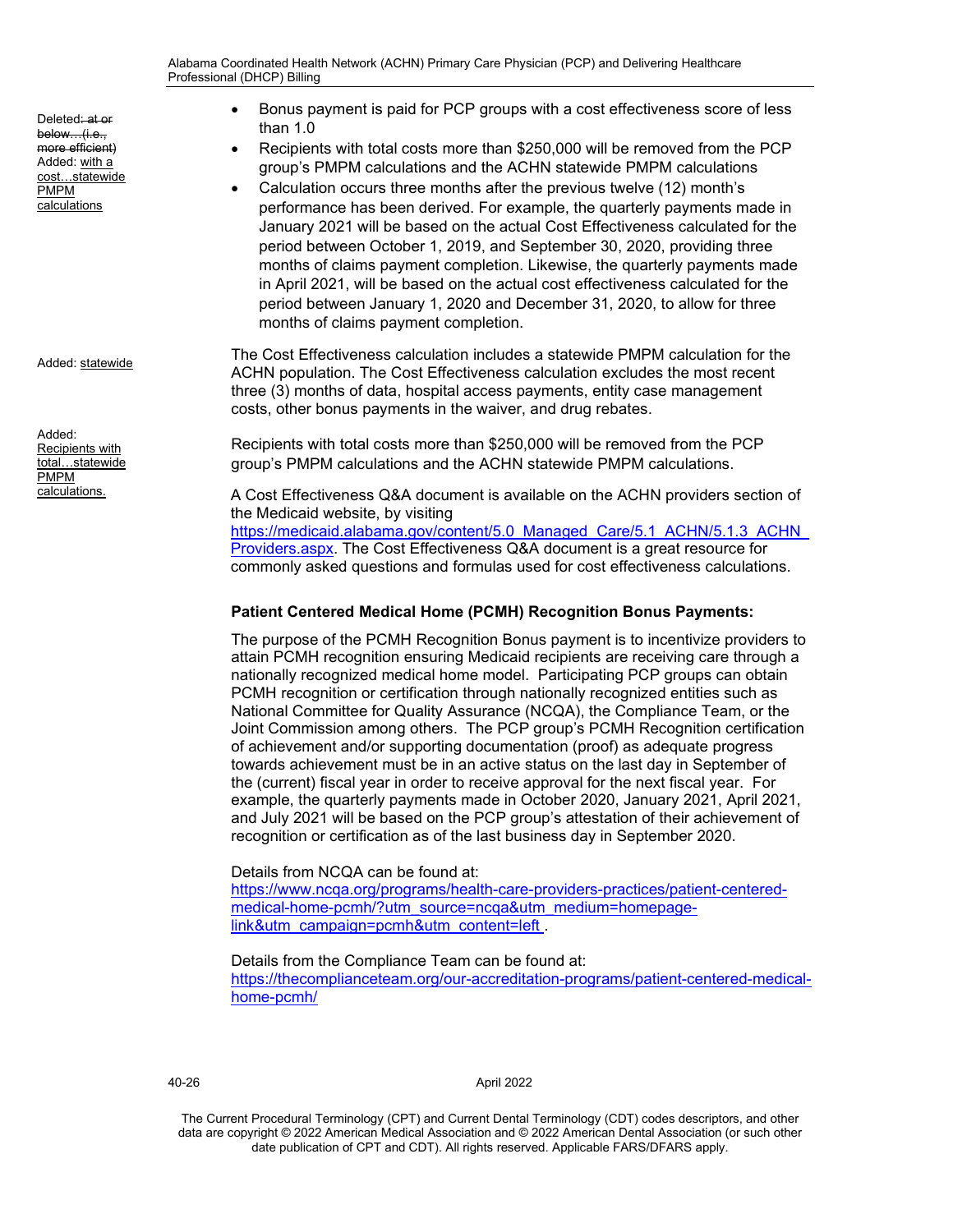Details from the Joint Commission can be found at[:https://www.jointcommission.org/certification/primary\\_care\\_medical\\_home\\_certific](https://www.jointcommission.org/certification/primary_care_medical_home_certification.aspx) [ation.aspx](https://www.jointcommission.org/certification/primary_care_medical_home_certification.aspx) 

All PCP groups will be required to attest to Medicaid no later than October 1<sup>st</sup> **annually**. All PCP groups will be required to submit the PCMH Attestation Form, regardless of which PCMH certifying agency the provider used to become PCMH recognized.

The PCMH Recognition bonus payment attestation and proof of (achievement or progress towards achievement) are due to Medicaid **annually**, **no later than the deadline date/time of October 1, by 5:00 P.M. (CST)**.

PCMH Recognition (**adequate progress**) towards achievement is defined as follows:

- a. National Committee for Quality Assurance (NCQA)- PCP groups must have completed at least 1 (one) check-in and met 1 or more Cores within the qualifying timeline for the upcoming fiscal year. Core met proof of supporting documentation must show continued progress until full PCMH Recognition has been obtained. Providers can send a screen print of the 'transforming' page in their dashboard from the NCQA website.
- b. The Compliance Team- PCP groups must provide proof that progress has been made on their Quarterly PCMH Quality Reporting. Progress is defined as improvement in numbers as the months proceed. A blank PCMH Quality Reporting is unacceptable. The PCP group must have completed at least one (1) quarter with said entity and show continued progress towards PCMH Recognition accreditation.
- c. The Joint Commission- PCP groups must provide proof that they have reached the 'Prepare for Survey' stage and/or beyond of the PCMH process. Additionally, at least 1 (one) of the tools within 'Prepare for Survey' must have been utilized or accessed to demonstrate progress.

PCMH achievement or progress toward PCMH achievement will be required from all PCP Groups that would like to receive a bonus payment for PCMH recognition beginning in the first quarter of FY 2021.

PCP Groups that received or making progress towards PCMH Recognition through NCQA, the Joint Commission, the Compliance Team or another certifying entity must submit an Attestation Form and proof of their PCMH Recognition certification to the Medicaid Agency.

For those PCP Groups who are working toward PCMH Recognition with a nationally recognized entity, progress toward completion of PCMH Recognition must be shown. The Agency will determine the appropriate level of progress to receive the 5% bonus payment. A screen print of this progress must be attached to the attestation form and can be obtained from the nationally recognized entity. The Agency will review the Attestation Form with the required attachments and will process based on established guidelines. If the Agency disapproves the submitted

#### April 2022 40-27

The Current Procedural Terminology (CPT) and Current Dental Terminology (CDT) codes descriptors, and other data are copyright © 2022 American Medical Association and © 2022 American Dental Association (or such other date publication of CPT and CDT). All rights reserved. Applicable FARS/DFARS apply*.*

Deleted: Effective for fiscal…Sept ember 30, 2022.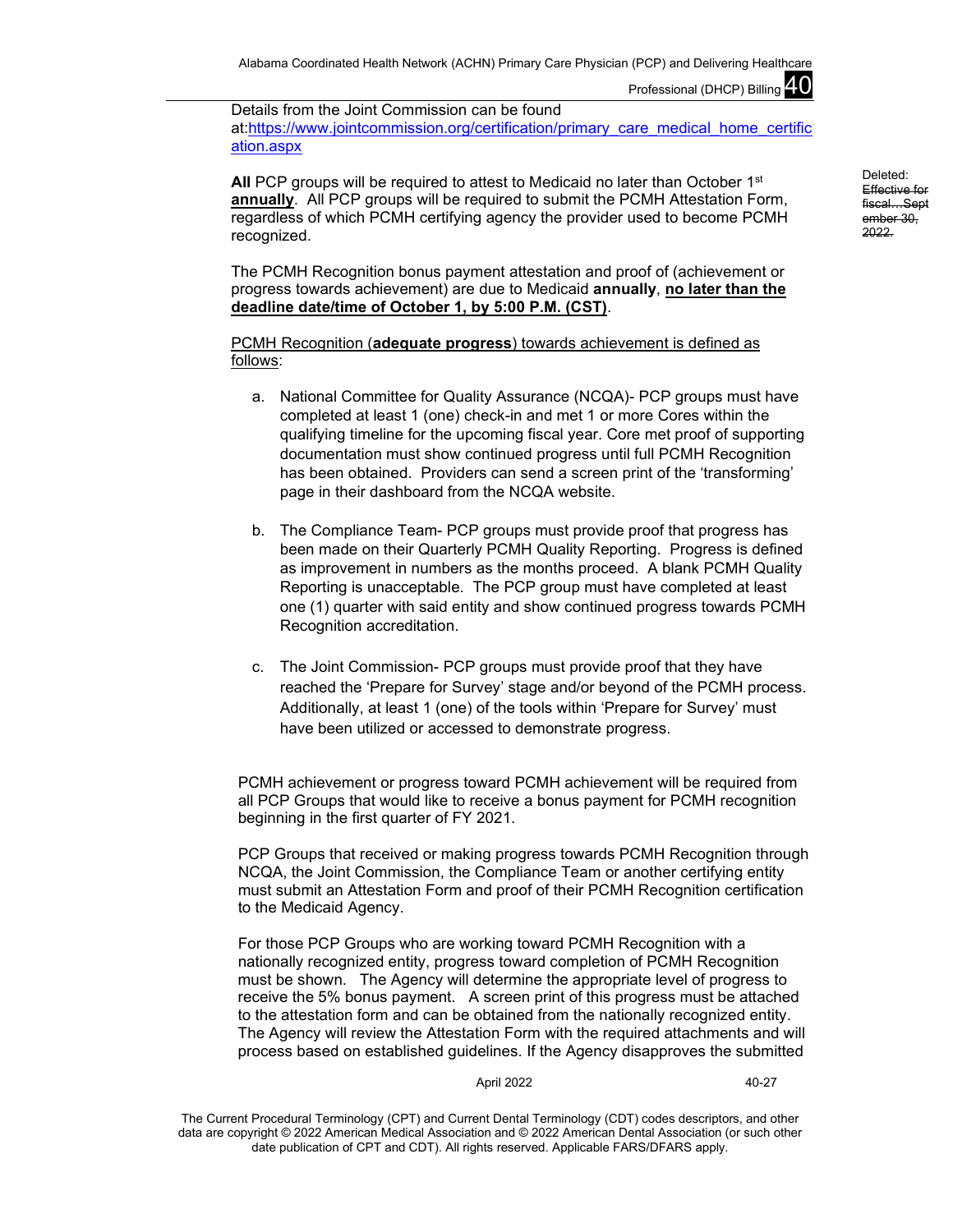Attestation Form and attachments, a formal letter will be mailed to the PCP Group explaining the reason(s) for the disapproval.

Send the completed PCMH Attestation Form and its supporting documentation (proof) by mail to:

> Alabama Medicaid Agency Network Provider Assistance Unit 501 Dexter Avenue P.O. Box 5624 Montgomery, Alabama 36103-5624

by **fax** to 334-353-3856

Or by **e-mail** to [Patricia.Toston@medicaid.alabama.gov](about:blank) **AND**  [Jessica.Brooks@medicaid.alabama.gov](mailto:Jessica.Brooks@medicaid.alabama.gov)

# **Bonus Payment Timeline & Schedule**

The timeline below represents the schedule the Agency will use to capture data and calculate bonus payments:

|                             | <b>ACHN PCP Bonus Payment Timelines</b> |           |              |                   |                  |             |            |             |          |                                    |               |         |         |           |                                         |                  |             |             |            |             |          |          |        |         |           |           |              |            |             |             |
|-----------------------------|-----------------------------------------|-----------|--------------|-------------------|------------------|-------------|------------|-------------|----------|------------------------------------|---------------|---------|---------|-----------|-----------------------------------------|------------------|-------------|-------------|------------|-------------|----------|----------|--------|---------|-----------|-----------|--------------|------------|-------------|-------------|
|                             |                                         |           |              |                   |                  | Winter      |            |             |          | Spring                             |               |         | Summer  |           |                                         |                  |             | Winter      |            |             | Spring   |          |        | Summer  |           |           |              |            |             |             |
|                             |                                         |           |              |                   | <b>Fall 2019</b> |             |            | 2020        |          |                                    | 2020          |         |         | 2020      |                                         | <b>Fall 2020</b> |             |             | 2021       |             | 2021     |          |        | 2021    |           |           | Fall 2021    |            |             |             |
| <b>Base</b>                 | uly 19                                  |           |              |                   |                  |             |            |             | March-20 | April-20                           | <b>May-20</b> | June-20 | July-20 |           |                                         |                  |             |             |            |             | March-21 | April-21 | May-21 | June-21 | $July-21$ |           |              |            |             |             |
| Timeline                    |                                         |           |              |                   |                  |             |            |             |          |                                    |               |         |         |           |                                         |                  |             |             |            |             |          |          |        |         |           |           |              |            |             |             |
| <b>Model For</b><br>Initial |                                         | August-19 | September-19 | October-19        | November-19      | December-19 | January-20 | February-20 |          |                                    |               |         |         | August-20 | September-20                            | October-20       | November-20 | December-20 | January 21 | February-21 |          |          |        |         |           | August-21 | September-21 | October-21 | November-21 | December-21 |
| Calculated                  |                                         |           |              |                   |                  |             |            |             |          |                                    |               |         |         |           |                                         |                  |             |             |            |             |          |          |        |         |           |           |              |            |             |             |
| Payment                     |                                         |           |              |                   |                  |             |            |             |          |                                    |               |         |         |           |                                         |                  |             |             |            |             |          |          |        |         |           |           |              |            |             |             |
| Patient                     |                                         |           |              |                   |                  |             |            |             |          |                                    |               |         |         |           |                                         |                  |             |             |            |             |          |          |        |         |           |           |              |            |             |             |
| Attribution                 |                                         |           |              |                   |                  |             |            |             |          |                                    |               |         |         |           | Rolling 24 Month Lookback               |                  |             |             |            |             |          |          |        |         |           |           |              |            |             |             |
|                             |                                         |           |              |                   |                  |             |            |             |          |                                    |               |         |         |           |                                         |                  |             |             |            |             |          |          |        |         |           |           |              |            |             |             |
| Quality                     |                                         |           |              |                   |                  |             |            |             |          |                                    |               |         |         |           | Calendar Year w 6 Months Roll Out       |                  |             |             |            |             |          |          |        |         |           |           |              |            |             |             |
| Cost                        |                                         |           |              |                   |                  |             |            |             |          |                                    |               |         |         |           |                                         |                  |             |             |            |             |          |          |        |         |           |           |              |            |             |             |
| Effectiveness               |                                         |           |              |                   |                  |             |            |             |          | 12 Months Data w 3 Months Roll Out |               |         |         |           |                                         |                  |             |             |            |             |          |          |        |         |           |           |              |            |             |             |
| <b>PCMH</b>                 |                                         |           |              |                   |                  |             |            |             |          |                                    |               |         |         |           |                                         |                  |             |             |            |             |          |          |        |         |           |           |              |            |             |             |
|                             |                                         |           |              | Data Source Month |                  |             |            |             |          |                                    |               |         |         |           | <b>First Calculated</b><br>Payment Date |                  |             |             |            |             |          |          |        |         |           |           |              |            |             |             |

# **The Profile Report**

The Profile Report (Profiler) is the scorecard for providers to easily determine why they receive or did not receive quality bonus payments. This report is based on claims information and one is produced for each PCP Group. The data in the report is collected

40-28 April 2022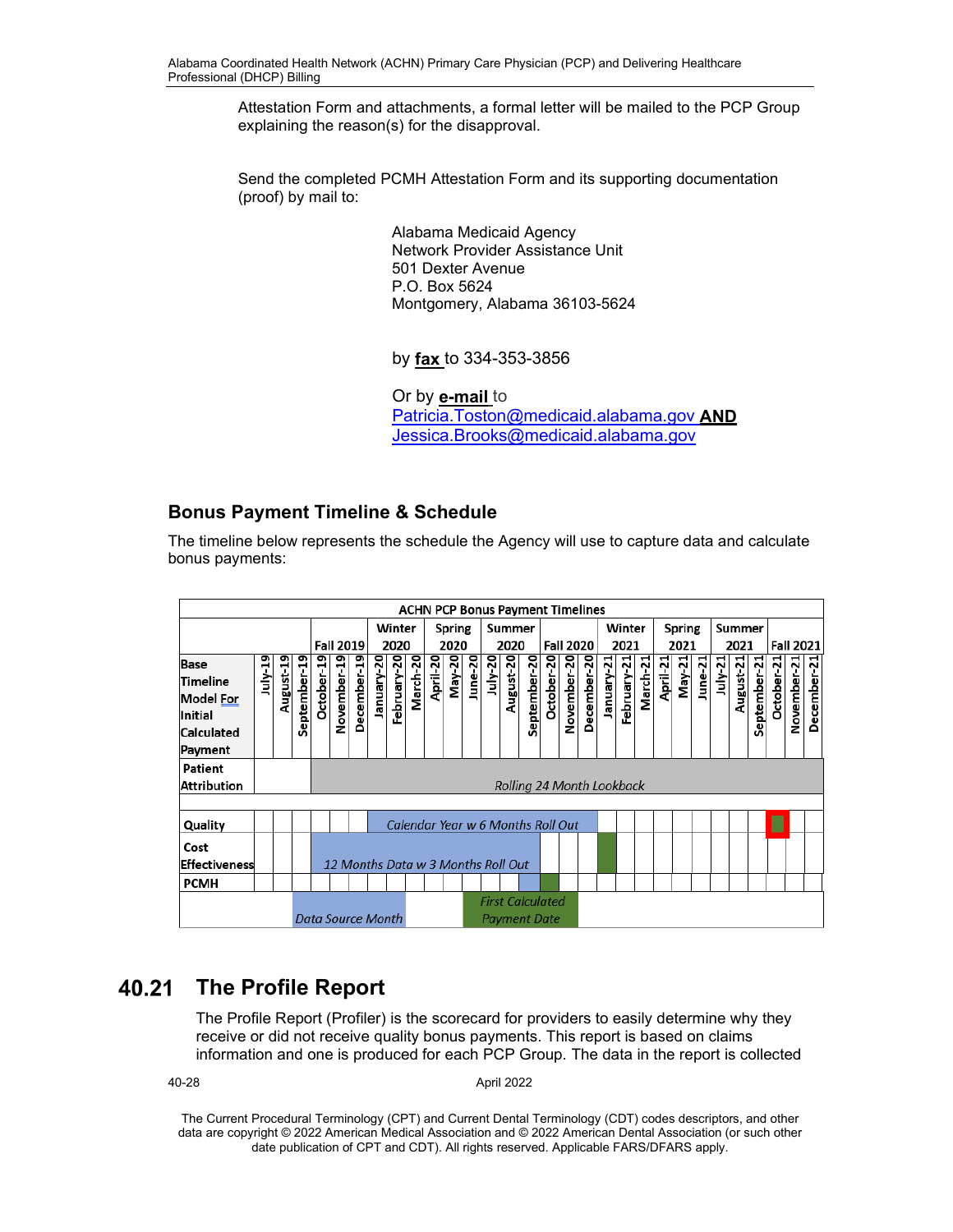from paid claims and is processed to produce a visual representation of how providers are performing within a peer group. More information on the Profile Report is posted on the Medicaid Agency's website.

#### 40.22 **Eligible Recipients**

The Agency is responsible for recipient enrollment in Managed Care programs. ACHN is mandatory for most Medicaid recipients. Medicaid recipients that must participate in **ACHN** are those for whom eligibility has been determined as listed below. Eligibility categories include but are not limited to:

- Plan First recipients (women ages 19-55 and men 21 and older),
- Maternity Care recipients;
- Blind/Disabled children and adults;
- Aged and related populations:
- Children under age 19;
- Parents or other caretaker relatives (POCR);
- Foster children:
- Former Foster Care;
- Breast and Cervical Cancer; and
- American Indians (note: may opt-out at any time).

Medicaid recipients listed in the below categories of Medicaid eligibility / in the following circumstances are **excluded from participation in ACHN:**

- Medicaid Dual Eligibles (covered by Medicare & Medicaid);
- Long-term institutional care;
- Home and Community-Based Services Waiver;
- Children in the custody of the Department of Youth Services;
- Inmates and people living in Institutions for Mental Diseases (IMDs);
- Aged, blind or disabled individuals receiving only optional state supplements;
- Individuals participating in the Program of All-Inclusive Care for the Elderly (PACE);
- Individuals utilizing hospice services;
- Individuals receiving Refugee Medical Assistance;
- Individuals with other commercial managed care insurance or participating in the Health Insurance Premium Payment (HIPP) program; and
- Individuals with limited or no Medicaid coverage (e.g., some non-citizens only eligible for emergency services, or individuals receiving short-term hospital presumptive eligibility).

#### 40.23 **Lock-in Recipients**

The Alabama Medicaid Agency closely monitors program usage to identify recipients who may be potentially overusing or misusing Medicaid services and benefits. For those identified recipients, qualified Alabama Medicaid staff performs medical desk reviews to determine overuse and/or misuse of services. If the review indicates

April 2022 40-29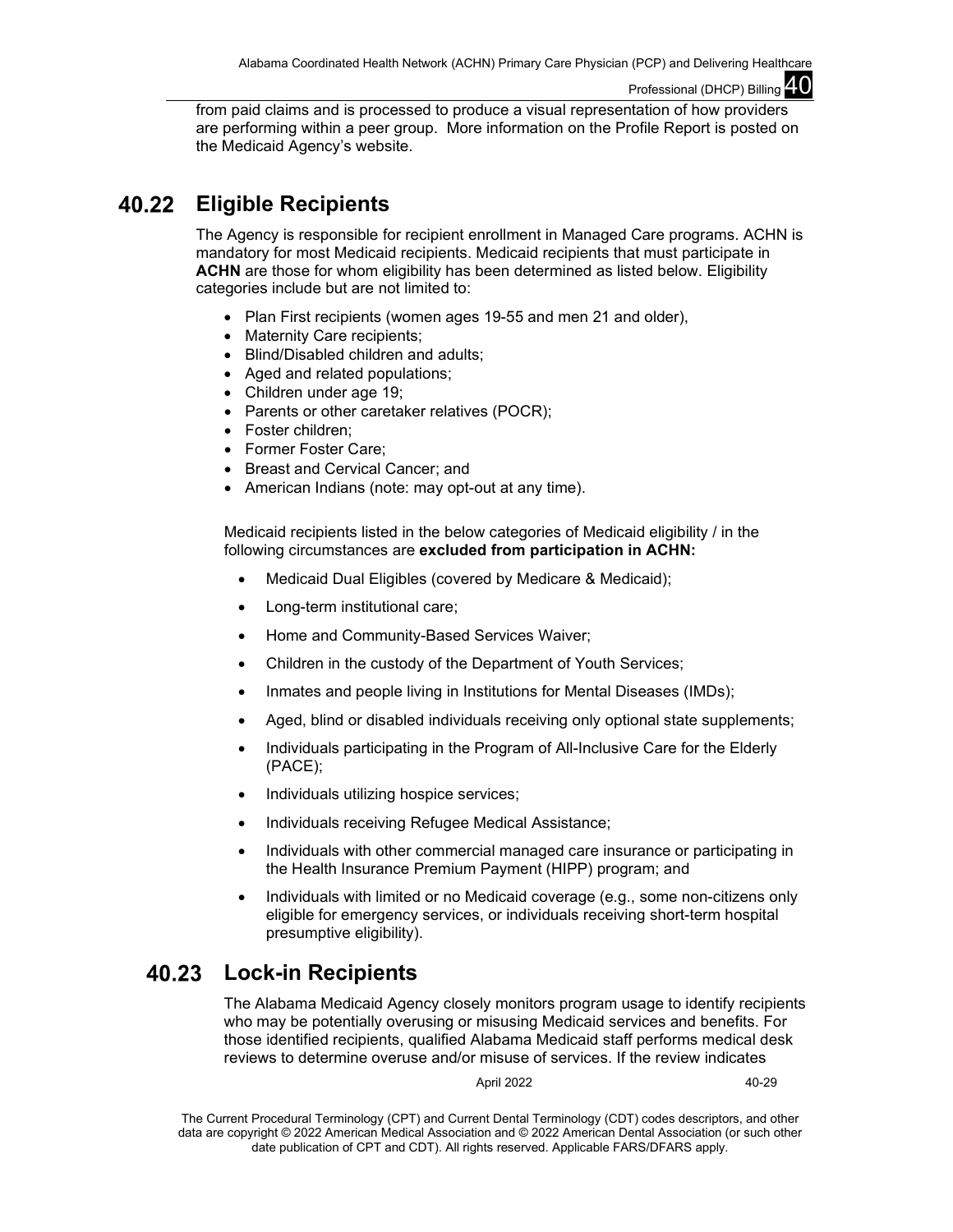overuse and/or misuse of services, the recipient may be locked in to one physician and/or one pharmacy. Additional limitations may be placed on certain medications such as controlled drugs and/or other habit-forming drugs.

Recipients who are placed on lock-in status are notified by letter of the pending restriction. They are asked to contact the Recipient Review Unit or the Clinical Services and Support Division at the Alabama Medicaid Agency with the names of their chosen physician and/or pharmacy. The physician and pharmacy are contacted by the Recipient Review Unit or the Clinical Services and Support Division to determine if they will agree to serve as primary care physician/designated pharmacy while the recipient is restricted.

# **40.23.1** *Referring Recipients with Lock-in Status*

Physicians who serve as a restricted recipient's lock-in provider should use the Alabama Medicaid Agency Referral Form (Form 362) when referring the restricted recipient to another physician. The referral may cover one visit or multiple visits so long as those visits are part of the plan of care and are medically necessary. No referral can last more than one year. This form can be obtained by accessing Medicaid's website.

## **NOTE:**

The message indicating the recipient is restricted is part of the general eligibility response provided AVRS or Provider Electronic Solutions software.

#### **Eligibility Verification** 40.24

**Always verify eligibility.** It is the provider's responsibility to verify that a person is eligible for Medicaid at the time of service. There are three sources available for obtaining recipient information:

- The Provider Electronic Solution (PES) is a point of service device or PC based software system, which accesses recipient information.
- The Automated Voice Response System may be accessed by dialing 1 (800) 727-7848 using a touch-tone telephone. This is an automated telephone system available approximately 24 hours a day, 7 days a week unless down for maintenance.
- The Web User Guide provides instructions for performing recipient eligibility verification via the web portal. Instructions for accessing and login are also included in the guide. The Web Portal verification system will provide contact information for the recipient's attributed PCP. Providers can access the Web User Guide at the following link:

[https://www.medicaid.alabamaservices.org/ALPortal.](https://www.medicaid.alabamaservices.org/ALPortal)

#### 40.25 **Emergency Services**

Access to certified emergency services will not be restricted by the **ACHN** Program. Certified emergencies in outpatient emergency room settings do not require referral

40-30 April 2022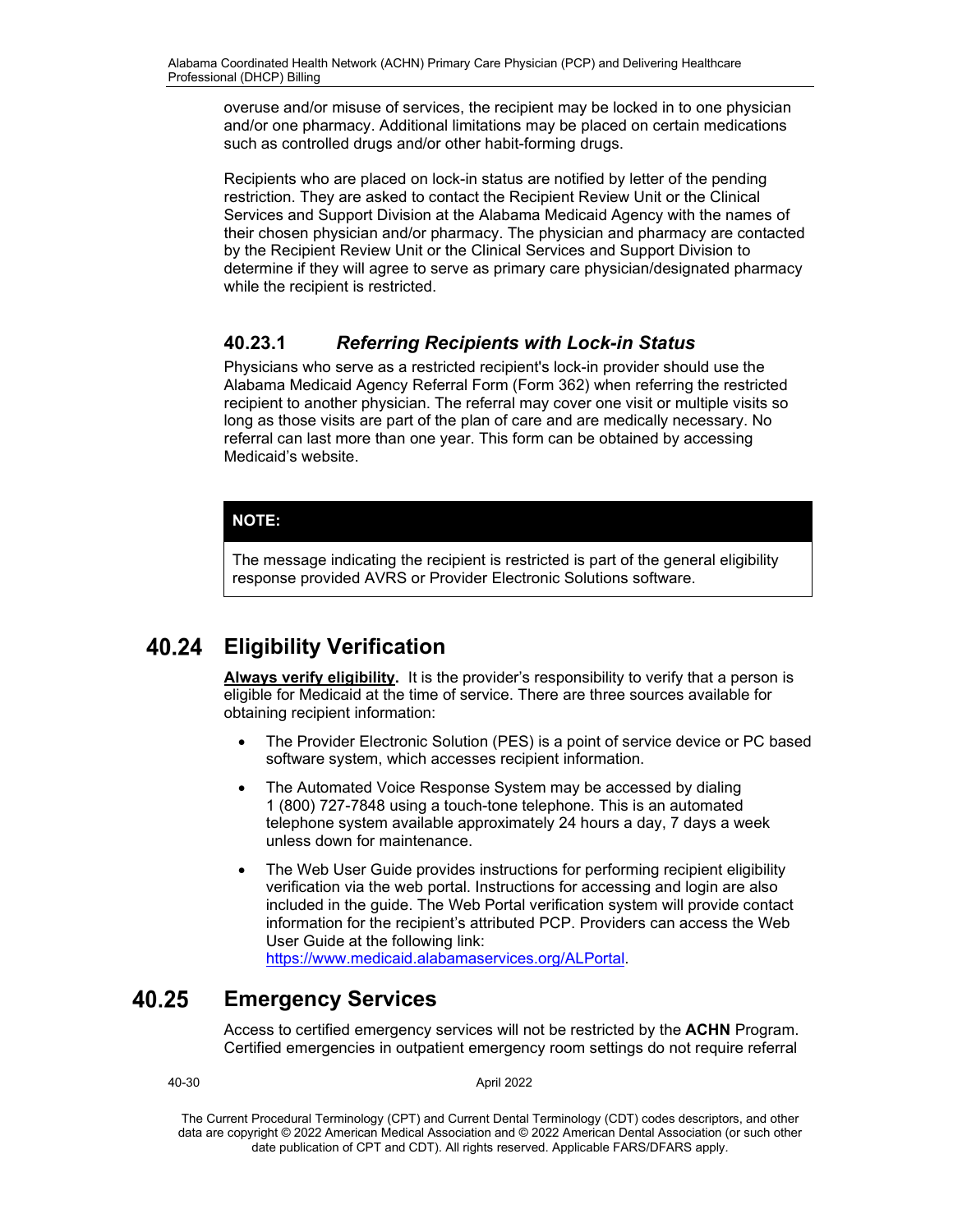or prior authorization by the PCP. However, documentation should be maintained by the provider of service to support emergency certification.

#### 40.26  **Certified Emergency Services**

Hospitals and physicians who provide "certified emergency" services in the Emergency Room (ER) are not required to have a referral from the PCP. Please note that follow-up care should not be certified as an emergency.

For certified emergencies, there must be an "E" indicator in the appropriate claim block. Refer to the Chapter Five of the Billing Manual for further instructions.

Providers should bill certified emergency services separately from those of noncertified emergency services.

The Agency stresses the importance of coordinating with the PCPs and ACHNs regarding the care of Medicaid recipients in order to preserve the continuity of care and the "medical home" concept.

#### 40.27 **Immunizations**

Immunizations do not require PCP referral; however, the PCP must maintain documentation of immunizations received. Documentation must include the following: the date the immunization was given, the type of immunization, and who provided the immunization. PCPs are required to ensure that immunizations are up-to-date for children.

Providers should be aware that the parent/guardian of children will be looking to the PCP for immunizations and/or documentation of immunizations, especially in the months prior to school starting. PCPs should be prepared to immunize these children or make arrangements to get appropriate information from the immunizing provider to meet the school rush. **ALL PCPs SHOULD MAKE EVERY EFFORT TO WORK WITH OTHER PROVIDERS IN THE COMMUNITY TO ENSURE THAT ALL CHILDREN ARE FULLY AND APPROPRIATELY IMMUNIZED**.

#### 40.28 **Program Enhancements**

The following enhancements are designed to help the PCP achieve the overall program goal of establishing a medical home for our recipients that is accountable and cost-effective:

# **40.28.1** *In-Home Remote Patient Monitoring*

Patients with a diagnosis of Diabetes, Hypertension, and Congestive Heart Failure (CHF) are eligible for enrollment in this in-home remote patient monitoring program. The goal of the program is to decrease exacerbation episodes, emergent care visits, hospital admissions, and medical costs.

Referrals for In-Home Remote Patient Monitoring may be accepted from any source, including physicians, ACHN Care Coordinators, patient or caregiver, the Health Department, hospitals, home health agencies, or community-based organizations. Orders for In-Home Remote Patient Monitoring along with the specific parameters for daily monitoring must be obtained from the patient's PCP prior to evaluation and admission.

### April 2022 40-31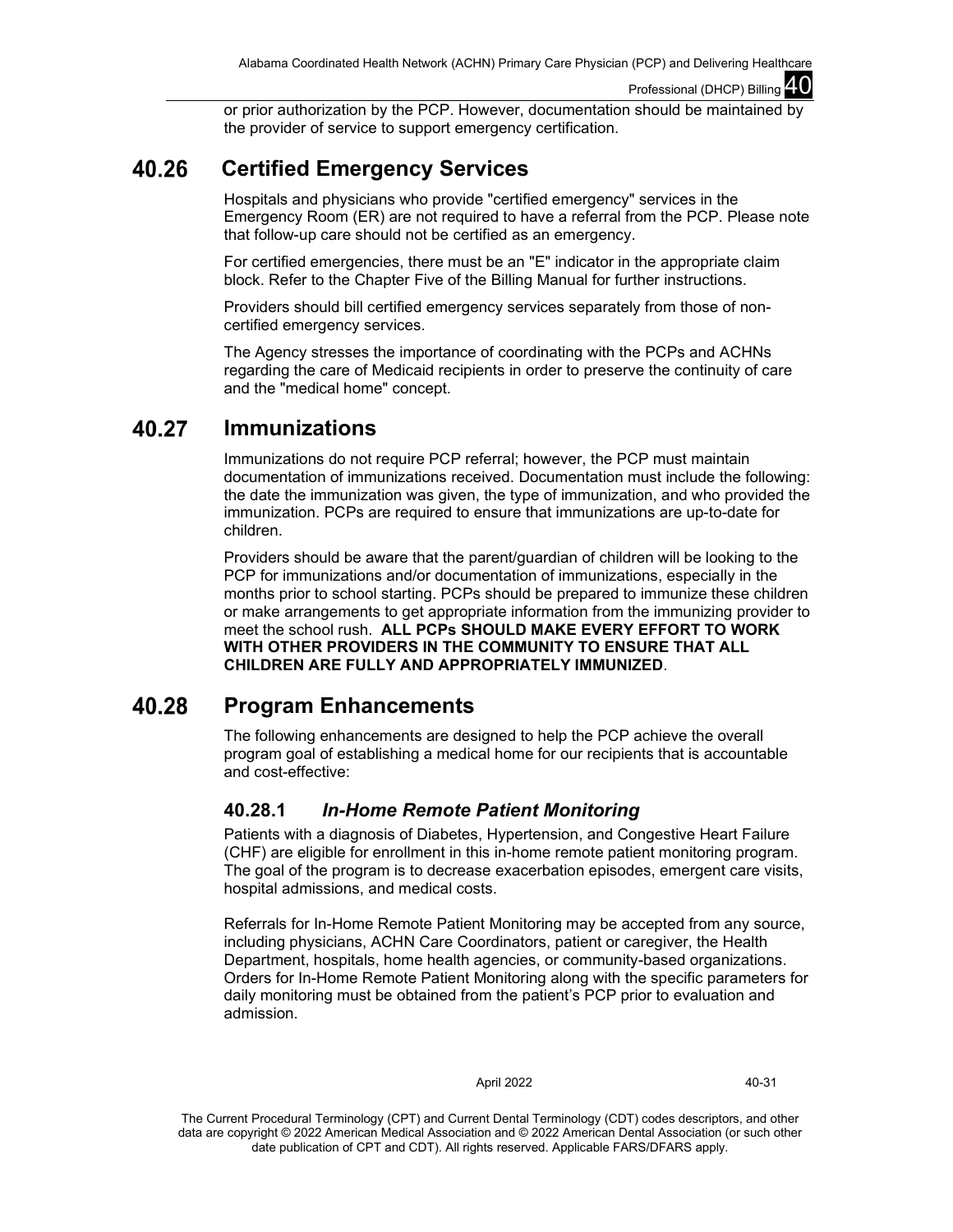To refer a patient to the In-Home Remote Patient Monitoring Program, contact the local Alabama Department of Public Health Home Health Agency, or call the ADPH Home Health State Office at 1-800-225-9770.

**Enrollment:** ADPH is enrolled with provider type 05 (home health) and provider specialty 970 (disease management).

**ADPH Billing Instructions:** ADPH bills on a UB-04 claim form using the following codes:

- Revenue Code: 789
- Procedure Code: G9008-U4 (ADPH Nurse Case Management)

**Billing Units:** 5 minutes equals one unit

# **40.29 Obtaining Educational Materials**

**Some materials that are available for download from the website include:**

*"Your Guide to Alabama Medicaid".* This booklet describes the services covered, copayments, the different types of eligibility, patient responsibilities, as well as other useful information.

*"Alabama Medicaid Covered Services and Co-Payments"* Handout (English or Spanish). Describes services covered by Medicaid and associated co-payments.

*"EPSDT Brochure".* This is a colorful pamphlet that encourages Well-Child checkups and outlines the periodicity schedule.

# **NOTE:**

Educational materials are also available for use by providers and may be obtained using the online ordering form on the Agency's website at

[www.medicaid.alabama.gov.](http://www.medicaid.alabama.gov/) A catalog listing these materials is also on the website. Educational materials can be provided in other languages.

40-32 April 2022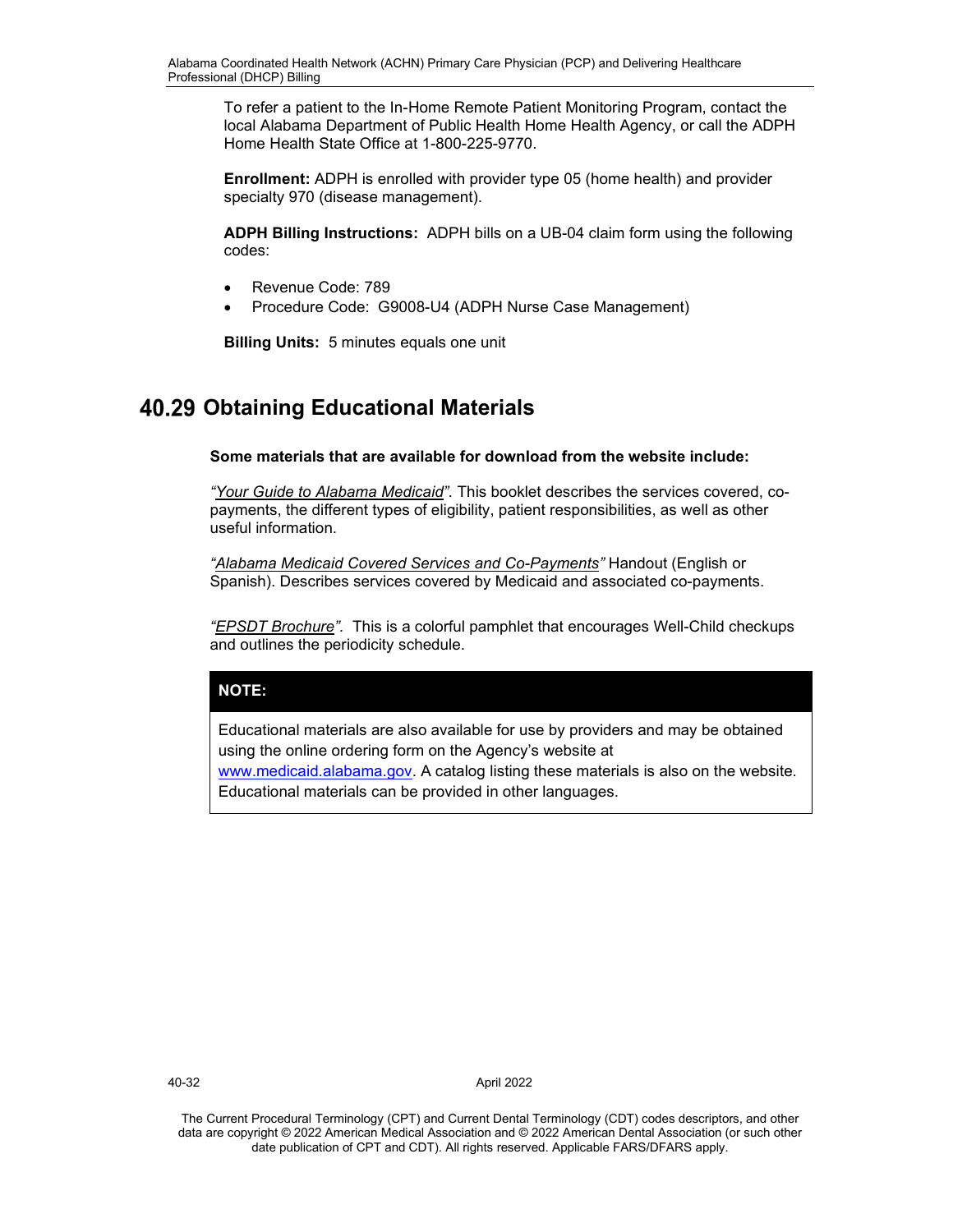#### 40.30 **Medicaid Forms**

The following forms can be found in Appendix E and/or on the Medicaid website [www.medicaid.alabama.gov](http://www.medicaid.alabama.gov/) under Resources/Forms Library/ACHN/PCP Forms:

| Form ID                                | <b>Form Description</b>                                                                                                        |
|----------------------------------------|--------------------------------------------------------------------------------------------------------------------------------|
| Form 172                               | <b>EPSDT Child Health Medical Record</b>                                                                                       |
| Form 284                               | To enroll children of Medicaid-eligible mothers<br>(including SSI mothers) from birth to first birthday -<br>with instructions |
| Form 391                               | <b>PCP Override Request Form</b>                                                                                               |
| <b>ACHN Disenrollment Request Form</b> | <b>Group/PCP Disenrollment Requests</b>                                                                                        |
| Immunization Documentation             | Link to ADPH website regarding Pediatric,<br>Adolescent and Adult Immunization Records                                         |

# **PCP Billing Instructions**

Refer to Chapter 5, Filing Claims, for general claims filing information and instructions.

# **Delivering Healthcare Professionals (DHCPs)**

## **40.32.1** *Enrollment*

Gainwell enrolls providers who contract with Alabama Medicaid as a Delivering Healthcare Professional (DHCP). A copy of this contract will be required with the request to enroll as a DHCP.

## **Refer to Chapter 2, Becoming a Medicaid Provider, for general enrollment instructions and information. Failure to provide accurate and truthful information or intentional misrepresentation might result in action ranging from denial of application to permanent exclusion.**

Providers who contract with Alabama Medicaid as a DHCP are added to the Medicaid system with the National Provider Identifiers provided at the time application is made. Appropriate provider specialty codes are assigned to enable the provider to submit requests and receive reimbursements for Maternity Care related claims.

## **NOTE:**

The 10-digit NPI is required when filing a claim.

**ACHN DHCP Agreement:** All DHCPs, including Maternal Fetal Medicine (MFM) and telemedicine providers, must sign one additional agreement beyond their Medicaid Enrollment. The DHCP must sign an agreement with an ACHN in order to receive reimbursement of maternity services and bonus payments. On a monthly basis, ACHNs will notify the Agency of all executed ACHN DHCP agreements. DHCPs and ACHNs must ensure that the Medicaid Group Billing ID, NPI, Medicaid ID, and name listed on the DHCP agreement is correct and consistent with what the Agency has on the provider's Medicaid file. The provider's file must also be in an active status

April 2022 40-33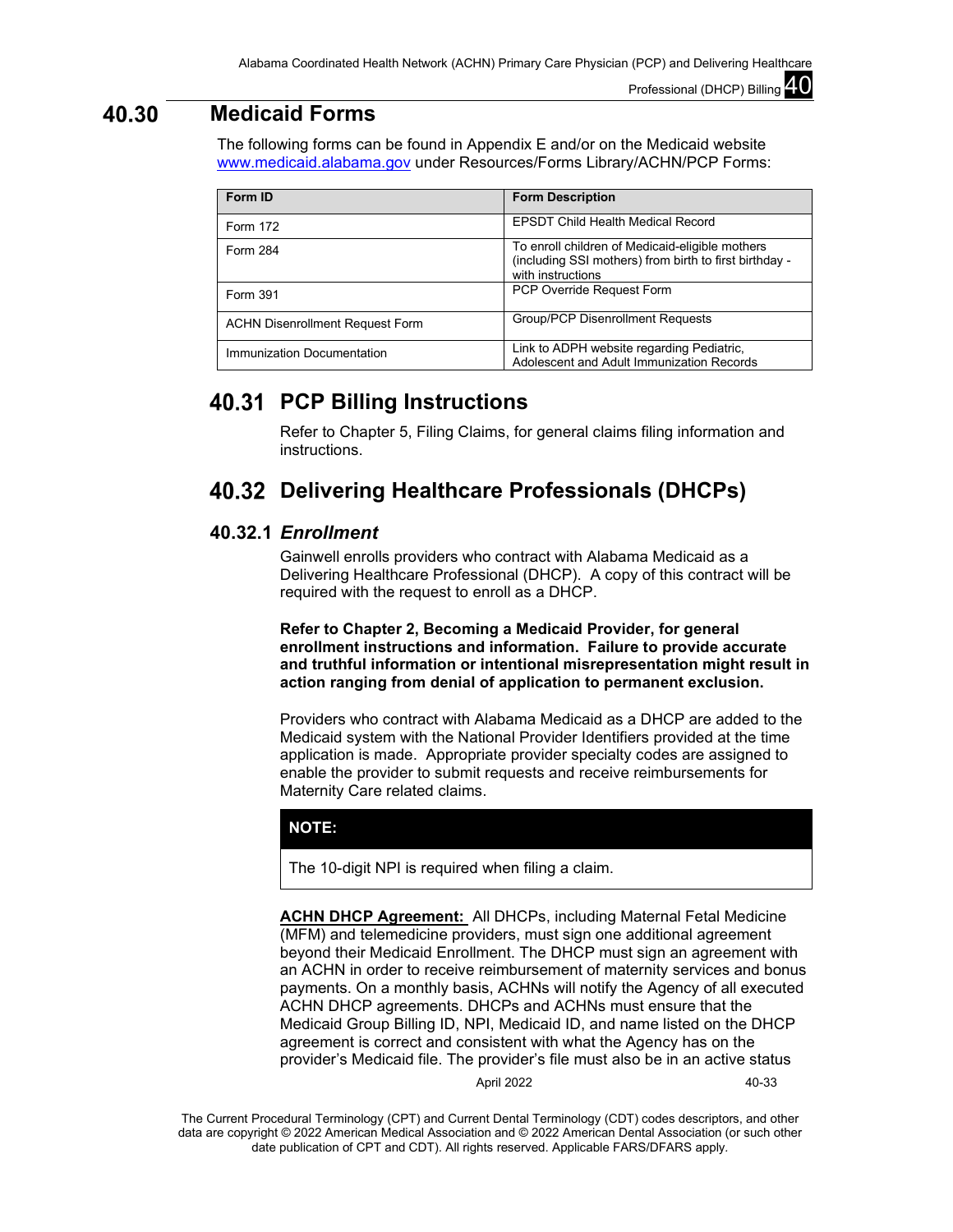with the Medicaid Agency. All information submitted must be based on the group level unless the DHCP is set up as an individual practice. If the information is not correct or consistent, the agreement will not be added to the provider's Medicaid file. In the absence of this agreement, DHCPs will not be eligible for reimbursement for maternity services and will not receive bonus payments for performing first trimester and post-partum visits. Contact the ACHN you intend to participate with to inquire about submission deadlines for the DHCP Agreement.

The enrollment effective date for the ACHN DHCP Agreement will the first day of the following month, if the agreement is received and contains no errors prior to the 15th of the month. For agreements received on or after the 15th of the month, the effective date of the enrollment will be the month following the next month.

The DHCP group must work with the ACHN to ensure timely submission of the DCHP agreement. Contact the ACHN you intend to participate with to inquire about submission deadlines for the DHCP agreement.

To obtain the DHCP Group Agreement with the ACHN, email the ACHN Regional contact listed in section 40.1.

### **NOTE:**

To receive reimbursement for maternity related services, all Maternal Fetal Medicine (MFM) and telemedicine providers must sign one additional agreement beyond their Medicaid Enrollment. The DHCP agreement must be signed with one of the ACHNs.

# **Telemedicine Providers**

Telemedicine providers who render maternity related services are required to sign a DHCP agreement with one of the ACHNs to receive reimbursement from Medicaid. Refer to Chapter 28 of the Provider Billing Manual to determine further requirements and procedure codes for telemedicine services.

Beginning July 8, 2020, Medicaid will allow physicians enrolled with the specialties OB/GYN (specialty type 328) and telemedicine (specialty type 931) to be reimbursed for maternity services with a referral from either an ACHN or the referring DHCP. The NPI of the ACHN, the DHCP, or the referring DHCP's group must be on the claim for reimbursement. Refer to section 40.43.2 (DHCP Selection Referral Number) for more detailed billing information.

Telemedicine providers who render maternity-related services are required to sign a Non-Delivering Telemedicine DHCP Participation agreement with at least one of the ACHNs in order to receive reimbursement from Medicaid. Refer to Chapter 28 of the Provider Billing Manual to determine further requirements and procedure codes allowed for telemedicine services.

40-34 April 2022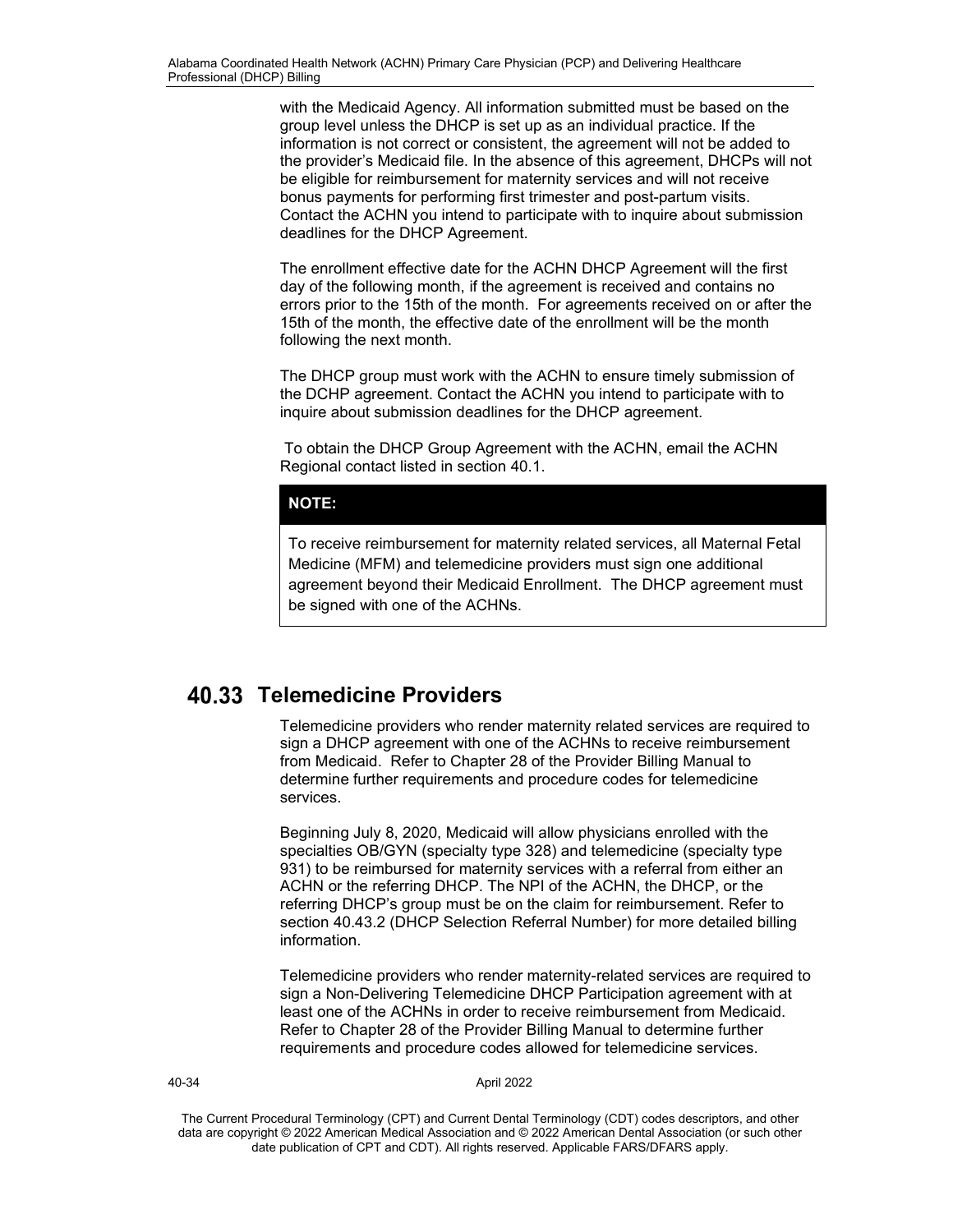# **ACHN Contact Information (for DHCPs)**

Refer to Section 40.1: ACHN Overview for ACHN contact information for DHCPs.

# **DHCPs Benefits and Limitations**

This section describes program-specific benefits and limitations. Refer to Chapter 3, Verifying Recipient Eligibility, for general benefit information and limitations. Refer to Chapter 7, Understanding Your Rights and Responsibilities as a Provider, for general criteria on Medical Necessity/ Medically Necessary Care.

# **Eligible Recipients**

Refer to Section 40.22 for a listing of eligible recipients.

## **NOTE:**

Medicaid SOBRA (Pregnant Women) recipients, who were once eligible for pregnancy-related services ONLY may receive full Medicaid benefits throughout pregnancy and post-partum, whether the services were pregnancy related or not. A Primary Care Physician (PCP) referral is NOT required to receive non-pregnancy related services.

Claims that are pregnancy related will require a pregnancy related diagnosis code or a postpartum diagnosis code. Co-pays may be applied for services that are non-pregnancy related. A recipient's age, health care requirements, and place of residence may further define his or her eligibility for Medicaid covered services. For this reason, it is very important that the providers verify recipient eligibility and ensure they understand all aspects of the eligibility response.

Eligibility responses have been changed to reflect the correct coverage for these women.

**Refer to Chapter 4, Obtaining Prior Authorization (PA) for PA requirements.**

Recipients are notified at the time of Medicaid application of the requirement to participate in the ACHN Program.

# **Recipient County Moves and Changes**

Maternity recipients must receive a DHCP Selection Referral number from their assigned ACHN for maternity related services. In some instances, the maternity recipient may have a different county listed on their eligibility verification. In these situations, the maternity recipient must contact Medicaid to update their address and county. The recipient can update their address and county by calling the recipient call center, complete an update form (Form 295), contact their local caseworker, or use their My Medicaid

April 2022 40-35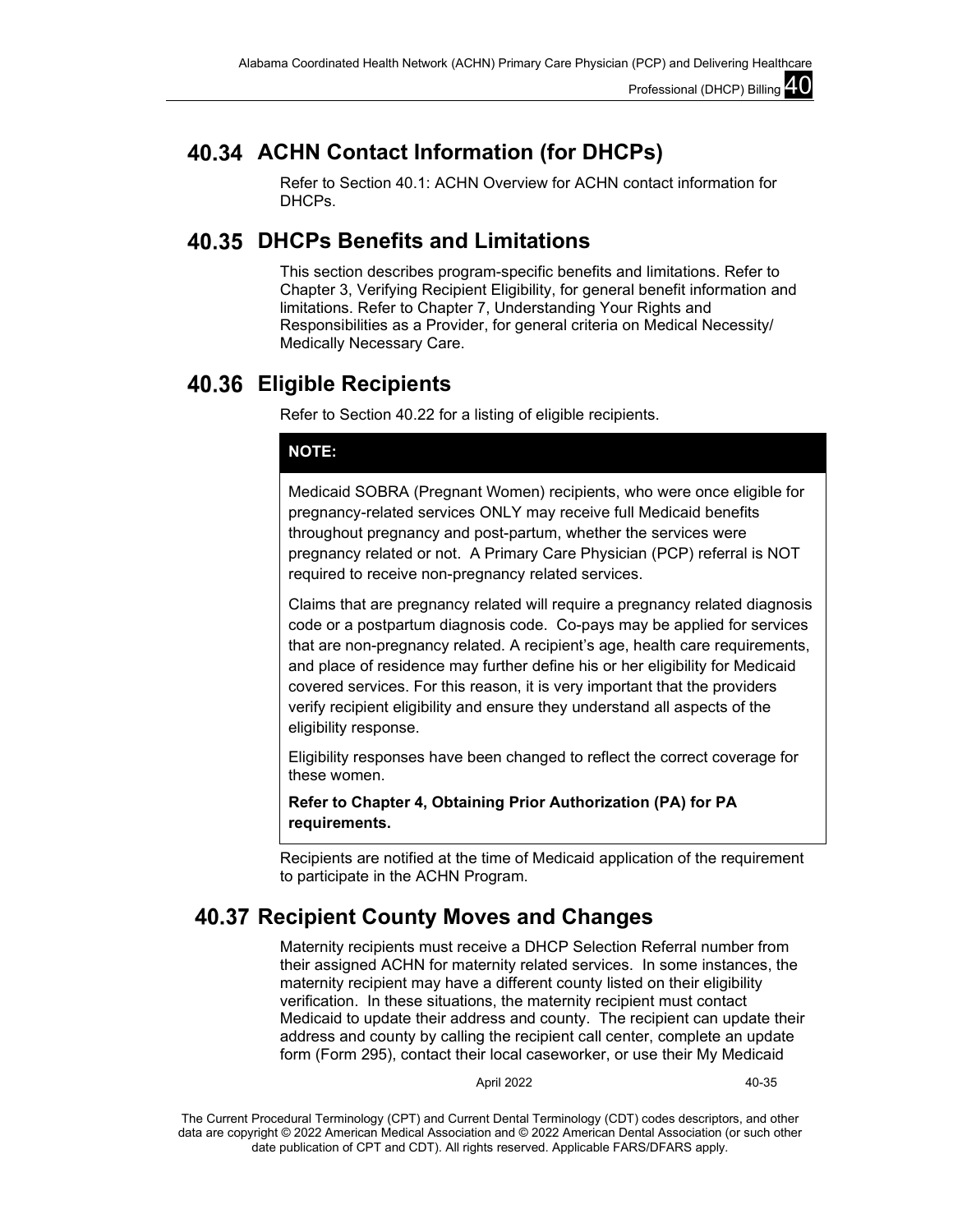online account. After the update has been requested, the address and county will update within 24 business hours. However, the ACHN assignment will not change until the following month (if completed on or before the 27th of the month). Until the ACHN assignment is updated, the DHCP must work with the ACHN that the recipient is currently assigned to for referrals.

# **Hospital Presumptive Eligibility**

Hospital Presumptive Eligibility (HPE) is temporary Medicaid coverage for up to 60 days. Coverage begins the first day of the month and ends the last day of the following month if the person has not applied for regular Medicaid within the 60 days. The HPE application is approved by the HPE Determiner affiliated with a Qualified Hospital that has elected to participate. If a recipient is approved as pregnancy only, services are limited to ambulatory prenatal and pregnancy-related care only (inpatient expenses are not covered). To access the Patient HPE Application and the HPE Provider Agreement use the following link:

[http://medicaid.alabama.gov/content/9.0\\_Resources/9.4\\_Forms\\_Library/9.4.](http://medicaid.alabama.gov/content/9.0_Resources/9.4_Forms_Library/9.4.7_Hospital_Forms.aspx) [7\\_Hospital\\_Forms.aspx](http://medicaid.alabama.gov/content/9.0_Resources/9.4_Forms_Library/9.4.7_Hospital_Forms.aspx)

# **Covered Services**

All services provided by the DHCP will be billed fee for service.

# **40.39.1** *Antepartum Care*

Antepartum care includes the following usual prenatal services:

- Initial visit at the time pregnancy is diagnosed
- Initial and subsequent histories
- Maternity counseling
- Risk assessments
- Physical exams
- Recording of weight
- Blood pressure recordings
- Fetal heart tones
- Lab work appropriate to the level of care including hematocrit and chemical urinalysis

# **40.39.2** *Delivery*

Delivery includes vaginal delivery, with or without episiotomy, with or without forceps or cesarean section delivery. More than one fee **may not** be billed for a multiple birth delivery. Delivery includes, but is not limited to, professional services, such as physician's services and anesthesiology. Any non-routine newborn care must be billed under the baby's Medicaid number. Please refer to Chapter 28 for charges that are billable fee-for-service by physicians.

40-36 April 2022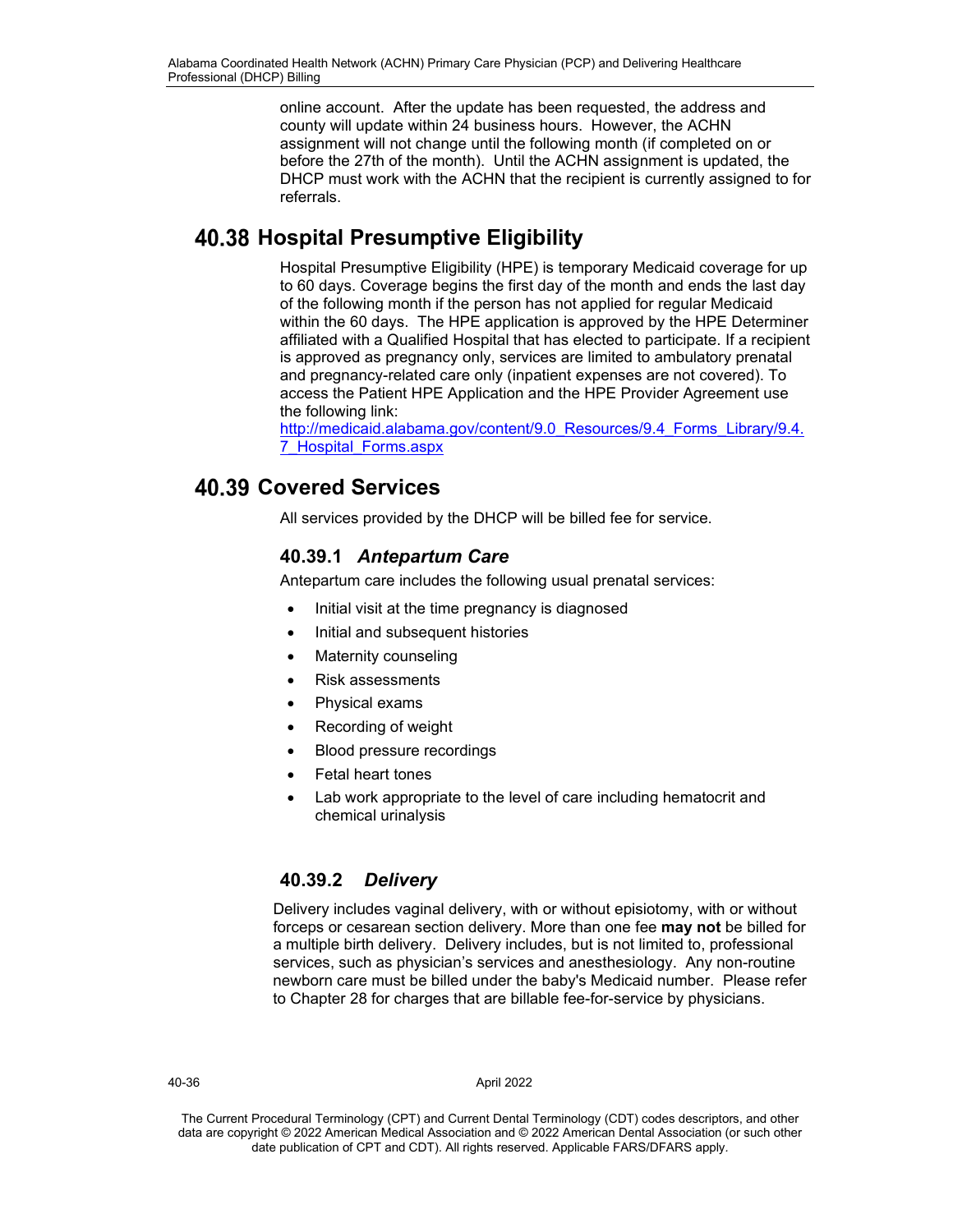## **40.39.3** *Hospitalization*

Hospitalization includes delivery as well as any pregnancy-related hospitalizations that occur in the antepartum period or postpartum period. Hospitalization includes all charges that are normally submitted on the uniform billing claim form (UB-04), which includes but is not limited to the following:

- **Labor**
- Delivery or operating room
- Room and board including well baby nursery days
- Drugs, supplies, and lab/radiology services obtained during
- hospitalization

### **NOTE:**

Physician sterilization charges may be billed fee-for-service.

All outpatient hospital services associated with a pregnancy related condition are to be billed as fee for service by the Provider of service utilizing the most appropriate CPT code. **A pregnancy diagnosis code, primary or secondary, must be used when billing maternity care services.**

## **40.39.4** *Postpartum Care*

Postpartum care includes office visits, home visits, and in-hospital visits following delivery for routine care through the end of the month of the 60-day postpartum period. The postpartum exam should be accomplished 21 to 56 days after delivery.

## **40.39.5** *Care Coordination Services*

The ACHN care coordinator arranges a coordinated system of obstetrical care for pregnant women based on specific guidelines for care coordination services. The care coordination services provided by the ACHN for a maternity recipient are listed below:

- Eligibility assistance
- First face-to-face encounter
- Face-to-face or telephonic follow-up encounter (two encounters allowed if high risk)
- Inpatient face-to-face delivery encounter
- In home face-to-face postpartum encounter (for high risk recipients)

## **40.39.6** *Assistant Surgeon Fees*

The assistant surgeon fees for cesarean (C-section) deliveries are to be billed fee for service.

## **40.39.7** *Anesthesia Services*

Anesthesia services include anesthesia services performed by an anesthesiologist or the delivering physician that are not medically contraindicated.

April 2022 40-37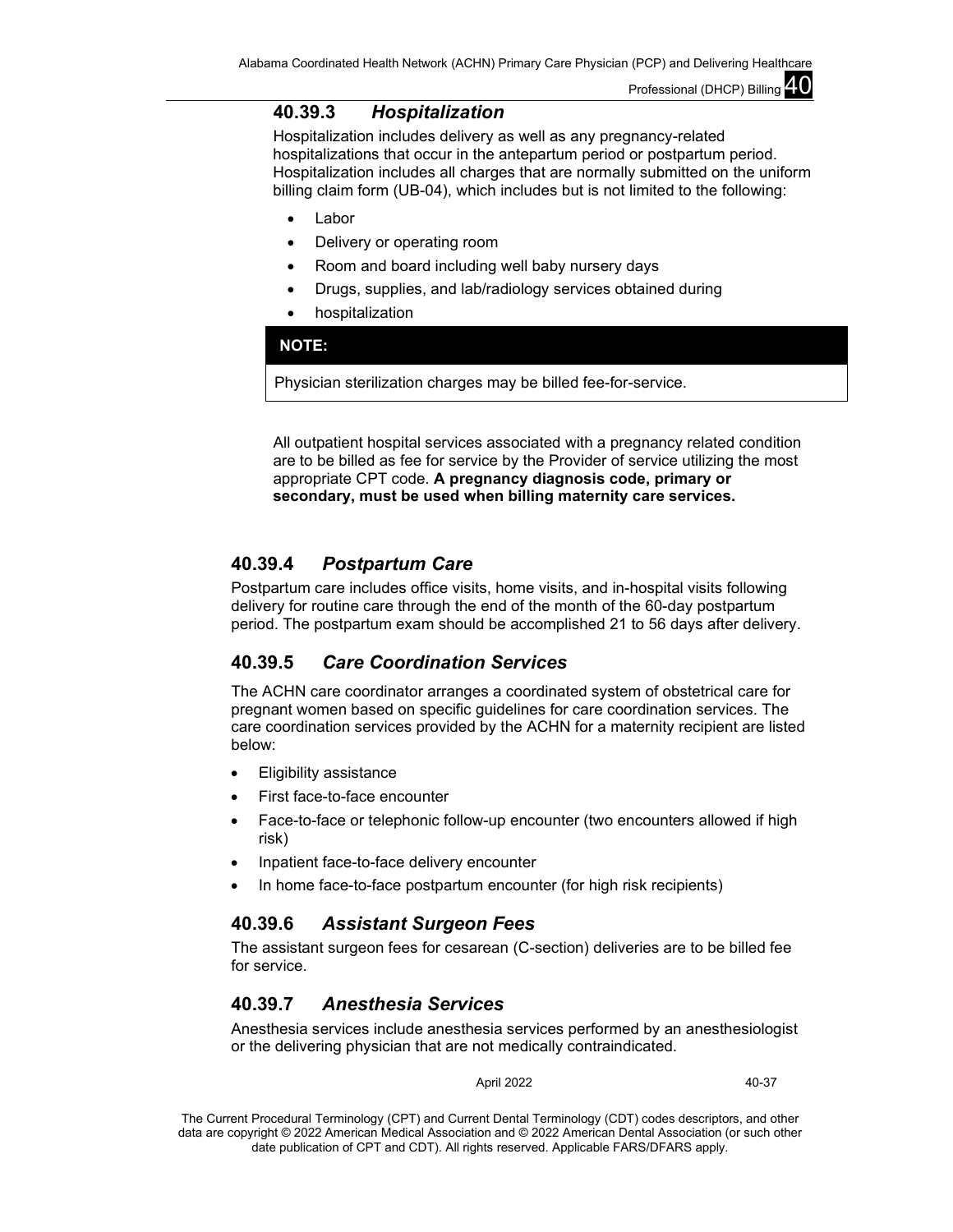# **40.39.8** *Ultrasounds*

DHCPs must perform medically necessary ultrasounds and submit fee for service claims to Gainwell for payment. The details regarding ultrasounds are found in the Provider Billing Manual Chapter 28.

# **40.39.9** *Other Billable Services*

Services provided outside the scope of the global fee that may be billed separately are listed below:

40-38 April 2022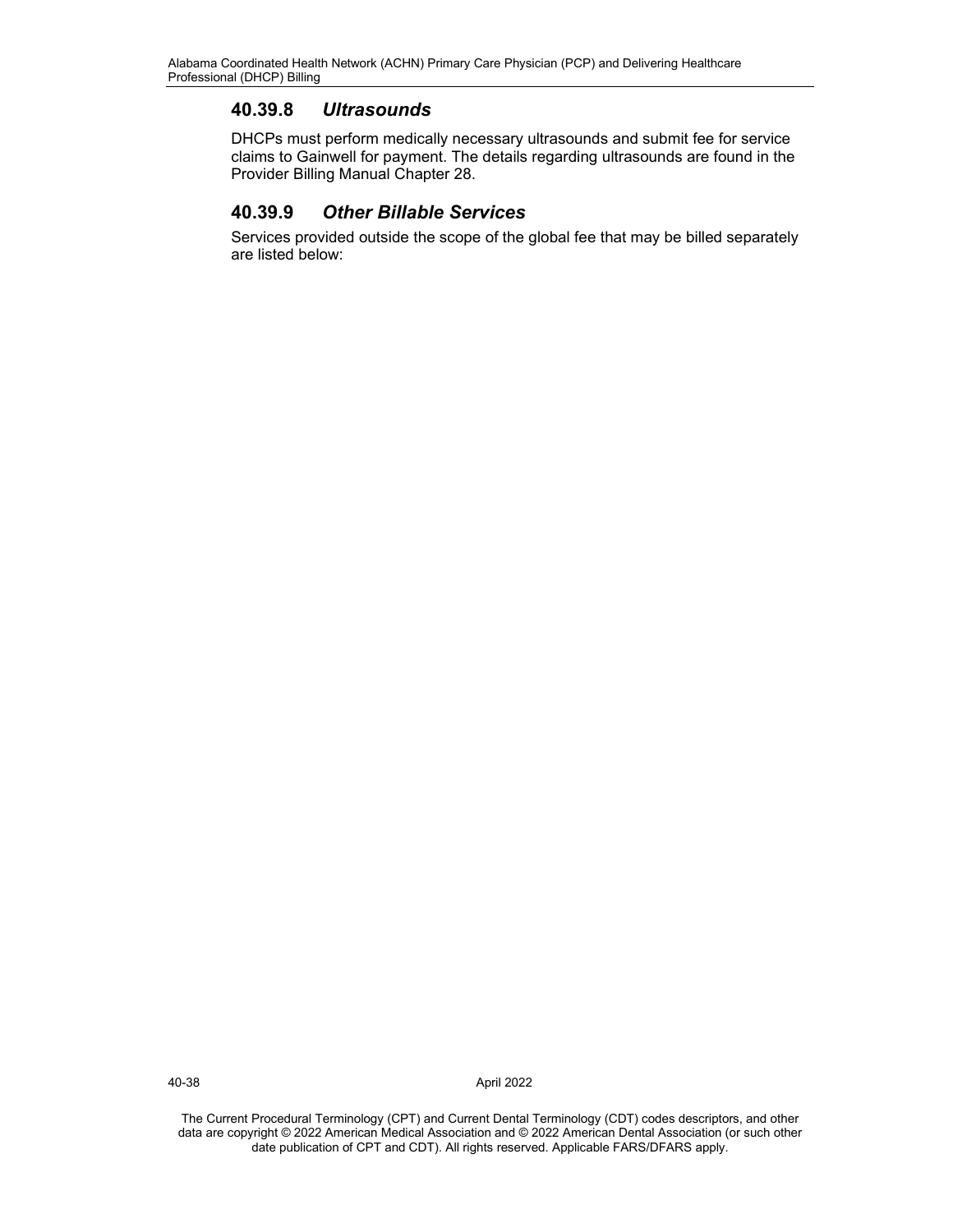| <b>Separately</b><br><b>Billable Service</b> | <b>Description</b>                                                                                                                                                                                                                                                                                                                                                                                                                                                                                                                                                                                                                                                                                                                                                                                                                                                                                                                                                                                                                                                                                                                                                                                                                                                                                                                                                                                                       |
|----------------------------------------------|--------------------------------------------------------------------------------------------------------------------------------------------------------------------------------------------------------------------------------------------------------------------------------------------------------------------------------------------------------------------------------------------------------------------------------------------------------------------------------------------------------------------------------------------------------------------------------------------------------------------------------------------------------------------------------------------------------------------------------------------------------------------------------------------------------------------------------------------------------------------------------------------------------------------------------------------------------------------------------------------------------------------------------------------------------------------------------------------------------------------------------------------------------------------------------------------------------------------------------------------------------------------------------------------------------------------------------------------------------------------------------------------------------------------------|
| Drugs                                        | Family planning or general drugs (for example, oral contraceptives or<br>iron pills) prescribed by a provider with a written prescription to be filled<br>later may be billed on a fee-for-service basis. In addition, women on<br>Plan First have the option of obtaining oral contraceptives, the<br>contraceptive ring, or the contraceptive patch, with a prescription from a<br>private provider, at a Medicaid-enrolled community/outpatient<br>pharmacy. Injections administered by the physician or outpatient facility<br>can be billed on a fee-for-service basis (for example, Rhogam or Iron).<br>Smoking cessation products for pregnant women will be covered after<br>prior authorization through the Pharmacy Administrative Services<br>contractor. Refer to Appendix Q Tobacco Cessation for additional<br>information. The recipient must be enrolled and receiving counseling<br>services through the Alabama Department of Public Health Quitline.<br>Approval will be granted up to 3 months at a time.                                                                                                                                                                                                                                                                                                                                                                                            |
| <b>Lab Services</b>                          | All lab services except hemoglobin, hematocrit, and chemical urinalysis.                                                                                                                                                                                                                                                                                                                                                                                                                                                                                                                                                                                                                                                                                                                                                                                                                                                                                                                                                                                                                                                                                                                                                                                                                                                                                                                                                 |
| Radiology                                    | All radiology services are outside of the global fee unless performed<br>during an inpatient stay or for ultrasounds and non-stress tests. The<br>professional component for radiology services is a component of the<br>primary contractor global fee and should be billed separately to the<br>primary contractor with the exception of teaching hospitals.                                                                                                                                                                                                                                                                                                                                                                                                                                                                                                                                                                                                                                                                                                                                                                                                                                                                                                                                                                                                                                                            |
| Dental                                       | Dental services are covered for recipients under 21 years of age.                                                                                                                                                                                                                                                                                                                                                                                                                                                                                                                                                                                                                                                                                                                                                                                                                                                                                                                                                                                                                                                                                                                                                                                                                                                                                                                                                        |
| Physician                                    | Physician fees for family planning procedures (for example,<br>sterilization), and genetic counseling. Claims for circumcision, standby<br>and infant resuscitation may be billed under the mother's name and<br>number on a fee-for-service basis.                                                                                                                                                                                                                                                                                                                                                                                                                                                                                                                                                                                                                                                                                                                                                                                                                                                                                                                                                                                                                                                                                                                                                                      |
| <b>Family Planning</b><br>Services           | Appropriate Family planning services with family planning procedure<br>code or indicator.<br>Eligible recipients will continue to have the option of receiving family<br>planning services from the Alabama Department of Public Health or a<br>Federally qualified Health Center. All family planning services must<br>meet program guidelines and eligibility criteria.                                                                                                                                                                                                                                                                                                                                                                                                                                                                                                                                                                                                                                                                                                                                                                                                                                                                                                                                                                                                                                                |
| Home Visit (99347-<br>FP)                    | The home visit is a brief evaluation by a medical professional in the<br>home of an established recipient and is for the purpose of providing<br>contraceptive counseling (using the PT+3 teaching method) and<br>administration/issuance of contraceptive supplies. The home visit is for<br>postpartum women during the 60-day postpartum period and usually<br>occurs within 7-14 days after delivery. A home visit is limited to one per<br>60-day postpartum period and usually occurs within 7-14 days after<br>delivery. A home visit is not a covered service for recipients with<br>Plan First eligibility and can only be provided as a family planning<br>service by Medicaid eligible family planning providers to eligible<br>recipients<br>To qualify for reimbursement for the home visit:<br>• Medical professionals who are licensed to administer medications<br>such as oral contraceptives or to give injections must provide the home<br>visit.<br>• The home visit must include: brief medical histories: family, medical,<br>contraceptive, and OB/GYN, blood pressure and weight check,<br>contraceptive education and counseling using the PT+3 teaching<br>method assuring that the recipient:<br>- understands how to use the method selected,<br>- how to manage side effects/adverse reactions,<br>- when/whom to contact in case of adverse reactions, and the<br>importance of follow-up. |
|                                              | - scheduling of a follow-up visit in the clinic if needed<br>- issuance or prescription of contraceptive supplies as appropriate.                                                                                                                                                                                                                                                                                                                                                                                                                                                                                                                                                                                                                                                                                                                                                                                                                                                                                                                                                                                                                                                                                                                                                                                                                                                                                        |

April 2022 40-39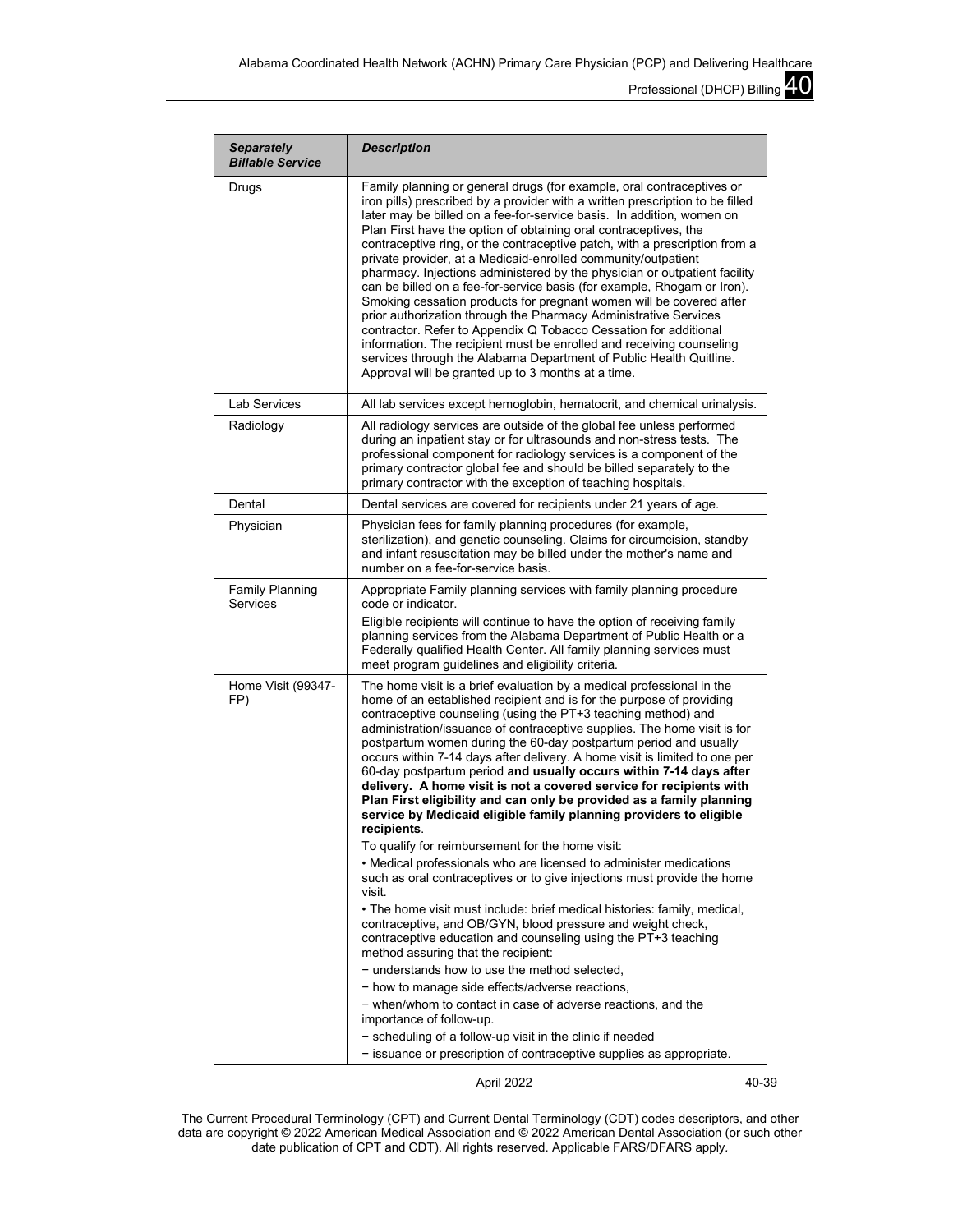|                                                                             | The recipient must give her signed consent for this visit.                                                                                                                                                                                                                                                                                                                                                                                                                                                                                                                                                                                                                                                                                               |
|-----------------------------------------------------------------------------|----------------------------------------------------------------------------------------------------------------------------------------------------------------------------------------------------------------------------------------------------------------------------------------------------------------------------------------------------------------------------------------------------------------------------------------------------------------------------------------------------------------------------------------------------------------------------------------------------------------------------------------------------------------------------------------------------------------------------------------------------------|
| <b>Extended Family</b><br>Planning<br><b>Counseling Visit</b><br>(99212-FP) | The extended family planning counseling visit is a separate and distinct<br>service consisting of a minimum of 10 face-to-face minutes of extended<br>contraceptive counseling using the PT+3 teaching method. The<br>extended family planning counseling visit is for postpartum<br>women during the 60-day postpartum period and is performed in<br>conjunction with the 6-week postpartum visit in the office/clinic<br>setting. An extended family planning counseling is limited to once<br>during the 60-day post-partum period, and is not available for<br>women who have undergone a sterilization procedure or Plan First<br>eligible recipients on the Plan First Program.<br>The counseling services are those provided above and beyond the |
|                                                                             | routine contraceptive counseling that is included in the<br>postpartum visit. The purpose of this additional counseling time is to<br>take full advantage of the window of opportunity that occurs just after<br>delivery when the physical need for pregnancy delay is at a peak.                                                                                                                                                                                                                                                                                                                                                                                                                                                                       |
|                                                                             | An Extended Family Planning Counseling Visit is not covered for<br>Plan First recipients and can only be provided as a family planning<br>service by eligible family planning providers to eligible recipients.                                                                                                                                                                                                                                                                                                                                                                                                                                                                                                                                          |
|                                                                             | The following services are required:                                                                                                                                                                                                                                                                                                                                                                                                                                                                                                                                                                                                                                                                                                                     |
|                                                                             | Contraceptive counseling and education                                                                                                                                                                                                                                                                                                                                                                                                                                                                                                                                                                                                                                                                                                                   |
|                                                                             | STD/HIV risk screening and counseling, and<br>Issuance of contraceptive supplies.                                                                                                                                                                                                                                                                                                                                                                                                                                                                                                                                                                                                                                                                        |
|                                                                             | <b>NOTE:</b>                                                                                                                                                                                                                                                                                                                                                                                                                                                                                                                                                                                                                                                                                                                                             |
|                                                                             | In the event of a premature delivery or miscarriage, the EDC, "Expected<br>Date of Confinement", must be documented on the claim form in block<br>19 in order to be reimbursed for procedure code 99212-FP.                                                                                                                                                                                                                                                                                                                                                                                                                                                                                                                                              |
|                                                                             | All visits must be documented in the recipient's chart and reflective of<br>the treatment and care provided.                                                                                                                                                                                                                                                                                                                                                                                                                                                                                                                                                                                                                                             |
| Emergency<br><b>Services</b>                                                | Outpatient emergency room services (including the physician<br>component) (claims containing a facility fee charge of 99281, 99282,<br>99283, 99284, or 99285) and associated physician charges (99281-<br>99288) will be reimbursed separately from the global fee. Access to<br>emergency services will not be restricted by the Maternity Care<br>Program.                                                                                                                                                                                                                                                                                                                                                                                            |
| Transportation                                                              | Transportation as allowed under the Alabama Medicaid State Plan may<br>be billed on a fee-for-service basis.                                                                                                                                                                                                                                                                                                                                                                                                                                                                                                                                                                                                                                             |
| <b>Mental Health</b>                                                        | Screening, Brief Intervention, and Referral to Treatment (SBIRT) are<br>services designed to identify individuals who are at risk for development<br>of substance use disorders, assist individuals in implementing strategies<br>to reduce the potential for development of substance use disorders, and<br>refer individuals who have identified needs for substance abuse<br>treatment to specialized substance abuse treatment providers.<br>Note: The intent of SBIRT is referral for Substance Abuse to include<br>alcohol and drug abuse as smoking cessation is covered in the Maternity<br>Care Program under Care Coordination Services.                                                                                                       |
|                                                                             | Screening: A full screen, as reimbursable through this benefit, is a<br>structured process used to identify an individual whose current use of<br>alcohol and/or other drugs creates a clearly defined risk for harm in some<br>life dimension. A non-reimbursable pre-screening process must provide<br>documentation of the need for a full screen. The pre-screening process<br>may consist of, as few as, one to two brief questions incorporated into a<br>general health questionnaire; a valid and reliable short screening tool;<br>observations of attending medical personnel; interview and self-report;<br>laboratory results; and/or concerns expressed by significant others.                                                              |
|                                                                             | The full screen must be conducted utilizing an authorized, evidence-<br>based screening tool with established reliability and validity in the<br>identification of individuals who are at risk for developing substance use<br>disorders. The tool must also provide enough information to establish an<br>appropriate level of intervention in relation to each individual's identified                                                                                                                                                                                                                                                                                                                                                                 |

40-40 April 2022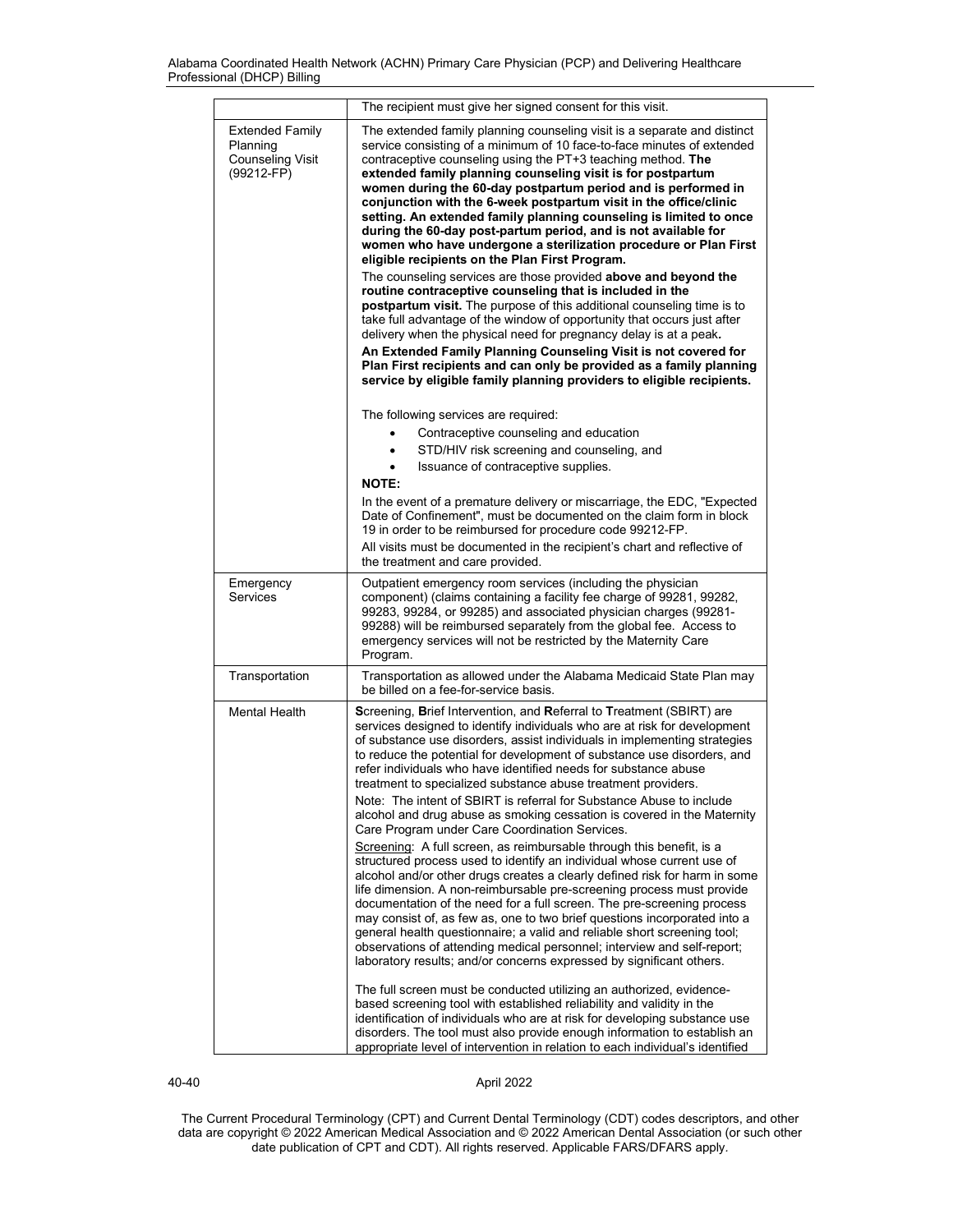|  | risk factors. Authorized tools that may be used to conduct the full screen                                                                                                                                                                                                                                                                                                                                                                                                                                                                                                                                                              |
|--|-----------------------------------------------------------------------------------------------------------------------------------------------------------------------------------------------------------------------------------------------------------------------------------------------------------------------------------------------------------------------------------------------------------------------------------------------------------------------------------------------------------------------------------------------------------------------------------------------------------------------------------------|
|  | include the following:<br>Alcohol, Smoking, and Substance Involvement Test (ASSIST)<br>$\bullet$                                                                                                                                                                                                                                                                                                                                                                                                                                                                                                                                        |
|  | Drug Abuse Screening Test (DAST)<br>٠                                                                                                                                                                                                                                                                                                                                                                                                                                                                                                                                                                                                   |
|  | Alcohol Use Disorders Identification Test (AUDIT)                                                                                                                                                                                                                                                                                                                                                                                                                                                                                                                                                                                       |
|  | Car, Relax, Alone, Forget, Family or Friends, Trouble (CRAFFT)                                                                                                                                                                                                                                                                                                                                                                                                                                                                                                                                                                          |
|  | Questionnaire                                                                                                                                                                                                                                                                                                                                                                                                                                                                                                                                                                                                                           |
|  | Problem Oriented Screening Instrument for Teenagers (POSIT)<br>٠                                                                                                                                                                                                                                                                                                                                                                                                                                                                                                                                                                        |
|  | <b>UNCOPE Substance Abuse Screening</b><br>٠                                                                                                                                                                                                                                                                                                                                                                                                                                                                                                                                                                                            |
|  | Additional tools that conform to the criteria specified above may be<br>utilized to provide the full screen. Prior to use, however, each tool not<br>listed above must be reviewed and authorized for use by the Alabama<br>Medicaid Agency.                                                                                                                                                                                                                                                                                                                                                                                            |
|  | The full screening process includes the provider's evaluation of the<br>results and an explanation of these results to the individual who has<br>been screened. The provider must clearly explain the level of risk<br>associated with the identified alcohol and/or drug use pattern, and<br>describe the corresponding implications within the context the<br>individual's health and other life dimensions.                                                                                                                                                                                                                          |
|  | The provider's response to low risk substance use shall be provided<br>during the screening process as according to the identified needs of the<br>individual. This may include, but is not limited to, the dissemination of<br>material that provides information on the risks associated with drinking<br>and drug use, for example:<br>Potential alcohol and drug interactions with medications the<br>$\bullet$                                                                                                                                                                                                                     |
|  | individual is taking.                                                                                                                                                                                                                                                                                                                                                                                                                                                                                                                                                                                                                   |
|  | The potential for exacerbation of a health condition with alcohol and<br>$\bullet$                                                                                                                                                                                                                                                                                                                                                                                                                                                                                                                                                      |
|  | drug use.                                                                                                                                                                                                                                                                                                                                                                                                                                                                                                                                                                                                                               |
|  | The potential impact of alcohol or drug use on pregnancy.                                                                                                                                                                                                                                                                                                                                                                                                                                                                                                                                                                               |
|  | If the individual has a positive full screen, indicative of a moderate to high<br>risk for a substance use disorder, the provider must be prepared to<br>conduct or obtain brief intervention services during this same visit.                                                                                                                                                                                                                                                                                                                                                                                                          |
|  | <b>BRIEF INTERVENTION</b>                                                                                                                                                                                                                                                                                                                                                                                                                                                                                                                                                                                                               |
|  | A brief intervention is an organized encounter that includes, at a<br>minimum, a provider and an individual who has been identified through a<br>full screening process as being at moderate to high risk for development<br>of a substance use disorder. Through the use of motivational strategies<br>with demonstrated effectiveness, the goals of a brief intervention are to<br>increase the individual's awareness and insight regarding current alcohol<br>and/or drug use; to establish acceptance of a need for change; and to<br>support the individual in development and implementation of a plan for<br>change.            |
|  | The brief intervention may consist of a single brief (15 minutes) session<br>or multiple brief sessions dependent upon the unique needs of each<br>individual. Referrals for specialized substance abuse treatment services<br>are provided in conjunction with brief interventions. During any brief<br>intervention, including the first session, the provider must be prepared to<br>make a direct referral to a specialized substance abuse treatment<br>provider for individuals who are at high risk for severe substance use and<br>related consequences. Referrals must be initiated as soon a need for<br>such is established. |
|  | <b>SERVICE UNITS/LIMITS</b><br>H0049<br>Screening:<br><b>Service Unit:</b><br>Episode<br>Limit:<br>One per pregnancy                                                                                                                                                                                                                                                                                                                                                                                                                                                                                                                    |

April 2022 40-41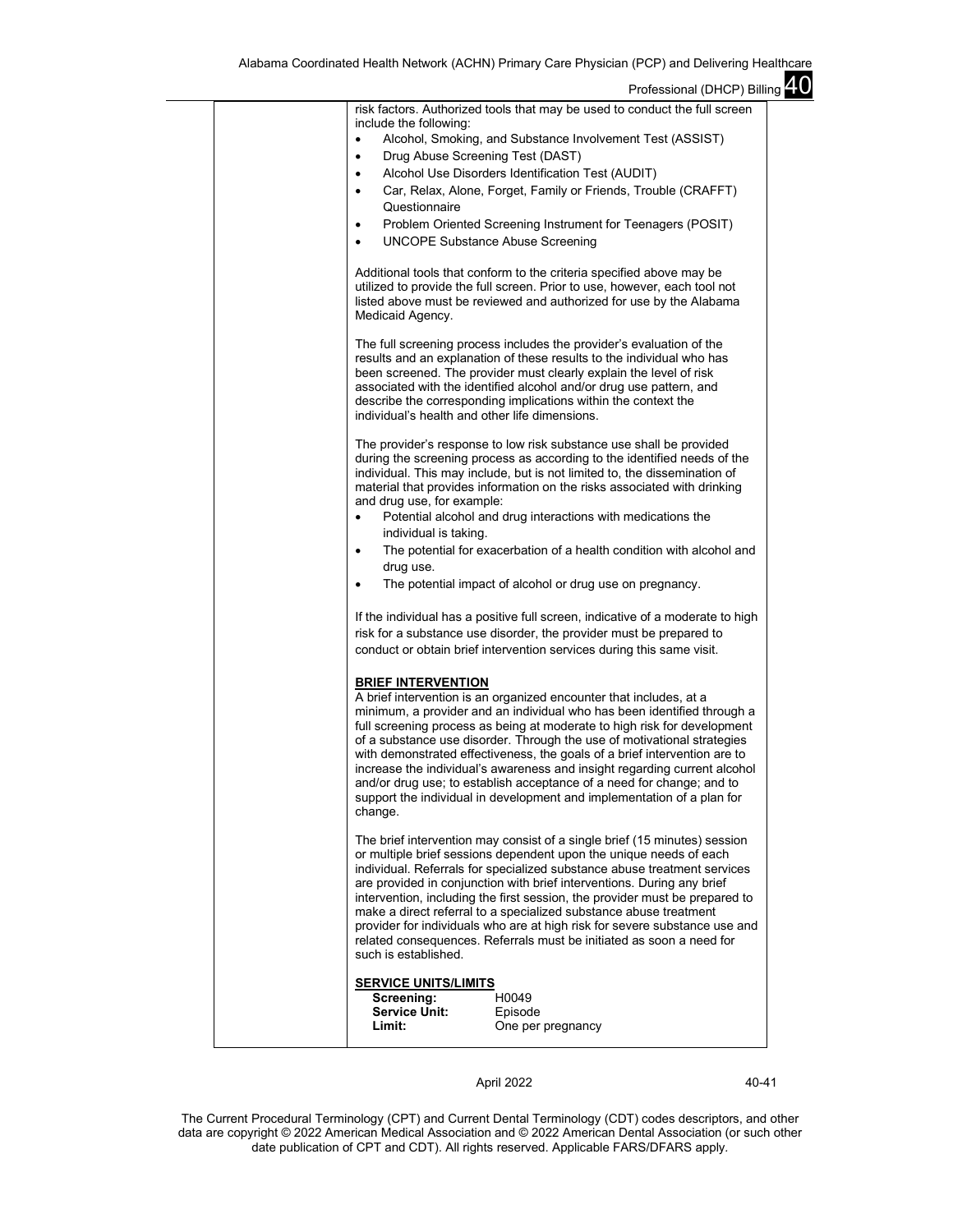|                                      | Providers may bill for time that is spent face-to-face administering an<br>authorized screening tool, discussing the screening results, and<br>providing recommendations for further actions. Providers may not bill for<br>the time during which an individual self-administers a screening tool.                                                                                                                                                                                                                                                                                                                                                                                                                                                                                                                                                                                                                                                                                                                          |
|--------------------------------------|-----------------------------------------------------------------------------------------------------------------------------------------------------------------------------------------------------------------------------------------------------------------------------------------------------------------------------------------------------------------------------------------------------------------------------------------------------------------------------------------------------------------------------------------------------------------------------------------------------------------------------------------------------------------------------------------------------------------------------------------------------------------------------------------------------------------------------------------------------------------------------------------------------------------------------------------------------------------------------------------------------------------------------|
|                                      | <b>Brief Intervention:</b><br>H0050<br><b>Service Unit:</b><br>15 minutes<br>Limit:<br>1/day, 2/pregnancy                                                                                                                                                                                                                                                                                                                                                                                                                                                                                                                                                                                                                                                                                                                                                                                                                                                                                                                   |
|                                      | Providers may bill for time that is spent face-to-face implementing<br>strategies to assist individuals with moderate to high risks for<br>development of substance use disorders in behavior modification that<br>supports risk reduction. Allowable strategies include efforts made by the<br>provider to assist the individual in accessing specialty substance abuse<br>treatment services when there is an identified need for such.                                                                                                                                                                                                                                                                                                                                                                                                                                                                                                                                                                                   |
|                                      | <b>Restrictions:</b> SBIRT services are not a covered benefit for:<br>Smoking and tobacco abuse.<br>$\bullet$                                                                                                                                                                                                                                                                                                                                                                                                                                                                                                                                                                                                                                                                                                                                                                                                                                                                                                               |
|                                      | Individuals who have been diagnosed with a substance use<br>$\bullet$<br>disorder.                                                                                                                                                                                                                                                                                                                                                                                                                                                                                                                                                                                                                                                                                                                                                                                                                                                                                                                                          |
|                                      | Individuals who have had previous and/or are now receiving<br>treatment for a substance use disorder.                                                                                                                                                                                                                                                                                                                                                                                                                                                                                                                                                                                                                                                                                                                                                                                                                                                                                                                       |
|                                      | <b>Service Documentation:</b> Documentation of services provided shall<br>incorporate the following:                                                                                                                                                                                                                                                                                                                                                                                                                                                                                                                                                                                                                                                                                                                                                                                                                                                                                                                        |
|                                      | The need for and method of identification of the need for<br>$\bullet$<br>SBIRT as established during a pre-screening process.                                                                                                                                                                                                                                                                                                                                                                                                                                                                                                                                                                                                                                                                                                                                                                                                                                                                                              |
|                                      | Identification of the screening tool used to conduct the full<br>$\bullet$<br>screening process.                                                                                                                                                                                                                                                                                                                                                                                                                                                                                                                                                                                                                                                                                                                                                                                                                                                                                                                            |
|                                      | The results of the full screening process.                                                                                                                                                                                                                                                                                                                                                                                                                                                                                                                                                                                                                                                                                                                                                                                                                                                                                                                                                                                  |
|                                      | Brief intervention goals unique to each individual.<br>$\bullet$                                                                                                                                                                                                                                                                                                                                                                                                                                                                                                                                                                                                                                                                                                                                                                                                                                                                                                                                                            |
|                                      | Summary report of each brief intervention session conducted,<br>$\bullet$<br>including the implementation of established motivational<br>strategies.                                                                                                                                                                                                                                                                                                                                                                                                                                                                                                                                                                                                                                                                                                                                                                                                                                                                        |
|                                      | Referrals made and outcomes.                                                                                                                                                                                                                                                                                                                                                                                                                                                                                                                                                                                                                                                                                                                                                                                                                                                                                                                                                                                                |
|                                      | $\bullet$<br>Follow-up services provided.                                                                                                                                                                                                                                                                                                                                                                                                                                                                                                                                                                                                                                                                                                                                                                                                                                                                                                                                                                                   |
|                                      | <b>Approved Providers:</b> Coverage of Screening, Brief Intervention, and<br>Referral for Treatment (SBIRT) for pregnant women is covered in<br>conjunction with antepartum care provided by physicians, physician<br>employed nurse practitioners, nurse midwives, physician-employed<br>physician assistants and FQHCs. Prior to offering the services health<br>care professionals must complete an online tutorial which can be<br>accessed at http://www.mh.alabama.gov. The Mental Health and<br>Substance Abuse Services Division of the Alabama Department of<br>Mental Health will notify the Medicaid Maternity Care Program of health<br>care professionals' successful completion of the tutorial. Procedure<br>codes H0049 (screening for substance use) and H0050 (brief<br>intervention and referral to treatment) will then be billable for the health<br>care professional who has successfully completed the online tutorial. An<br>ICD-10 code of Z331 must be billed by the provider on the claim form. |
| Referral to<br>Specialists           | DHCPs may provide referrals to specialists. Services provided by non-<br>OB specialty physicians (i.e. cardiologists, endocrinologists) for problems<br>complicated or exacerbated by pregnancy can be billed fee-for-service<br>by the provider of service. A general/family practitioner is not considered<br>a specialty provider. A Board Certified Perinatologist is considered a<br>specialty provider and may bill fee-for-service for high risk patients only.<br>Refer to the Chapter 28, Physicians Chapter, for billing information.                                                                                                                                                                                                                                                                                                                                                                                                                                                                             |
| Non-Pregnancy<br><b>Related Care</b> | Services provided that are not pregnancy-related may be billed fee-for-<br>service. A recipient's age, health care requirements, and place of<br>residence may further define his or her eligibility for Medicaid covered<br>services. For this reason, it is very important that the providers verify                                                                                                                                                                                                                                                                                                                                                                                                                                                                                                                                                                                                                                                                                                                      |

40-42 April 2022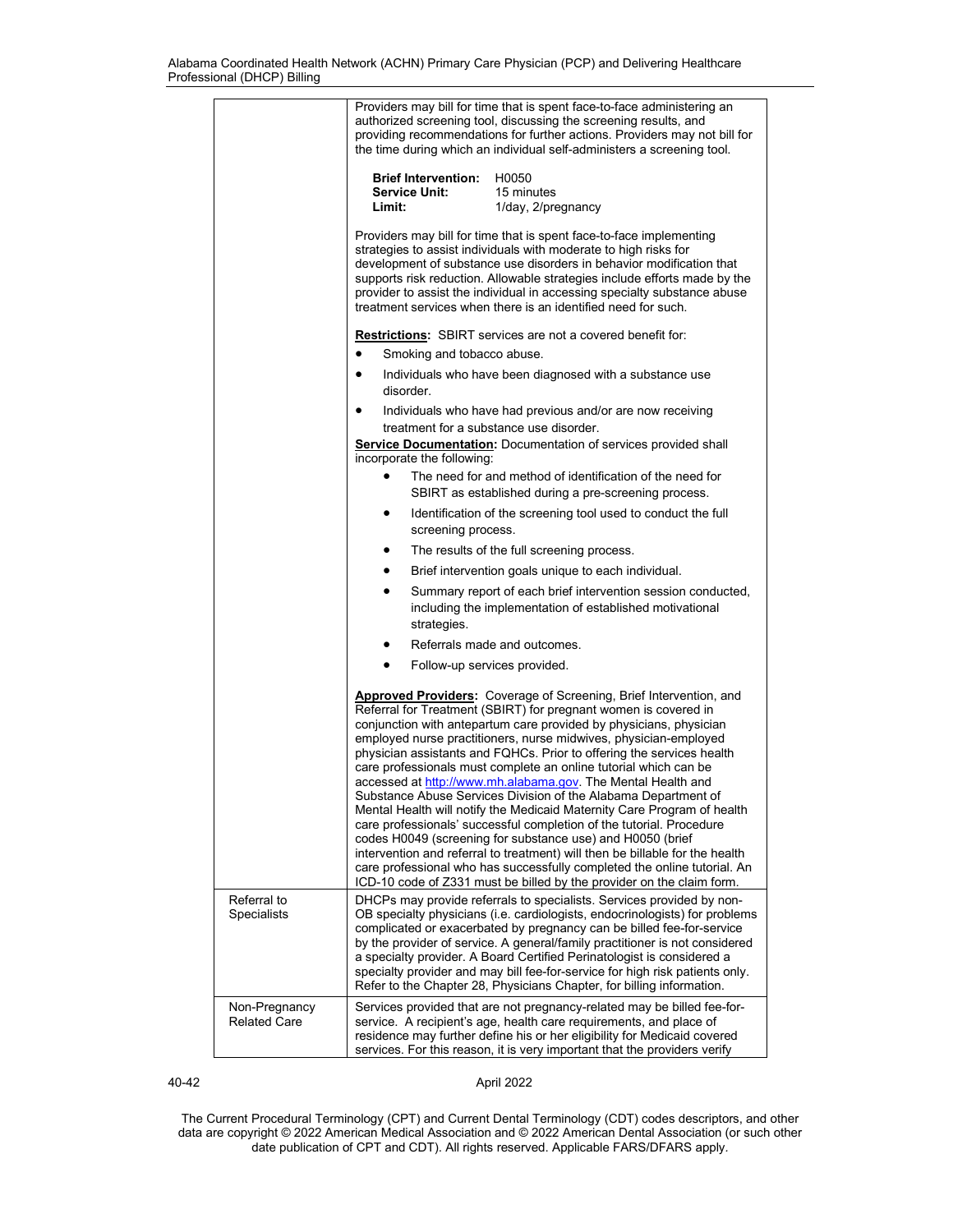|                                                        | Professional (DHCP) Billing 4.0                                                                                                                                                                                                                                                                                                                                                                                                                                                                                                                                             |  |
|--------------------------------------------------------|-----------------------------------------------------------------------------------------------------------------------------------------------------------------------------------------------------------------------------------------------------------------------------------------------------------------------------------------------------------------------------------------------------------------------------------------------------------------------------------------------------------------------------------------------------------------------------|--|
|                                                        | recipient eligibility and ensure they understand all aspects of the<br>eligibility response.                                                                                                                                                                                                                                                                                                                                                                                                                                                                                |  |
|                                                        | A provider may reference the fee schedules for a list of covered services<br>on the following link:                                                                                                                                                                                                                                                                                                                                                                                                                                                                         |  |
|                                                        | http://medicaid.alabama.gov/content/Gated/7.3G Fee Schedules.aspx.T<br>he fee schedules are not an all-inclusive list of procedure codes covered<br>by the Agency. Reference Chapter 4, Obtaining Prior Authorization (PA)<br>for PA requirements.                                                                                                                                                                                                                                                                                                                          |  |
| <b>Tobacco Cessation</b><br>Face-To-Face<br>Counseling | The Alabama Medicaid Agency covers smoking cessation benefits for<br>Medicaid-eligible pregnant women. Medicaid will reimburse for up to four<br>face- to-face counseling sessions in a 12-month period. The<br>reimbursement period will begin in the prenatal period and continue<br>through the postpartum period (60 days after delivery or pregnancy end).<br>Documentation must support each counseling session.<br>Face-to-face counseling services must be provided:                                                                                                |  |
|                                                        | By or under the supervision of a physician;<br>By other health care professionals who are legally authorized<br>to furnish such services under State law and within their scope<br>of practice and who is authorized to provide Medicaid<br>coverable services other than tobacco cessation services.<br>Refer to Appendix Q Tobacco Cessation for additional information.                                                                                                                                                                                                  |  |
| Long Acting<br>Reversible<br>Contraception<br>(LARC)   | Effective for dates of service June 4, 2019, and thereafter Alabama<br>Medicaid will reimburse the cost of the long acting reversible<br>contraceptive to the facility when provided in the inpatient hospital<br>setting immediately after a delivery or up to the time of the inpatient<br>discharge for postpartum women, or in an outpatient setting<br>immediately after discharge from the inpatient hospital for postpartum<br>women. The insertion of the device/drug implant will be billable to<br>Medicaid by both the physician and hospital for reimbursement. |  |
|                                                        | Refer to Chapter 19 Hospital for additional information. For questions<br>regarding hospital billing contact Elizabeth Huckabee, Director, Medical<br>Services Division at Elizabeth.Huckabee@medicaid.alabama.gov. For<br>questions regarding physician billing contact Jean Wackerle, Associate<br>Director, Physicians Program, at (334) 242-2312 or via email<br>Jean. Wackerle@medicaid.alabama.gov                                                                                                                                                                    |  |

#### 40.40 **Prior Authorization and Referral Requirements**

DHCPs may provide referrals to specialists. Referrals to specialty providers for a pregnant recipient (i.e., Cardiology, Endocrinology, etc.) are paid fee-for-service.

Reference Chapter 4, Obtaining Prior Authorization (PA) for PA requirements.

## **40.40.1** *DHCP SELECTION REFERRAL REQUIREMENTS*

All maternity claims must have a DHCP selection referral number from the ACHN to receive payment from Medicaid. Although DHCPs will already have the ACHN NPI number, it is the responsibility of the DHCP to ensure a referral is in medical record and contact has been made with the ACHN. This ensures collaborative communication between the DHCP and the ACHN for quality health outcomes.

## **Exception: Medicaid Recipients that are not assigned to an ACHN on the date of service will not require a DHCP referral from the ACHN for reimbursement.**

**NOTE:**

April 2022 40-43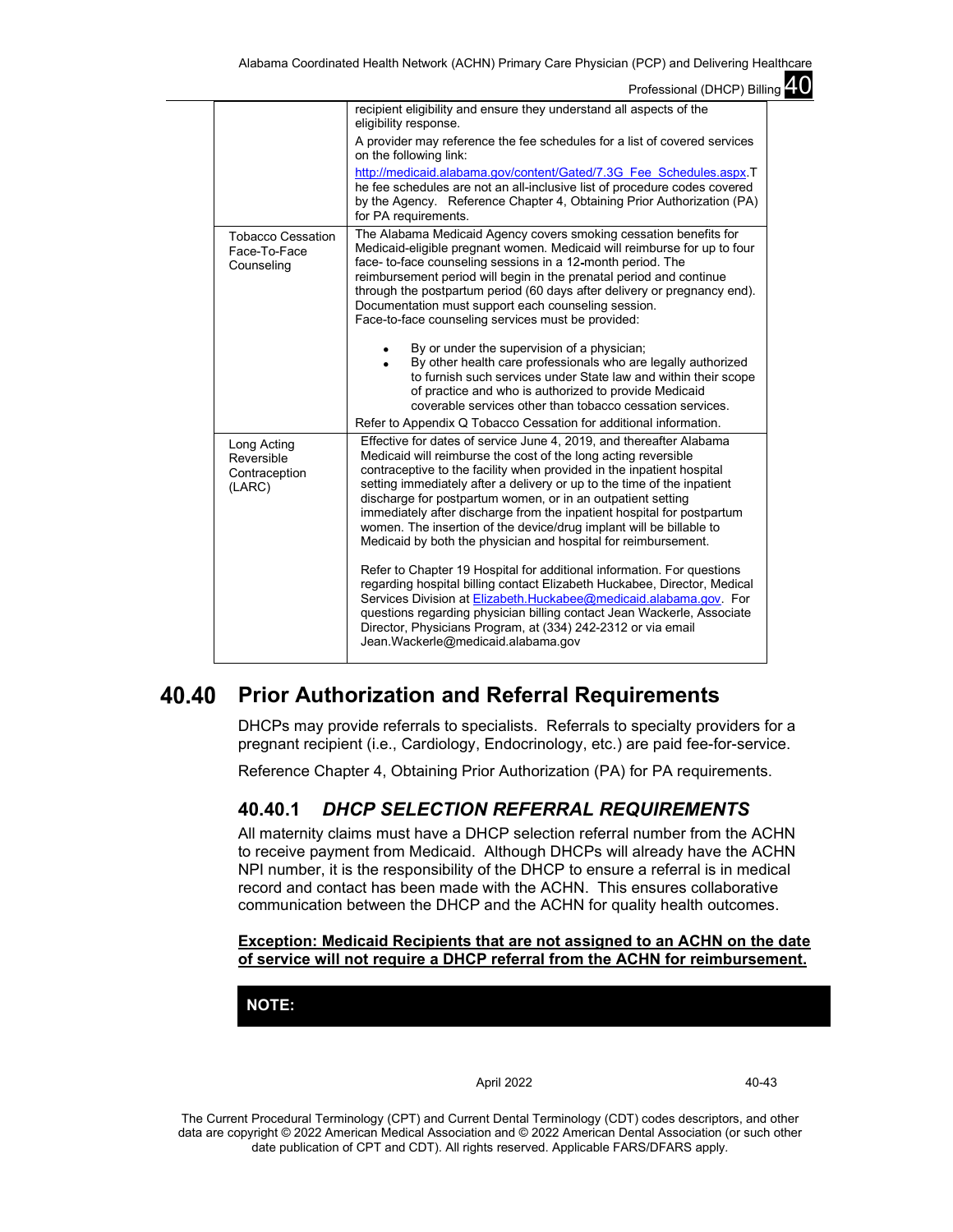In emergency circumstances, maternity claims submitted with an emergency indicator (Certified Emergency – Service Authorization Exception Code – 3) will not require a DHCP referral from an ACHN for reimbursement.

**Sample ACHN DHCP Referral Form** 

| <b>Alabama Coordinated Health Network</b><br>Delivering Healthcare Professional Selection Referral Form                                                                                                                       |  |      |  |  |  |  |  |  |
|-------------------------------------------------------------------------------------------------------------------------------------------------------------------------------------------------------------------------------|--|------|--|--|--|--|--|--|
|                                                                                                                                                                                                                               |  |      |  |  |  |  |  |  |
| Date:                                                                                                                                                                                                                         |  |      |  |  |  |  |  |  |
| Type of Referral: □ Initial □ Change of DHCP □ High-Risk/Specialty □ Other ________________________                                                                                                                           |  |      |  |  |  |  |  |  |
| Medicaid Eligible Individual (EI) Information                                                                                                                                                                                 |  |      |  |  |  |  |  |  |
| Name:                                                                                                                                                                                                                         |  |      |  |  |  |  |  |  |
|                                                                                                                                                                                                                               |  |      |  |  |  |  |  |  |
| Medicaid Number: Maria Maria Maria Maria Maria Maria Maria Maria Maria Maria Maria Maria Maria Maria Maria Mar                                                                                                                |  | DOB: |  |  |  |  |  |  |
|                                                                                                                                                                                                                               |  |      |  |  |  |  |  |  |
| Telephone Number (with area code): entertainment and the control of the control of the control of the control of the control of the control of the control of the control of the control of the control of the control of the |  |      |  |  |  |  |  |  |
|                                                                                                                                                                                                                               |  |      |  |  |  |  |  |  |

#### 40.41 **Spontaneous Abortions**

Spontaneous abortions do not require a DHCP referral number from the ACHN. However, the DHCP should notify the ACHN when a pregnancy ends due to a spontaneous abortion.

#### **Cost Sharing (Copayment)** 40.42

Copayment does not apply to pregnancy-related services provided for pregnant women, but a relevant pregnancy or postpartum diagnosis code must be on the claim.

#### 40.43 **Completing the Claim Form**

To enhance the effectiveness and efficiency of Medicaid processing, providers should bill Medicaid claims electronically.

Refer to Appendix B, Electronic Media Claims Guidelines, for more information about electronic filing.

## **NOTE:**

When filing a claim on paper, a CMS-1500 claim form is required.

This section describes program-specific claims information. Refer to Chapter 5, Filing Claims, for general claims filing information and instructions.

40-44 April 2022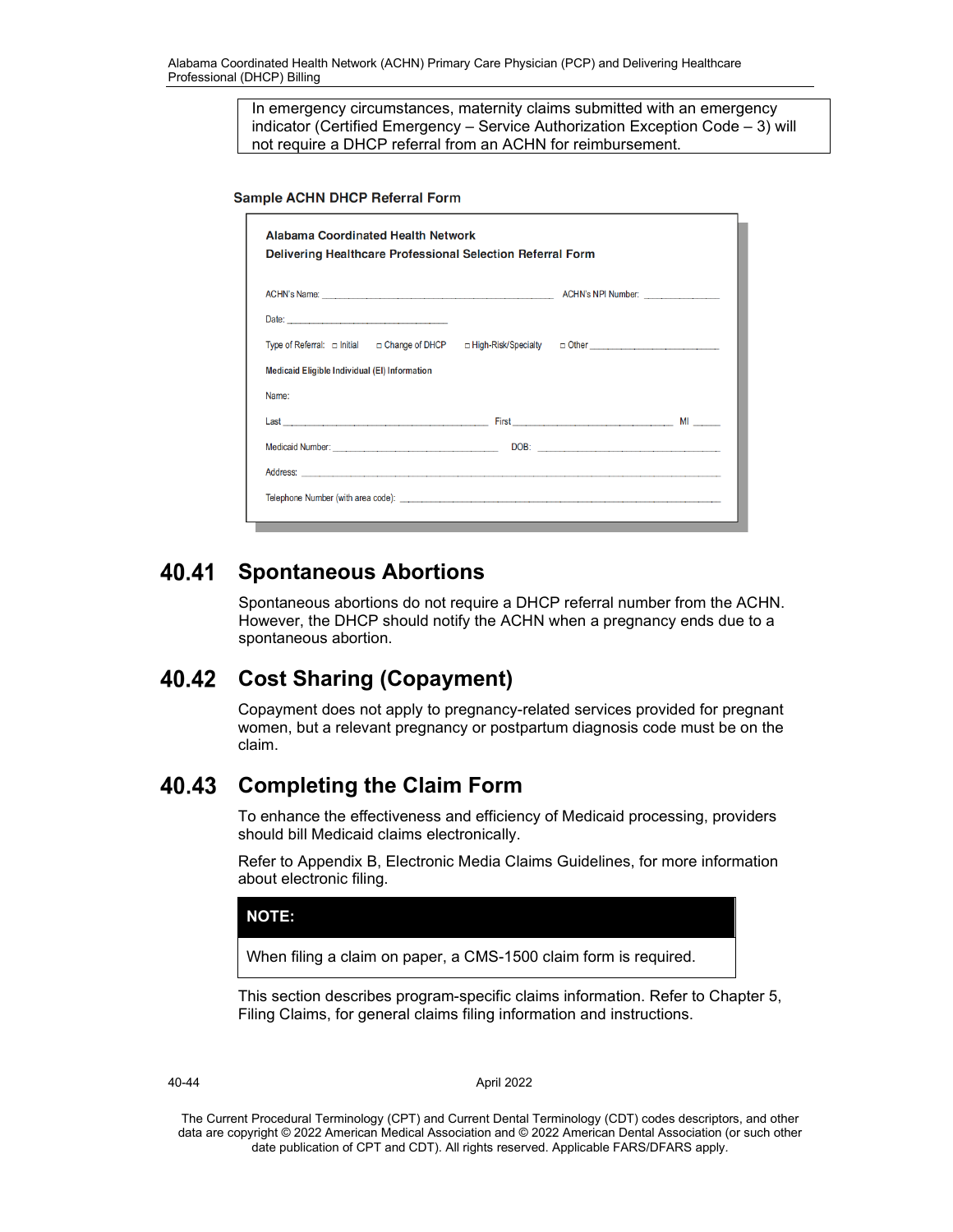# **40.43.1** *Time Limit for Filing Claims*

Medicaid requires all claims from DHCPs to be filed within one year of the date of service. Refer to Chapter 5, Filing Claims, for more information regarding timely filing limits and exceptions.

# **40.43.2** *DHCP Selection Referral Number*

All maternity claims must have a DHCP selection referral number from the ACHN to receive payment from Medicaid. When filing an electronic claim using Medicaid's web portal, the DHCP Selection Referral Number should be entered into the "referring physician" field. If using a vendor/clearinghouse software, the provider will need to confirm with the vendor on where to enter the DHCP selection referral number.

## **NOTE:**

If you use a billing software to submit claims and are not currently set up to insert the referring provider information, you may contact the EMC Helpdesk at 1-800-456-1242 for assistance in getting the software setup properly.

For paper claim submissions, the DHCP selection referral number should be entered as follows:

- **CMS-1500 Claims-** enter the name of the referring ACHN i block 17. Enter the secondary ID (Medicaid ID) in block 17A. The secondary ID may not always be necessary. Enter the ACHN's Referral Number (NPI) in block 17B.
- **UB-04 Claims-** Enter the ACHN's Referral Number (NPI) in block 78.

# **40.43.3** *Diagnosis Codes*

A pregnancy or postpartum diagnosis code, primary or secondary, must be used when billing maternity care services.

The *International Classification of Diseases - 10th Revision - Clinical Modification*  (ICD-10-CM) manual lists required diagnosis codes. These manuals may be obtained by contacting the American Medical Association, AMA Plaza 330 North Wabash Ave, Suite 39300 Chicago, IL 60611-5885, or 1-800-621-8335.

## **NOTE:**

ICD-10 diagnosis codes must be listed to the highest number of digits possible (3, 4, or 5 digits). Do not use decimal points in the diagnosis code field.

# **40.43.4** *Procedure Codes, Modifiers, and Rates*

DHCPs are to bill all claims to Gainwell utilizing the appropriate CPT code. The following DHCP reimbursement table conveys ACHN delivery rates (effective 10/1/2019) for rural and urban delivery procedure codes:

April 2022 40-45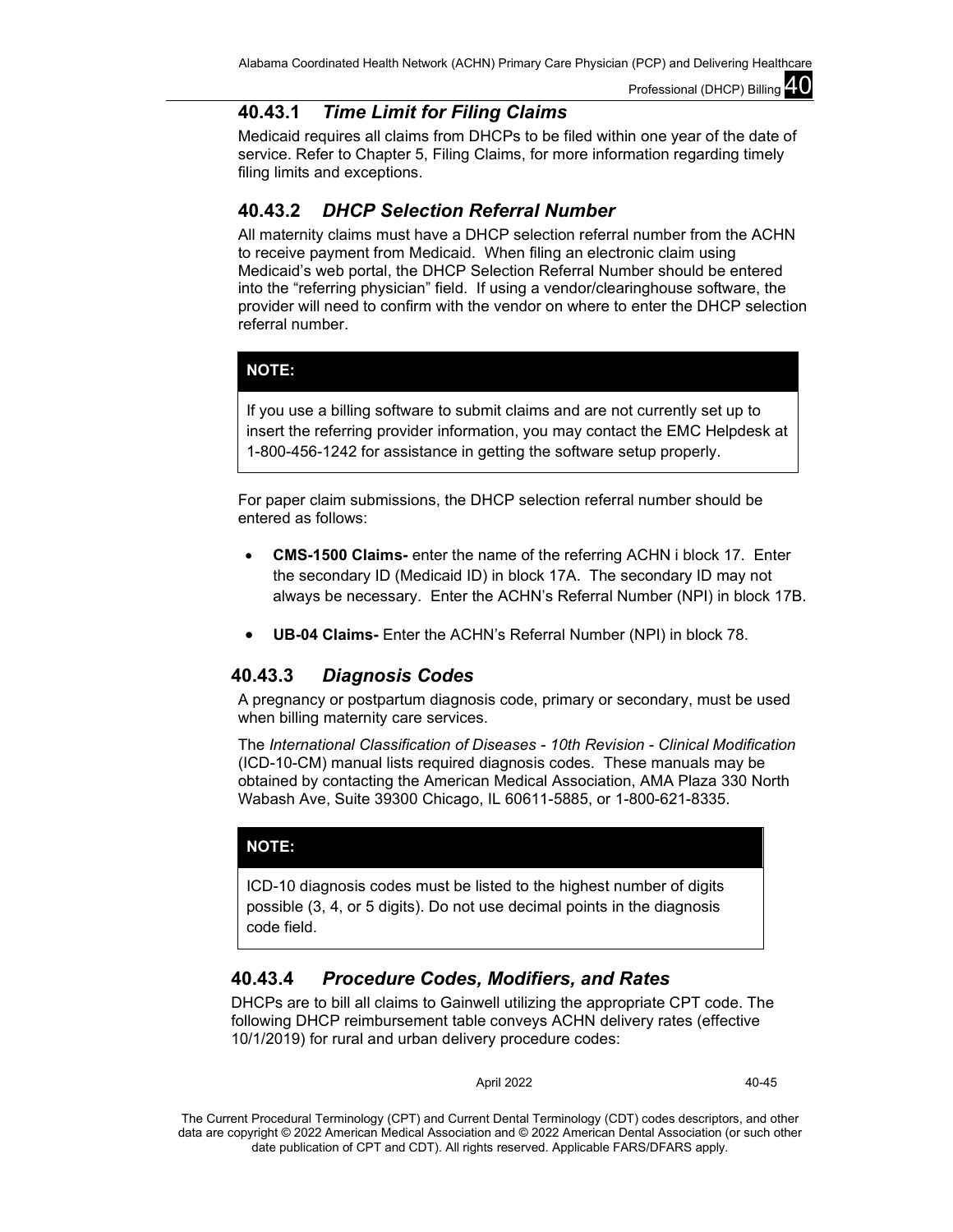| Code  | <b>Modifier</b> | <b>Description</b>                                                                                                                                                                                          | <b>ACHN</b><br><b>Rural</b> | ACHN<br><b>Urban</b> |
|-------|-----------------|-------------------------------------------------------------------------------------------------------------------------------------------------------------------------------------------------------------|-----------------------------|----------------------|
| 59400 | U9              | Routine obstetric care including<br>antepartum care, vaginal delivery<br>(delivery at 39 weeks of gestation<br>or later) (with or without episiotomy<br>or forceps) and postpartum care                     | \$2,090                     | \$1,690              |
| 59400 | UD              | Routine obstetric care including<br>antepartum care, vaginal delivery<br>(medically necessary delivery<br>prior to 39 weeks of gestation)<br>(with or without episiotomy or<br>forceps) and postpartum care | \$2,090                     | \$1,690              |
| 59400 | UC              | Routine obstetric care including<br>antepartum care, vaginal delivery<br>(non-medically necessary prior to<br>39 weeks of gestation) (with or<br>without episiotomy or forceps) and<br>postpartum care      | \$2,090                     | \$1,690              |
| 59409 | U9              | Vaginal delivery only (delivery at 39<br>weeks of gestation or later) (with or<br>without episiotomy and/or forceps)                                                                                        | \$1.640                     | \$1,340              |
| 59409 | UD              | Vaginal delivery only (medically<br>necessary delivery prior to 39<br>weeks of gestation) (with or without<br>episiotomy and/or forceps)                                                                    | \$1,640                     | \$1,340              |
| 59409 | UC              | Vaginal delivery only (non-medically<br>necessary delivery prior to 39<br>weeks of gestation) (with or without<br>episiotomy and/or forceps)                                                                | \$1,640                     | \$1,340              |
| 59410 | U9              | Vaginal delivery (delivery at 39<br>weeks of gestation or later) and<br>postpartum care only                                                                                                                | \$1,690                     | \$1,390              |
| 59410 | <b>UD</b>       | Vaginal delivery (medically<br>necessary delivery prior to 39<br>weeks of gestation) and postpartum<br>care only                                                                                            | \$1,690                     | \$1,390              |
| 59410 | UC              | Vaginal delivery (non-medically<br>necessary prior to 39 weeks of<br>gestation) and postpartum care only                                                                                                    | \$1,690                     | \$1,390              |
| 59510 | U9              | Routine obstetric care including<br>antepartum care, cesarean delivery<br>(delivery at 39 weeks of gestation<br>or later) and postpartum care                                                               | \$2,090                     | \$1,690              |
| 59510 | UD.             | Routine obstetric care including<br>antepartum care, cesarean delivery<br>(medically necessary delivery<br>prior to 39 weeks of gestation) and<br>postpartum care                                           | \$2,090                     | \$1,690              |
| 59510 | UC              | Routine obstetric care including<br>antepartum care, cesarean delivery<br>(non-medically necessary prior to<br>39 weeks of gestation) and<br>postpartum care                                                | \$2,090                     | \$1,690              |
| 59514 | U9              | Cesarean delivery only (medically<br>necessary delivery prior to 39<br>weeks of gestation)                                                                                                                  | \$1,640                     | \$1,340              |
| 59514 | UD              | Cesarean delivery only (medically<br>necessary delivery prior to 39<br>weeks of gestation)                                                                                                                  | \$1,640                     | \$1,340              |

40-46 April 2022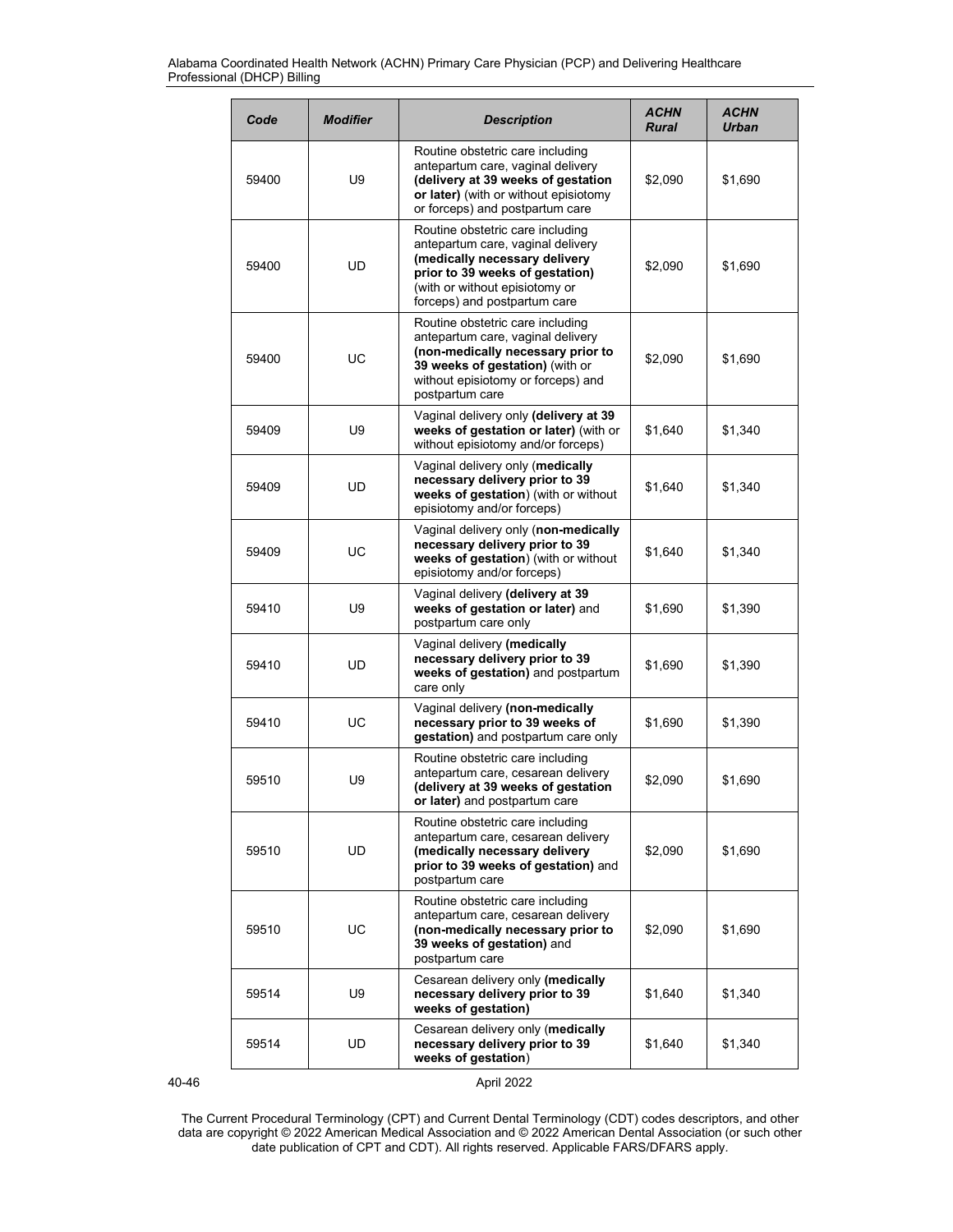Alabama Coordinated Health Network (ACHN) Primary Care Physician (PCP) and Delivering Healthcare

Professional (DHCP) Billing 40 *Code Modifier Description ACHN Rural ACHN Urban* 59514 UC Cesarean delivery only **(nonmedically necessary delivery prior to 39 weeks of gestation)** \$1,640 | \$1,340 Cesarean delivery **(delivery at 39 weeks of gestation or later)** and postpartum care only  $$1,690$   $$1,200$ Cesarean delivery **(medically necessary delivery prior to 39 weeks of gestation)** and postpartum care only \$1,690 | \$1,390

| ນອວ ເວ | ບອ        | weeks of gestation of fater) and<br>postpartum care only                                                                                                                                                                                                 | ຈ ၊ ,ບອບ | 91,JYU  |
|--------|-----------|----------------------------------------------------------------------------------------------------------------------------------------------------------------------------------------------------------------------------------------------------------|----------|---------|
| 59515  | <b>UD</b> | Cesarean delivery (medically<br>necessary delivery prior to 39<br>weeks of gestation) and postpartum<br>care only                                                                                                                                        | \$1,690  | \$1,390 |
| 59515  | <b>UC</b> | Cesarean delivery (non-medically<br>necessary delivery prior to 39<br>weeks of gestation) and postpartum<br>care only                                                                                                                                    | \$1,690  | \$1,390 |
| 59610  | U9        | Routine obstetric care including<br>antepartum care, vaginal delivery<br>(delivery at 39 weeks of gestation<br>or later) (with or without episiotomy<br>and/or forceps) and postpartum care,<br>after previous cesarean delivery                         | \$2,090  | \$1,690 |
| 59610  | <b>UD</b> | Routine obstetric care including<br>antepartum care, vaginal delivery<br>(medically necessary delivery<br>prior to 39 weeks of gestation)<br>(with or without episiotomy and/or<br>forceps) and postpartum care, after<br>previous cesarean delivery     | \$2,090  | \$1,690 |
| 59610  | UC        | Routine obstetric care including<br>antepartum care, vaginal delivery<br>(non-medically necessary delivery<br>prior to 39 weeks of gestation)<br>(with or without episiotomy and/or<br>forceps) and postpartum care, after<br>previous cesarean delivery | \$2,090  | \$1,690 |

Medicaid will reimburse maternity services to FQHCs and RHCs via PPS rates and Fee-For-Service rates. For more reimbursement information, refer to the FQHC and RHC chapters of the Provider Billing Manual.

## **NOTE:**

59515 U9

Nurse Midwives will be reimbursed 80% of the physician rate.

Rural rates apply to the county location of the DHCP's offices. A map showing urban and rural counties for providers may be accessed on the Medicaid website at [www.medicaid.alabama.gov,](http://www.medicaid.alabama.gov/) then select the ACHN tab, ACHN Providers, Medicaid's Designated Urban and Rural Map.

## **DHCP Initial Prenatal and Postpartum Bonus Payments:**

Medicaid will pay \$150.00 for each bonus payment and the following procedure codes must be submitted on a separate claim:

• **H1000**-Initial Prenatal Visit. Actively participating DHCPs may bill procedure code **H1000** if the following criteria is met:

April 2022 40-47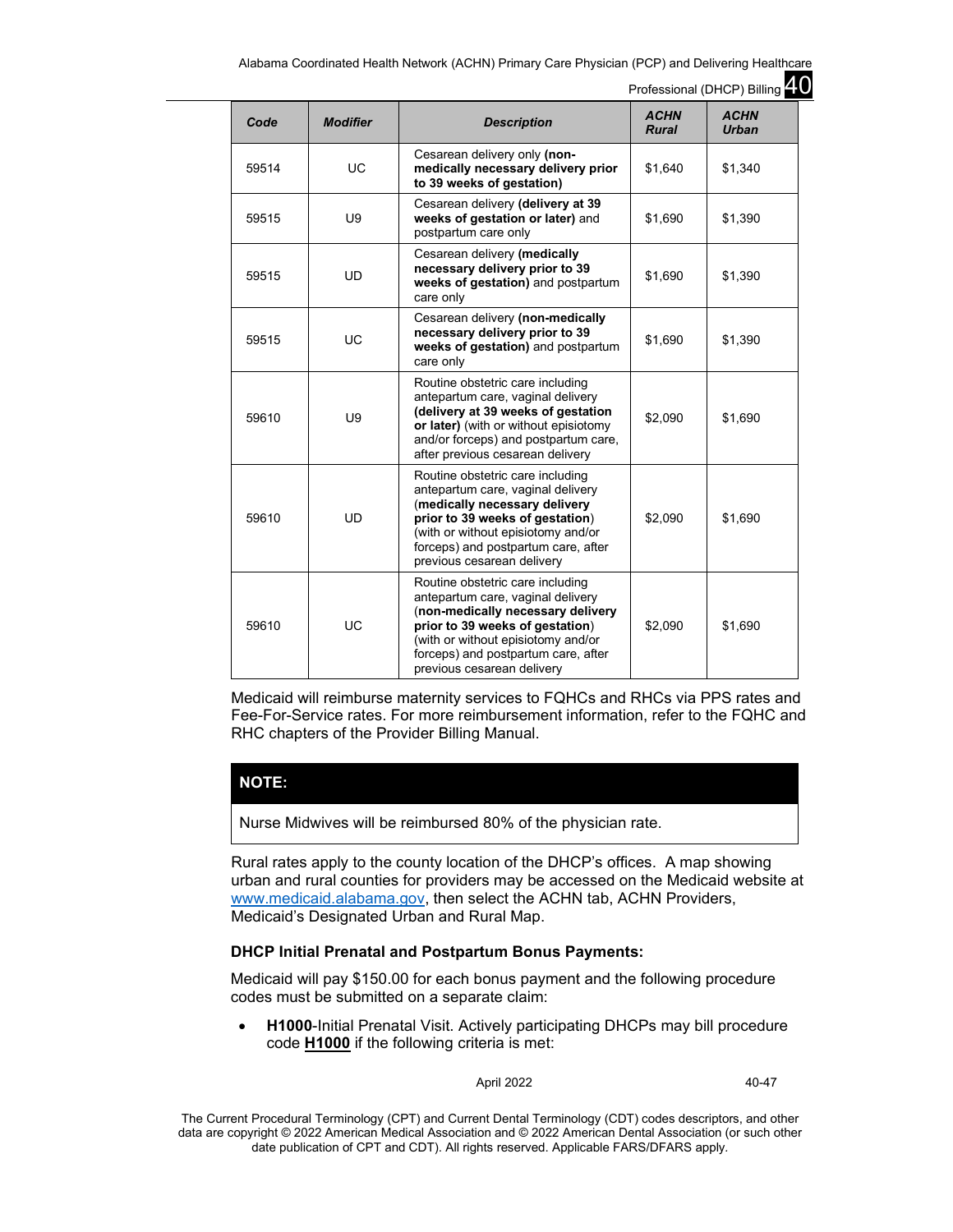- the Medicaid recipient has a confirmed pregnancy by a medical professional and/or lab test on or before the date of service and
- the Medicaid recipient completes a gynecology/obstetrics medical visit within 90 days (12 weeks) of the last menstrual period.
- **G9357-**Postpartum Visit. Actively participating DHCPs may bill procedure code **G9357** if the following criteria is met:
	- the Medicaid recipient has delivered (including miscarriages/spontaneous abortions)
	- a paid delivery claim has been processed by the Alabama Medicaid Agency
	- the Medicaid recipient completes a visit with the DHCP between 21 and 56 days of the delivery
	- o If a provider files procedure code G9357 between 21 and 56 days of delivery and receives a denial, the provider may submit an override request. The override request must be sent to:

## **Alabama Medicaid Agency Managed Care Division Attention: Linda White 501 Dexter Avenue P.O. Box 5624 Montgomery, AL 36103-5624**

Only one (1) Initial Prenatal and/or Postpartum DHCP bonus payment will be paid per Medicaid recipient per pregnancy. Duplicate DHCP bonus payments will not be paid for the same recipient during the same pregnancy.

Nurse Practitioners, Physician Assistants, and Nurse Midwives will receive 80% of the physician rate for these Bonus Payments. These Bonus Payments also apply to FQHCs and RHCs. If the Medicaid recipient is not assigned to an ACHN on the date of service, the DHCP will not be eligible for the Prenatal nor the Postpartum Bonus Payments. Refer to section 40.22 for a list of ACHN eligible and non-eligible recipients.

# **NOTE:**

Non-citizens are not eligible for the Initial Prenatal (H1000) nor the Postpartum (G9357) bonus payments. Claims billed for non-citizens using the mentioned procedure codes will be denied.

## **Claims:**

The (837) Professional and Institutional electronic claims and the paper claim have been modified to accept up to four Procedure Code Modifiers. Claims for maternity care services are limited to the following procedure codes and modifiers:

40-48 April 2022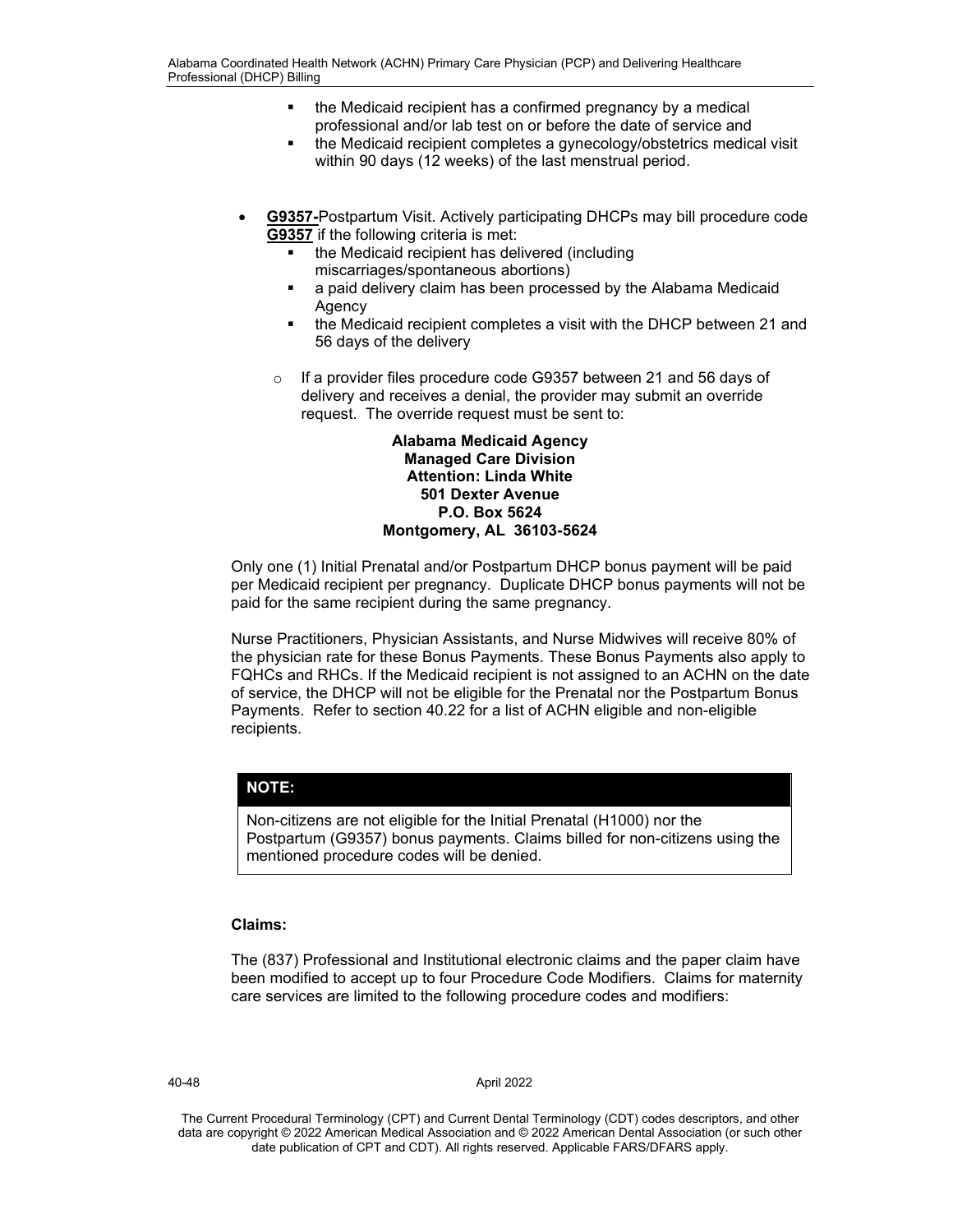## **NOTE:**

Claims that are submitted for obstetric delivery procedure codes **59400, 59409, 59410, 59510, 59514, 59515, 59610, 59612, 59614, 59618, 59620, or 59622** will require one of the following modifiers:

U9-Delivery at 39 weeks of gestation or later

UD-Medically necessary delivery prior to 39 weeks of gestation

UC-Non-medically necessary delivery prior to 39 weeks of gestation

**Claims for deliveries that are submitted without one of the required modifiers will be denied.**

## **Appropriate Use of Modifiers**

Please refer to this CMS link for more information regarding NCCI edits: <https://www.medicaid.gov/medicaid/program-integrity/ncci/edit-files/index.html>

## **Modifier 25 (Significant, Separately Identifiable Evaluation and Management Service by the Same Physician on the Same Day of the Procedure or Other Service)**

It may be necessary to indicate that on the day a procedure or service identified by CPT code was performed, the patient's condition required a significant, separately identifiable E&M service above and beyond the other service provided or beyond the usual preoperative and postoperative care associated with the procedure that was performed. A significant, separately identifiable E&M service is defined or substantiated by documentation that satisfies the relevant criteria for the respective E&M service to be reported.

### **Reimbursement for Services**

Global/delivery-only fees paid by Medicaid to the DHCP represent payment in full. **Recipients may not be billed for any services covered under this program.**

## **NOTE:**

Providers are to bill the delivery only procedure codes for pregnant noncitizens.

### **High Risk Transfers/Reimbursement Methodology**

Routine maternity care services provided to a recipient by a Delivering Healthcare Professional before and after the transfer of a recipient to a teaching physician as defined in Section 4,19-B of the State Plan or to a Medicaid enrolled Board Certified Perinatologist will be reimbursed **fee-for-service.** Perinatologists will not require a DHCP referral when billing for ultrasounds appending the 26 modifier.

### **NOTE:**

Refer to Chapter 28, Physician, 28.2.11 Obstetrical and Related Services for general criteria regarding maternity services provided by teaching physicians.

April 2022 40-49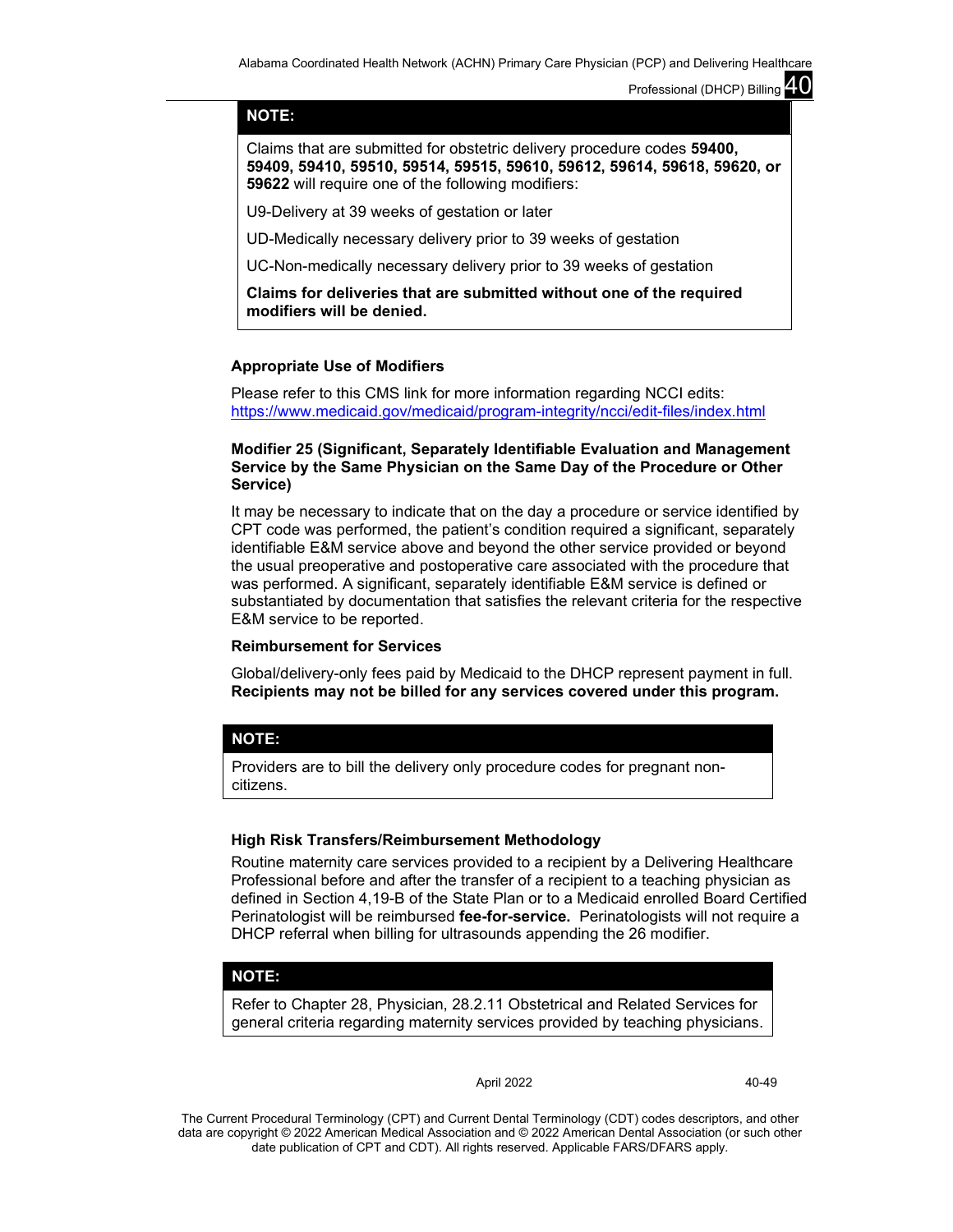# **40.43.5** *Place of Service Codes*

The following place of service code applies when filing claims for maternity care services:

| <b>POS Code</b> | <b>Description</b> |
|-----------------|--------------------|
|                 | Office             |
|                 | Inpatient Hospital |

#### 40.44 **Reporting Parity and Gravidity for DHCPs**

The Medicaid Agency uses the American College of Obstetricians and Gynecologists (ACOG) definition for parity and gravidity. According to ACOG, gravidity is defined as the number of pregnancies, current and past, regardless of the pregnancy outcome. ACOG's definition of parity is the number of pregnancies reaching 20 weeks and 0 days of gestation or beyond, regardless of the number of fetuses or outcomes. In cases of multiple pregnancies, parity is only increased with birth of the last fetus.

Hence, parity cannot be greater than gravida. DHCPs should adhere to the ACOG's current definitions to report consistent information. For additional information on ACOG's definitions, visit the following link: [https://www.acog.org/practice-management/health-it-and-clinical](https://www.acog.org/practice-management/health-it-and-clinical-informatics/revitalize-obstetrics-data-definitions)[informatics/revitalize-obstetrics-data-definitions](https://www.acog.org/practice-management/health-it-and-clinical-informatics/revitalize-obstetrics-data-definitions)

#### 40.45 **For More Information**

This section contains a cross-reference to other relevant sections in the manual.

| <b>Resource</b>                                        | <b>Where to Find It</b> |
|--------------------------------------------------------|-------------------------|
| Becoming a Medicaid Provider                           | Chapter 2               |
| Verifying Recipient Eligibility                        | Chapter 3               |
| <b>Obtaining Prior Authorization</b>                   | Chapter 4               |
| <b>CMS-1500 Claim Filing Instructions</b>              | Chapter 5               |
| Medical Necessity/Medically Necessary Care             | Chapter 7               |
| Physicians                                             | Chapter 28              |
| Long Acting Reversible Contraception (LARC)            | Chapter 19              |
| Electronic Media Claims (EMC) Submission<br>Guidelines | Appendix B              |
| <b>AVRS Quick Reference Guide</b>                      | Appendix L              |
| Alabama Medicaid Contact Information                   | Appendix N              |
| Tobacco Cessation                                      | Appendix Q              |

40-50 April 2022